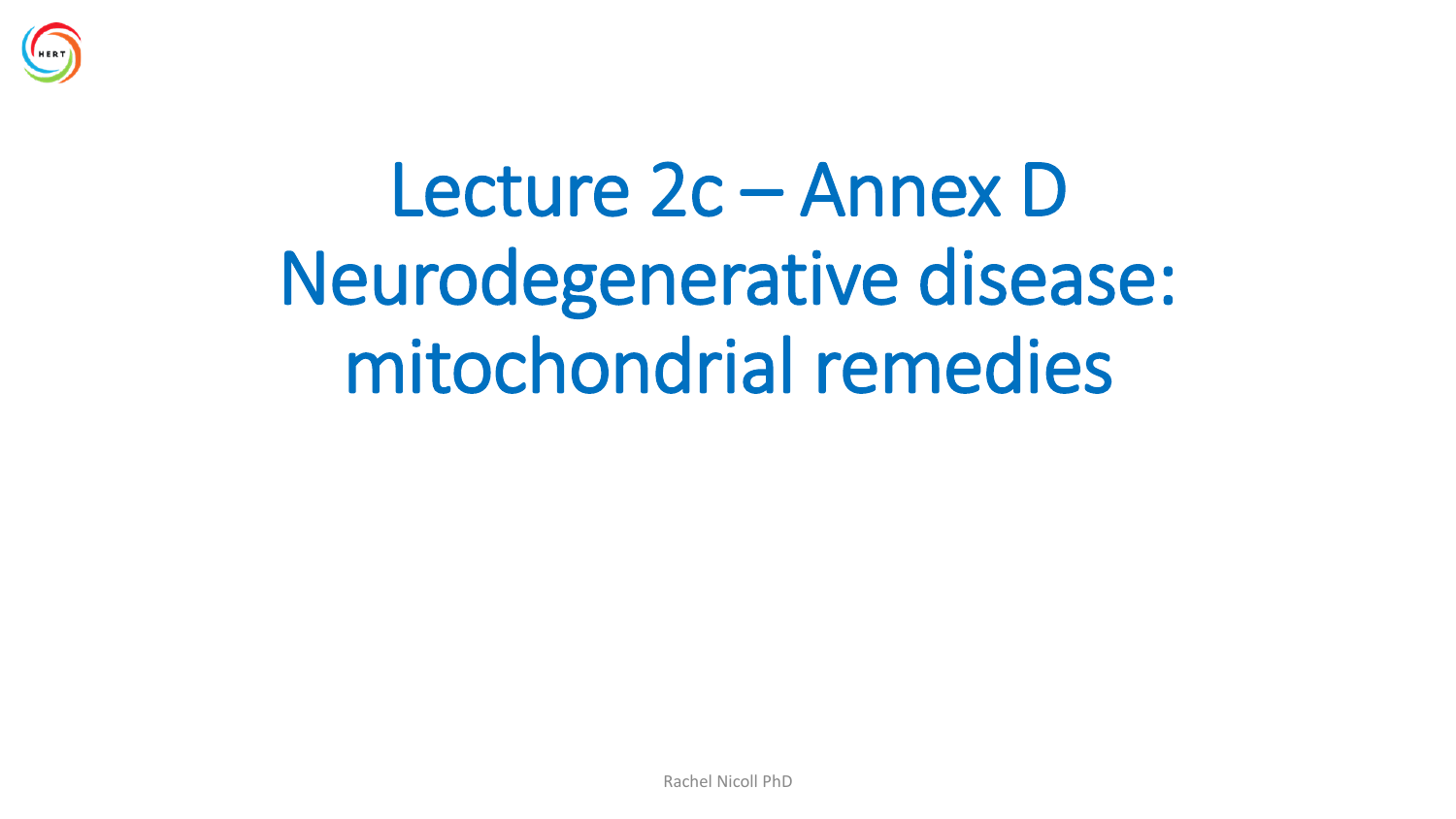

## Astaxanthin and AD, dementia or MCI

- In subjects with age-related forgetfulness, 12mg/day astaxanthin for 12 weeks improved cognitive function but the study size was too small to show a significant difference (Katagiri M, J Clin Biochem Nutr, 2012).
- In middle-aged and older subjects, 8mg/day astaxanthin for 8 weeks, improvement was seen only in those aged 45-54 (Hayashi M, J Clin Biochem Nutr, 2018).
- Combinations of astaxantin with sesamin and astaxanthin with Bacopa monnieri, phosphatidylserine and vitamin E improved cognitive function in subjects with mild cognitive impairment (Zanotta D, Neuropsychiatr Dis Treat, 2014; Ito N, J Alzheimers Dis, 2018).
- Studies of rodents with AD or impaired cognitive function show that astaxanthin improved cognitive function and reversed Aβ42 deposition, Tau formation, antioxidant loss and neurodegeneration through increasing microglial activation, upregulating Nrf2, increasing SOD and glutathione and decreasing inflammation (Feng Y, Front Pharmacol, 2018; Hongo N, Front Pharmacol, 2020; Taksima T, Mar Drugs, 2019).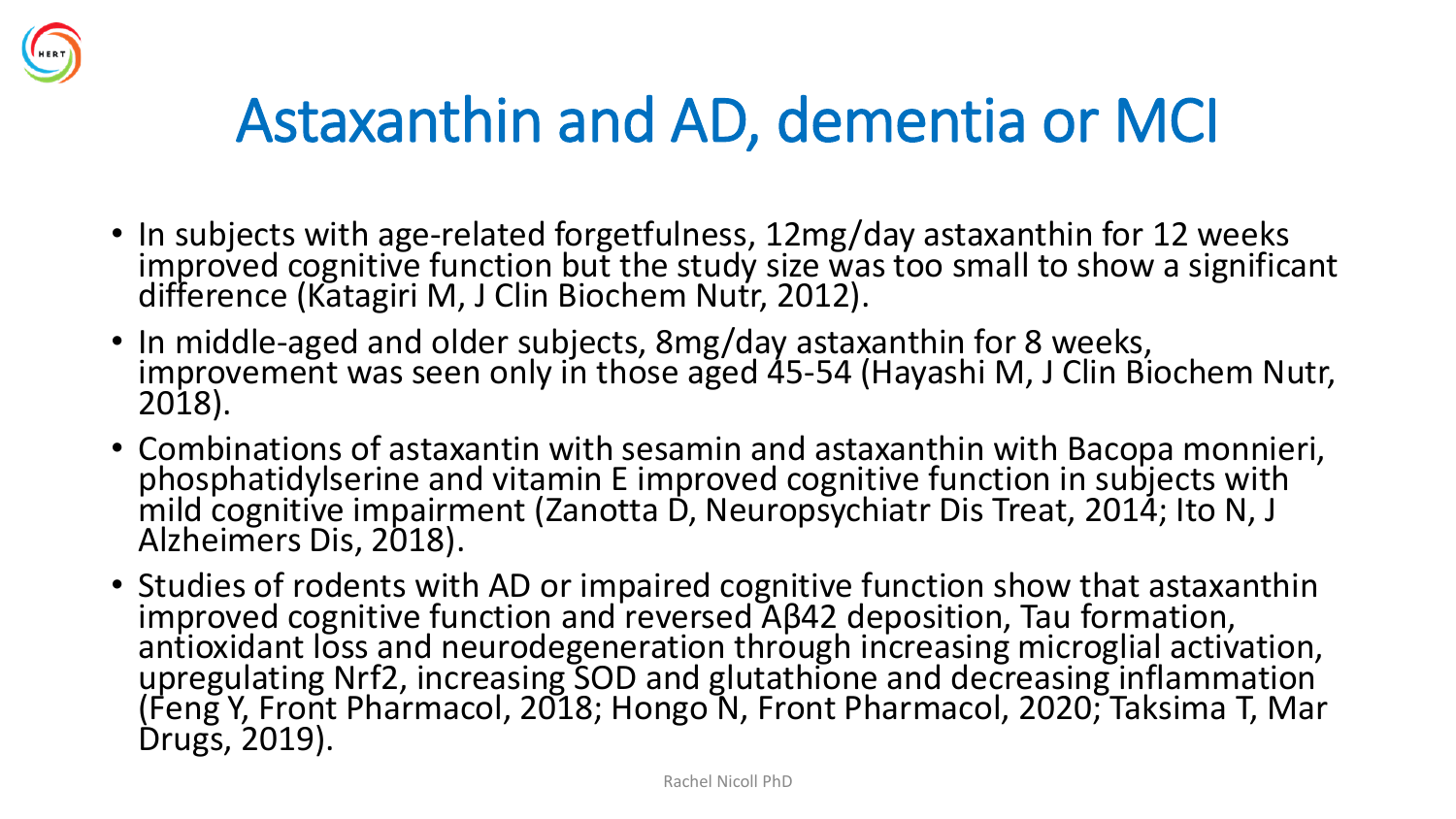

#### Astaxanthin and PD

- No human studies.
- *In vitro* studies show that astaxanthin inhibited neuronal apoptosis, reduced the expression of  $\alpha$ -synuclein, protected against oxidative stress and promoted cell viability (Shen DF, Neurosci Res, 2020; Ye Q, Mar Drugs, 2013; Ye Q, BMC Neurosci, 2012; Lee DH, Food Chem Toxicol, 2011).
- In rodent models of PD, astaxanthin reduced toxicity in dopaminergic neurons (Grimmig B, Oncotarget, 2017), inhibited apoptosis and lowered α-synuclein (Fernandez-Moriano C, Oxid Med Cell Longev, 2015).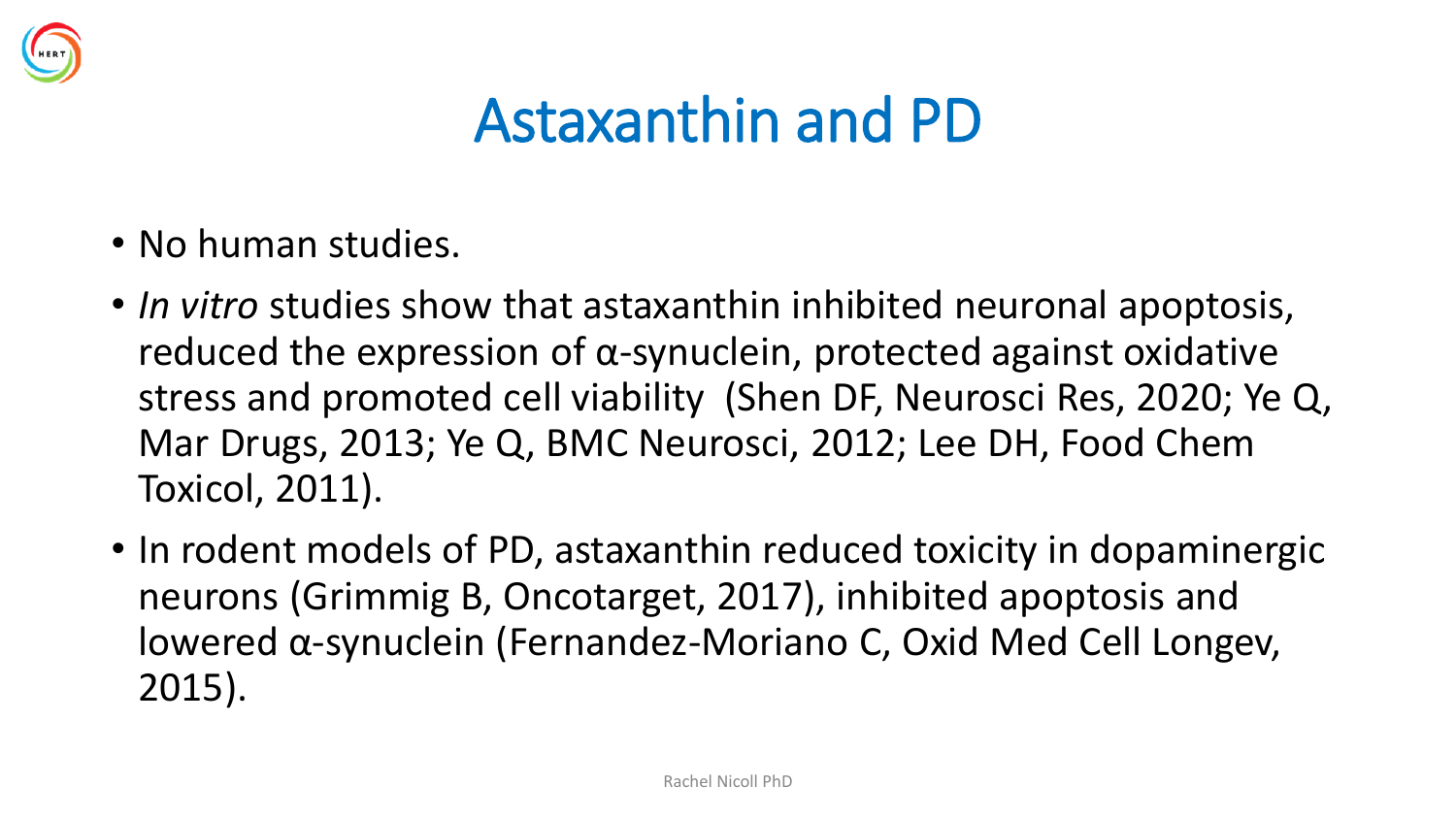

## B vitamins and AD, dementia or MCI

- The VITACOG trial showed that in subjects with mild cognitive impairment (MCI), treatment with folic acid and vitamins B6 and B12 to lower homocysteine slowed the rate of cognitive and clinical decline. The authors also found that when omega-3 fatty acid concentrations are low, B vitamin treatment has no effect on cognitive decline in MCI, but when omega-3 levels are in the upper normal range, B vitamins interact to slow cognitive decline. (Oulhaj A, J Alzheimers Dis, 2016)
- Higher intake of B vitamins throughout young adulthood was associated with better cognitive function in midlife, particularly B3, B6, B12 and folate (Qin B, Am J Clin Nutr, 2017). Among elderly Koreans with AD or MCI, total B vitamin intake was associated with stronger cognitive function (Kim H, Nutr J, 2014).
- In older patients with MCI and serum homocysteine ≥10.0 μmol/L, 500μg/day methylcobalamin and 400μg/day folic acid showed no effect on cognitive decline (Kwok T, Clin Nutr, 2019).
- Among French subjects, higher intake of folate was inversely associated with the risk of dementia, with a 50% lower risk for individuals in the highest compared to the lowest quintile of folate. No association was found for vitamins B6 and B12 (Lefèvre-Arbogast S, Nutrients, 2016).
- However, higher dietary intakes of riboflavin and folate in midlife were associated with a lower risk of cognitive impairment in later life in the Chinese population (Sheng LT, J Gerontol A Biol Sci Med Sci, 2020).
- A 2014 meta-analysis showed that homocysteine-lowering by using B vitamins had no significant effect on cognitive function or on cognitive ageing (Clarke R, Am J Clin Nutr, 2014).
- In elderly subjects with MCI, high-dose folic acid and vitamins B6 and B12 slowed the rate of accelerated brain atrophy (Smith AD, PLoS One, 2010).
- A 2016 health economics study found that in UK subjects with high levels (>13 μmol/L) of plasma homocysteine, treatment with B vitamins would save £60,021 per quality-adjusted life years gained (Tsiachristas´A, Alzheimers Dement, 2016).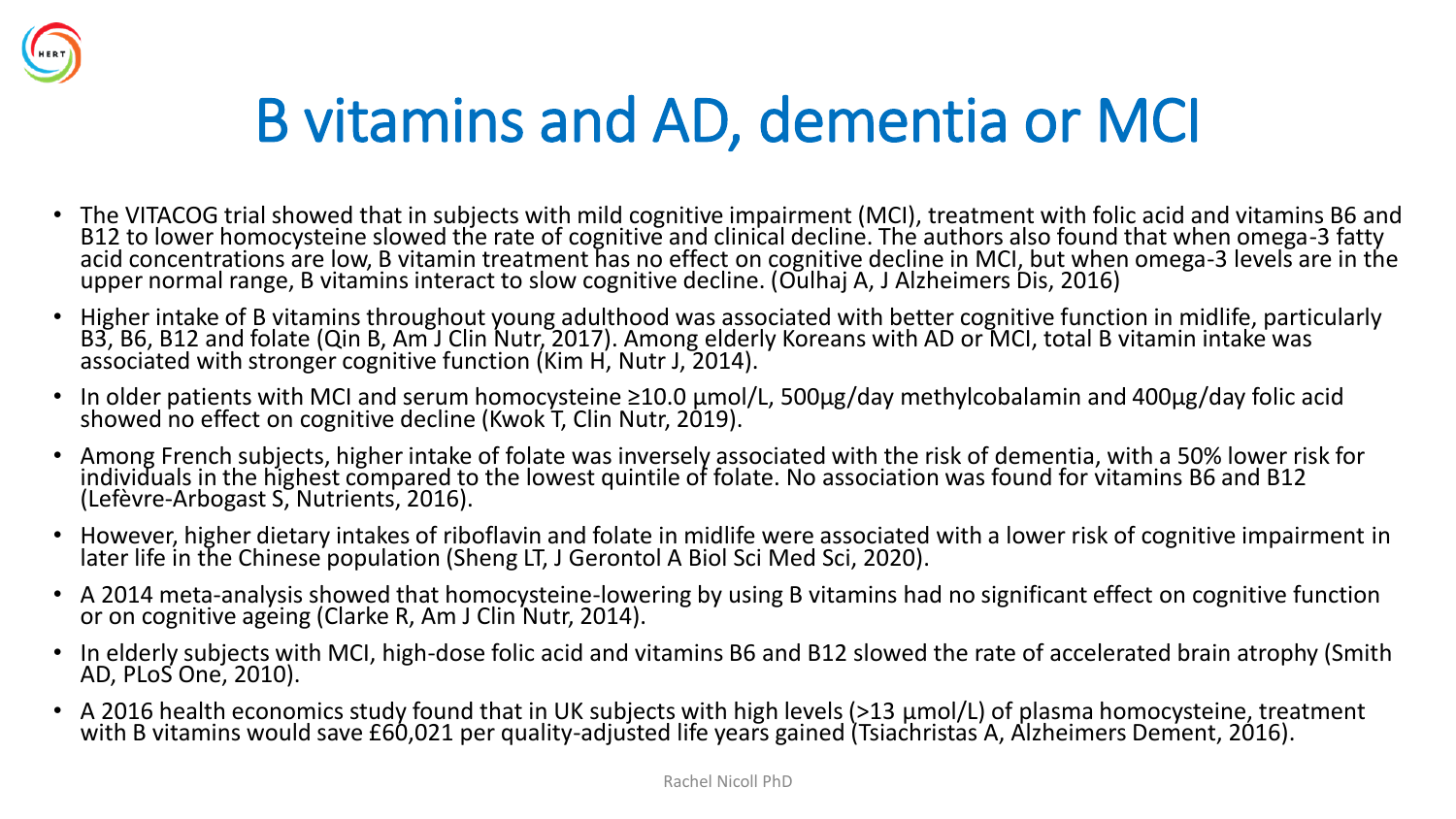

#### B vitamins and PD

- PD patients given 250mg/day vitamin B3 for 3 months altered macrophage polarisation from M1 (proinflammatory) to M2 (anti-inflammatory), decreased expression of the macrophage niacin receptor and improved patient quality of life.
- In PD patients taking L-dopa, high dose pyridoxal-5-phosphate (active vitamin B6) improved motor and activities of living scores.
- In PD patients with low serum vitamin B2, high doses of (30 mg riboflavin every 8 hours) and the elimination of dietary red meat normalised vitamin B2 levels and improved some motor functions (Coimbra CG, Braz J Med Biol Res, 2003).
- Two meta-analyses found that both plasma folate and vitamin B12 levels were lower in PD patients and PD patients with cognitive dysfunction. Others found that those with the lowest CSF and serum vitamin B12 levels had the lowest ambulatory capacity score, whereas a higher vitamin B12 level at diagnosis was associated with lower risk of future dementia. Low serum vitamin B1 is associated with PD development and intravenous treatment has been found to help PD motor disorders. Intake studies are largely inconclusive.
- In animal studies, pre-treatment with B vitamins prevented pesticide-induced accumulation of alphasynuclein, oxidative stress and mitochondrial dysfunction, while treatment with vitamin B3 reduced neuroinflammation and improved behaviour and folic acid improved memory and motor coordination.

(Murakami K, Br J Nutr, 2010; Jia H, Neurobiol Aging, 2010; Chen H, Am J Epidemiol, 2004; Lu'o'ng Kv, J Neurol Sci, 2012; Motawi TK, Mol Cell Biochem, 2020; Wakade C, J Neuroimmunol, 2018; Tan EK, Am J Med Genet B Neuropsychiatr Genet, 2005; Christine CW, Mov Disord, 2020; McCarter SJ, Parkinsonism Relat Disord, 2020; Dong B, Clin Neurol Neurosurg, 2020; Christine CW, Mov Disord, 2018; Xie Y, Neurosci Lett, 2017; Shooshtari MK, Iran J Basic Med Sci, 2012) Rachel Nicoll PhD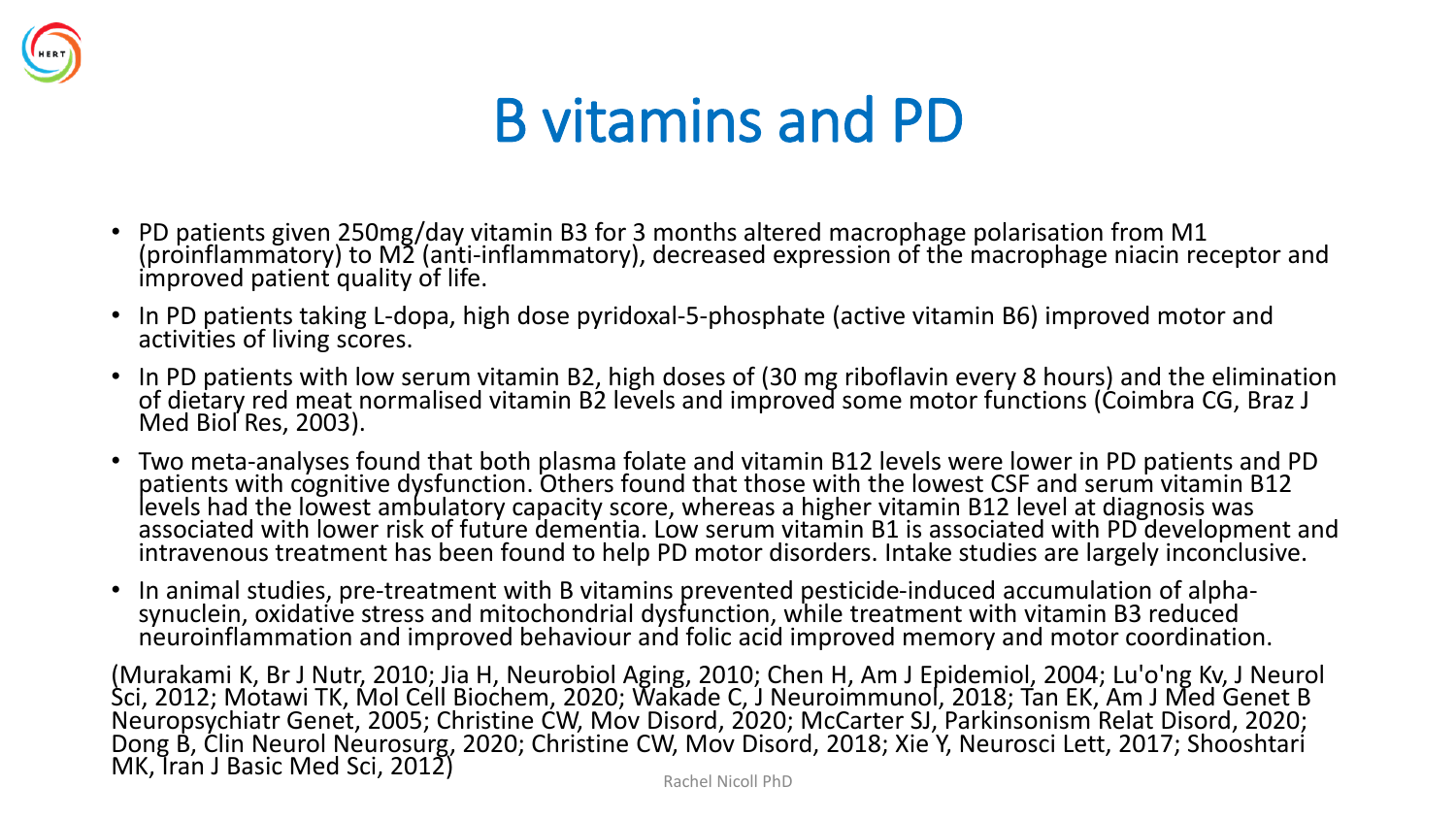

#### B vitamins and MS

- A review found that despite limited clinical studies, the anti-inflammatory and remyelinating attributes of vitamin B complex members are promising (Nemazannikova N, Med Chem. 2018).
- Supplemental high-dose vitamins B1, B6 and B12 were effective in improving visual function parameters in MS-related visual persistent disability (Mallone F, Drug Discov Ther. 2020).
- High dose thiamine (vitamin B1) improved fatigue in humans with MS (Costantini A, BMJ Case Rep. 2013).
- In mice, riboflavin (vitamin B2) is capable of suppressing the neurological disability mediated by BDNF and IL-6 but had no impact on disability status in humans (Naghashpour M, Iran J Basic Med Sci. 2016; Naghashpour M, Int J Vitam Nutr Res. 2013).
- In MS patients with high homocysteine, 5 mg/day folic acid and 3 injections of 1,000 mcg/day vitamin B12 lowered homocysteine and improved both physical and mental fields of quality of life (Nozari E, Clin Nutr Res. 2019). MS patients commonly have vitamin B12 (cobalamin) deficiency, regardless of homocysteine levels (Miller A, J Neurol Sci. 2005 ).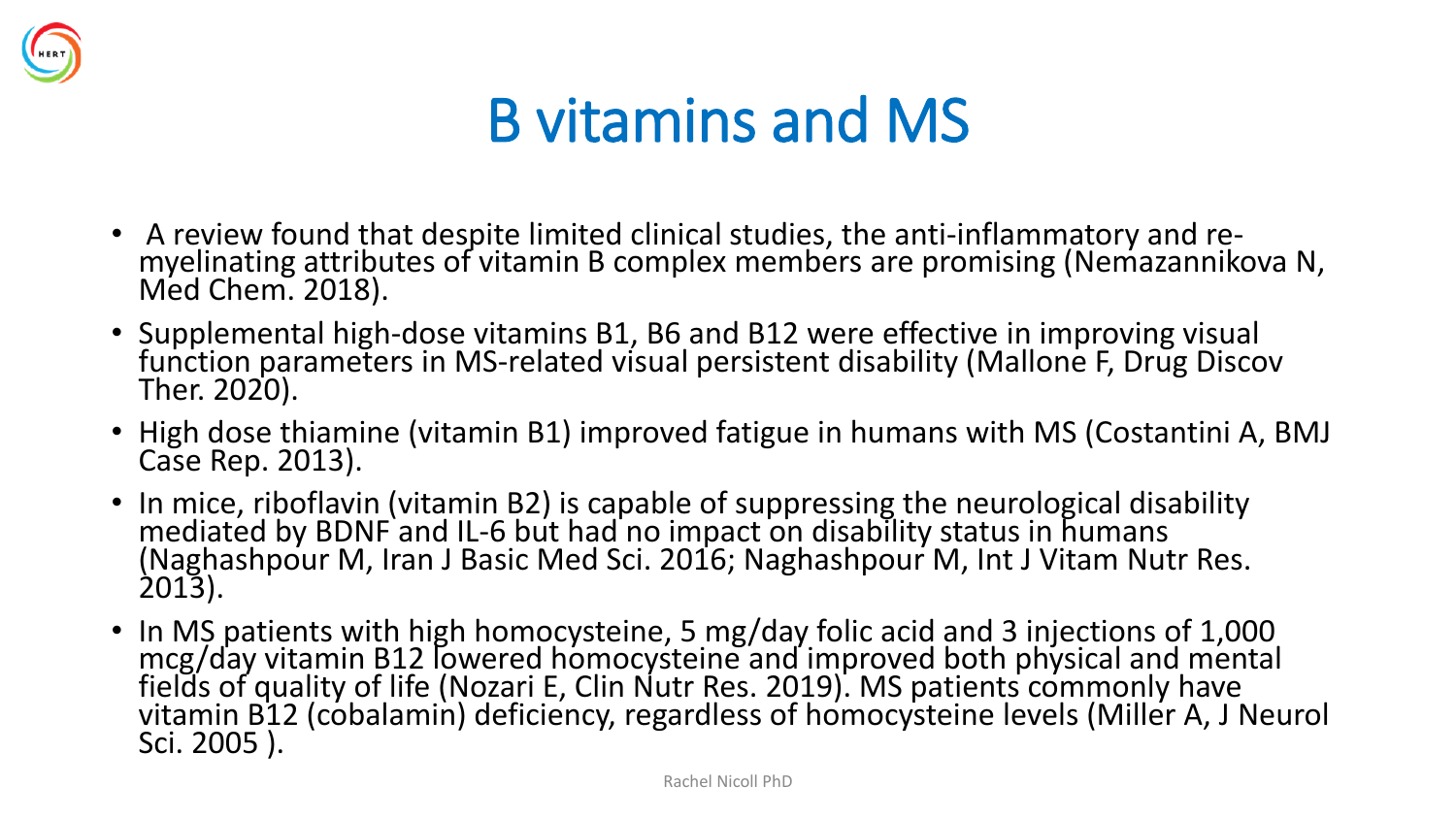

## Berberine and AD, dementia and MCI

- No human studies.
- A 2020 systematic review of animal studies of diabetes-induced dementia found that berberine exerts beneficial effects directly in the brain: enhancing cholinergic neurotransmission, improving cerebral blood flow, protecting neurons from inflammation, limiting hyperphosphorylation of tau and facilitating Aβ peptide clearance (Shinjyo N, J Integr Med, 2020).
- A 2019 systematic review of studies of animal models of AD found that berberine improved memory by acting as an anti-inflammatory, antioxidant, inhibiting cholinesterase and removing amyloid (Yuan NN, BMC Complement Altern Med, 2019).
- In other forms of induced AD, berberine inhibited Aβ42 formation and downregulated Tau, iNOS and BACE gene expression in rats' hippocampus and improved learning and memory function (Saleh SR, Curr Clin Pharmacol, 2020; Chen Y, Biomed Pharmacother, 2020).
- A berberine and curcumin combination had a better effect than either substance alone in improving cognitive function, reducing soluble Aβ(1,42) production and decreasing inflammation and oxidative stress in AD mice (Lin L, Neurochem Res, 2020).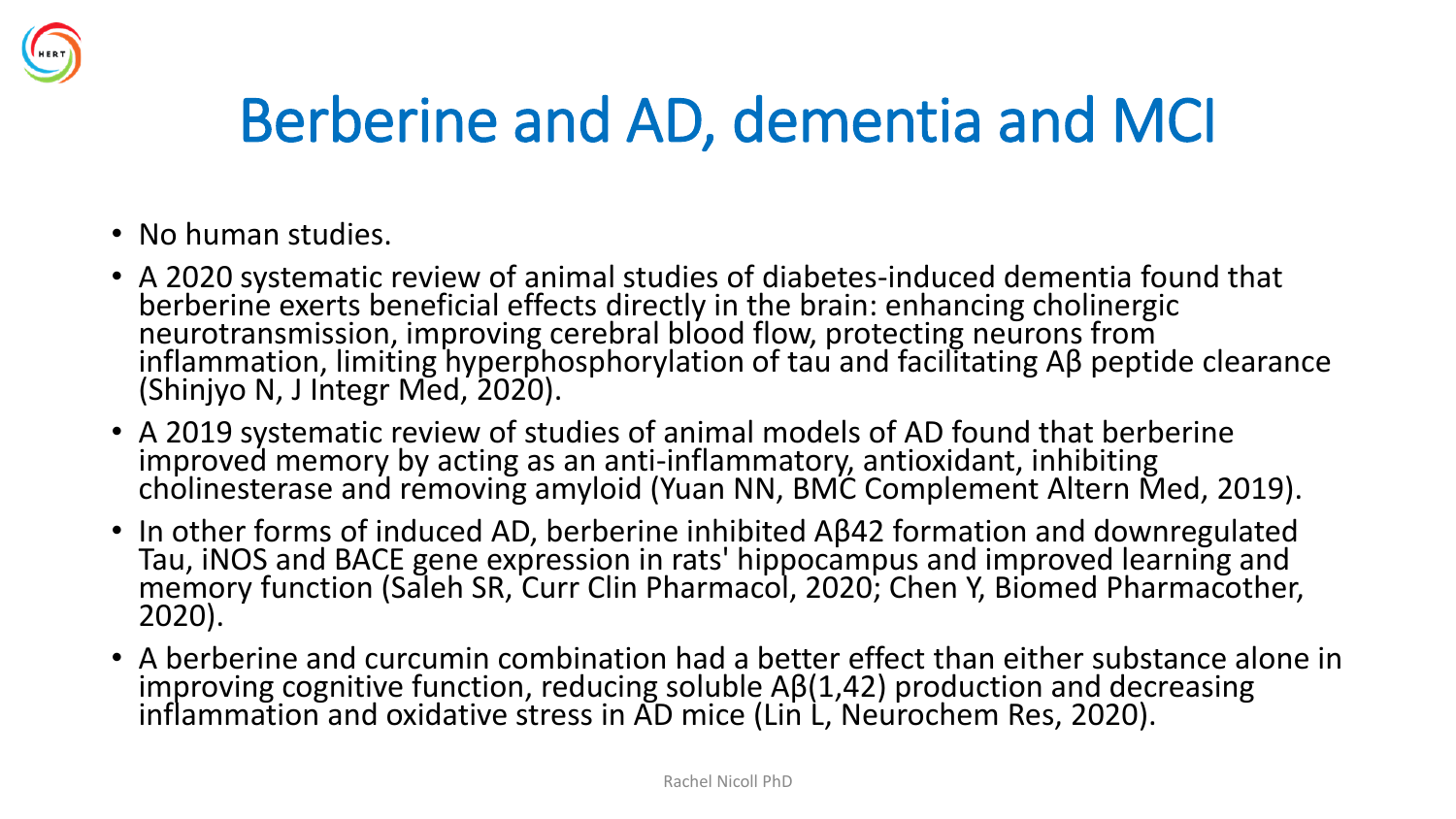

#### Butyrate and AD, dementia and MCI

- No human studies.
- In an early-onset AD mouse model, sodium butyrate lowered Aβ levels by 40% and improved associative learning and cognitive functioning (Fernando WMADB, J Alzheimers Dis, 2020).
- Sodium butyrate improved associative memory in AD mice even when administered at a very advanced stage of pathology. Recovery of memory function correlated with elevated hippocampal histone acetylation and increased expression of genes implicated in associative learning, with butyrate acting as a histone deacetylase inhibitor. (Govindarajan N, J Alzheimers Dis, 2011)
- Sodium butyrate attenuated diabetes-induced impairment of learning and memory in rats (Sharma B, Psychopharmacology, 2011).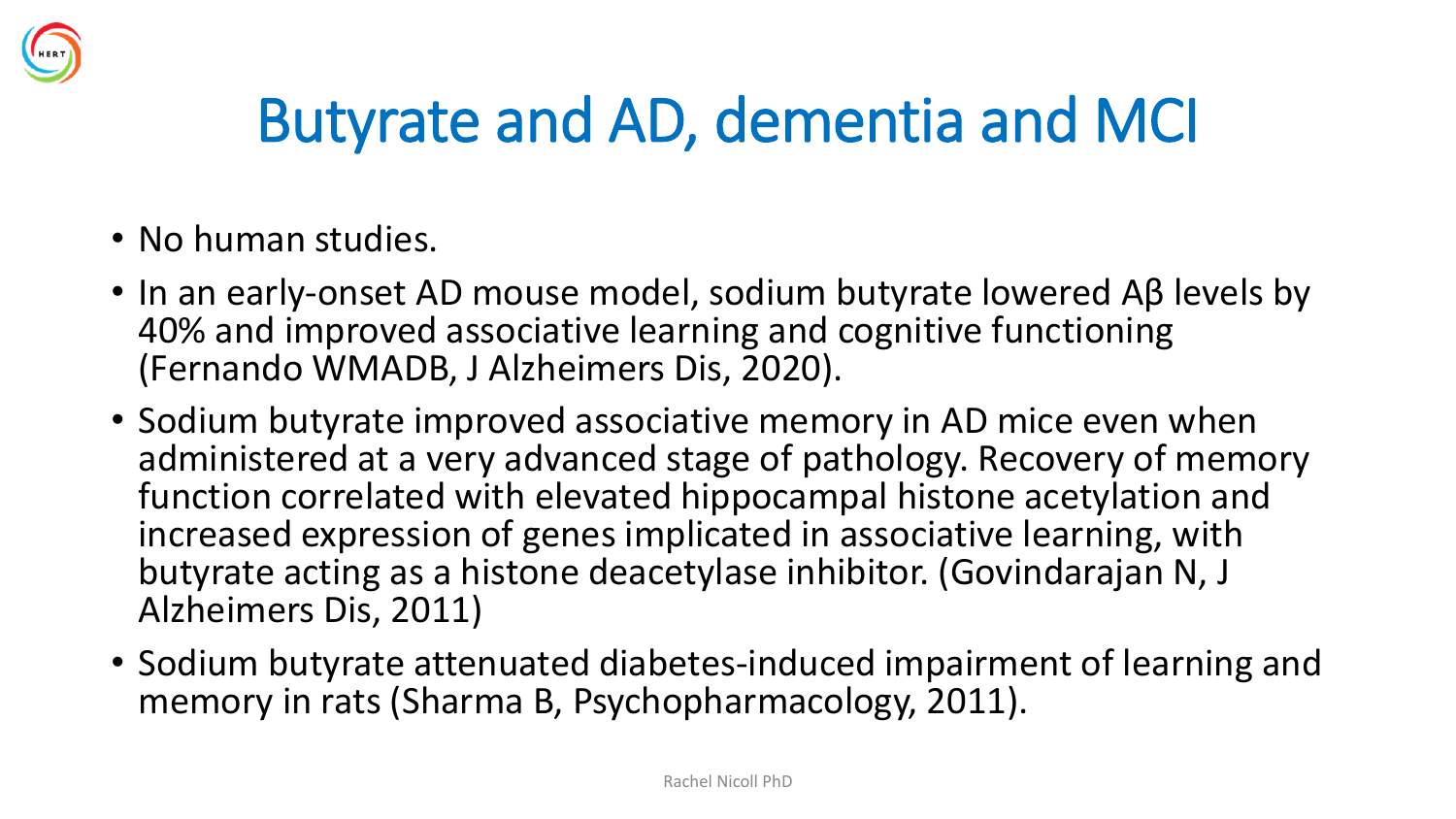

### Cannabinoids and AD, dementia and MCI

- Two 2020 systematic reviews of human studies found that there were no RCTs investigating the use of cannabinoids for the treatment of cognitive decline in dementia and those assessing cannabinoids for agitation and aggression found little evidence of efficacy, although a 2020 meta-analysis indicated that cannabinoids could reduce neuropsychiatric symptoms (Charernboon T, Clin Gerontol, 2020; Paunescu H, Am J Ther, 2020; Bahji A, Can J Psychiatry, 2020).
- In AD patients, PET scans showed significantly lower binding of the cannabinoid type 2 receptor (CB2R), expressed on microglia in the brain, compared to healthy controls (Ahmad R, Eur J Nucl Med Mol Imaging, 2016).
- In animals with AD, vascular dementia or cognitive impairment, CR2R receptor agonists, including cannabidiol, suppressed Aβ-induced microglial activation, apoptosis and inflammation, lowered intracellular calcium, improved learning and memory, rescued the cognitive deficit and protects synaptic plasticity (Wang DP, Psychiatry Res, 2018; da Silva VK, Transl Psychiatry, 2018; Martín-Moreno AM, Mol Pharmacol, 2011; Nuñez-Borque E, Mol Neurobiol, 2020; Li H, Eur J Med Chem, 2020; Hughes B, Neurochem Res, 2019).
- Cannabidiol could also inhibit Aβ-induced tau protein hyperphosphorylation, attenuate oxidative stress and mitochondrial dysfunction, reverse cognitive deficits, prevent memory loss and promote neurogenesis (Vallée A, Acta Biochim Biophys Sin, 2017; Watt G, Front Pharmacol, 2017; Cheng D, J Alzheimers Dis, 2014).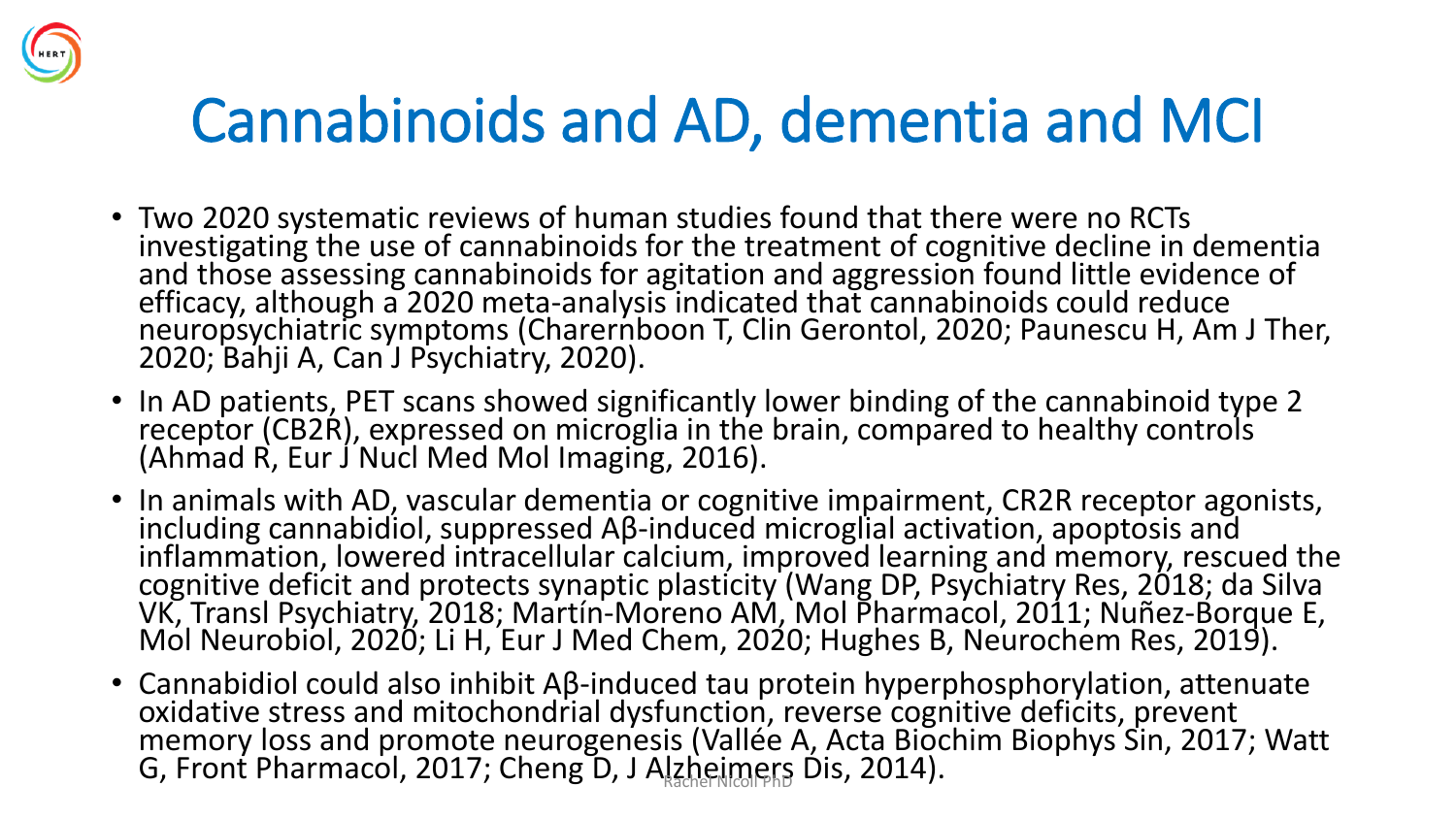



- The endocannabinoid system, which involves cannabinoid receptors type 1 (CB1R), mainly expressed in neurons, and type 2receptors (CB2R), mainly expressed in glial cells, endogenous cannabinoids and the enzymes that catabolise these compounds are involved in the pathogenesis of PD. Yet, deletion of the cannabinoid CB2 receptors expressed in dopamine neurons enhances motor activities, modulates anxiety and depression-like behaviours. (Liu QR, Sci Rep, 2017; Basavarajappa BS, J Neurochem, 2017; Little JP, Mini Rev Med Chem, 2011).
- A 2020 systematic review of 5 RCTs found insufficient evidence to recommend cannabinoids for PD, although 1 found a reduction of l-dopa-induced dyskinesias, and another found a reduction in anxiety and tremor amplitude, with the remaining 3 without effect on motor and non-motor symptoms (Bougea A, Complement Ther Clin Pract, 2020).
- Animal studies showed that administration of cannabinoids or other CB2R agonists improved behaviour, increased the number of basal ganglia neurons, reduced pro-inflammatory mediators and astroglial reactivity and prevented degeneration of dopamine neurons, blood-brain barrier damage, infiltration of peripheral immune cells and production of inducible nitric oxide synthase (Burgaz S, Molecules, 2019; Garcia C, J Neuroinflammation, 2018; Chung YC, Exp Mol Med, 2016; Garcia C, Br J Pharmacol, 2011).
- Similarly, chronic administration of both CB1R and CBR2 agonists reversed the abnormal behavioural responses to L-Dopa (Song L, Drug Des Devel Ther, 2014; Martinez A, Neurosci Res, 2012; Walsh S, Brain Res, 2010).
- In principal, the neuroprotective, anti-inflammatory and antioxidant properties of cannabinoids and their ability to reduce excitotoxicity, control calcium influx and limit the toxicity of reactive microglia should protect the basal ganglia, which play a crucial role in controlling motor function (Antonazzo M, Int Rev Neurobiol, 2019).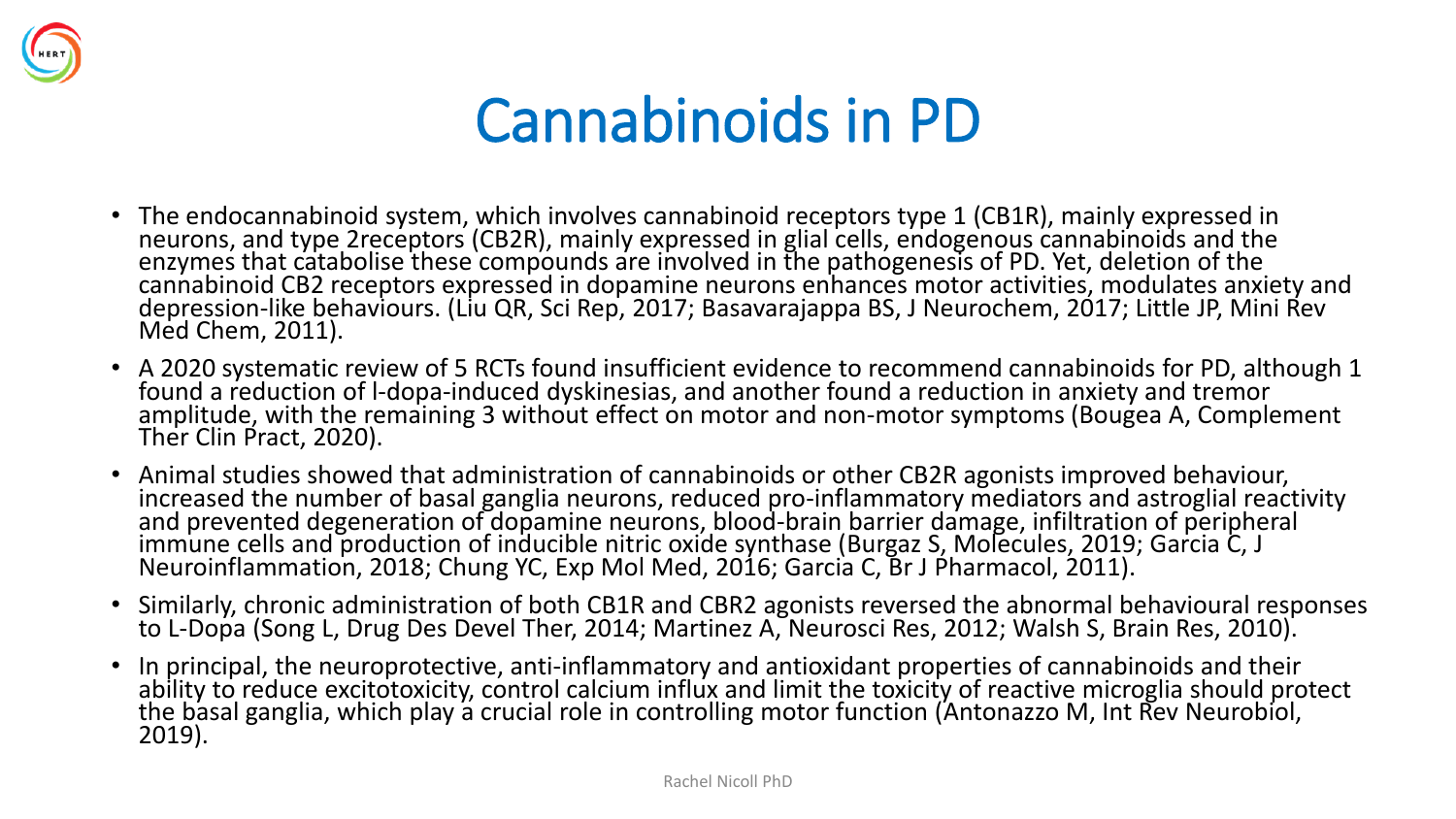

#### Cannabinoids in MS

- In animals, CBD is effective in reducing the amounts of T-cell infiltrates in the spinal cord, suggesting that it has anti-inflammatory properties. This delays symptom onset in animal models of MS and slows disease progression. Importantly, combinations of CBD and Δ9- THC appear particularly effective in treating animal models of MS. In human studies, the results are less encouraging and conflict with the findings in animals. Drugs which deliver a combination of Δ9-THC and CBD in a 1:1 ratio appear to be only moderately effective in reducing spasticity scores, but appear to be almost as effective as current front-line treatments and cause less severe side effects than other treatments. Hence cannabinoids may help treat neuropathic pain in MS as an adjuvant therapy, although treatment with cannabinoid compounds may cause significant cognitive dysfunction. At the time of writing there had been no long term double-blind placebo-controlled studies. (Jones É, Molecules. 2020)
- A 2019 systematic review of RCTs in MS showed a consistent and sustained reduction in the spasticity score (Akgün K, J Cent Nerv Syst Dis. 2019).
- A 2020 RCT showed that an oromucosal spray containing cannabinoids applied for 12 weeks halved mean severity scores for spasticity and pain (Meuth SG, Int J Neurosci. 2020 ).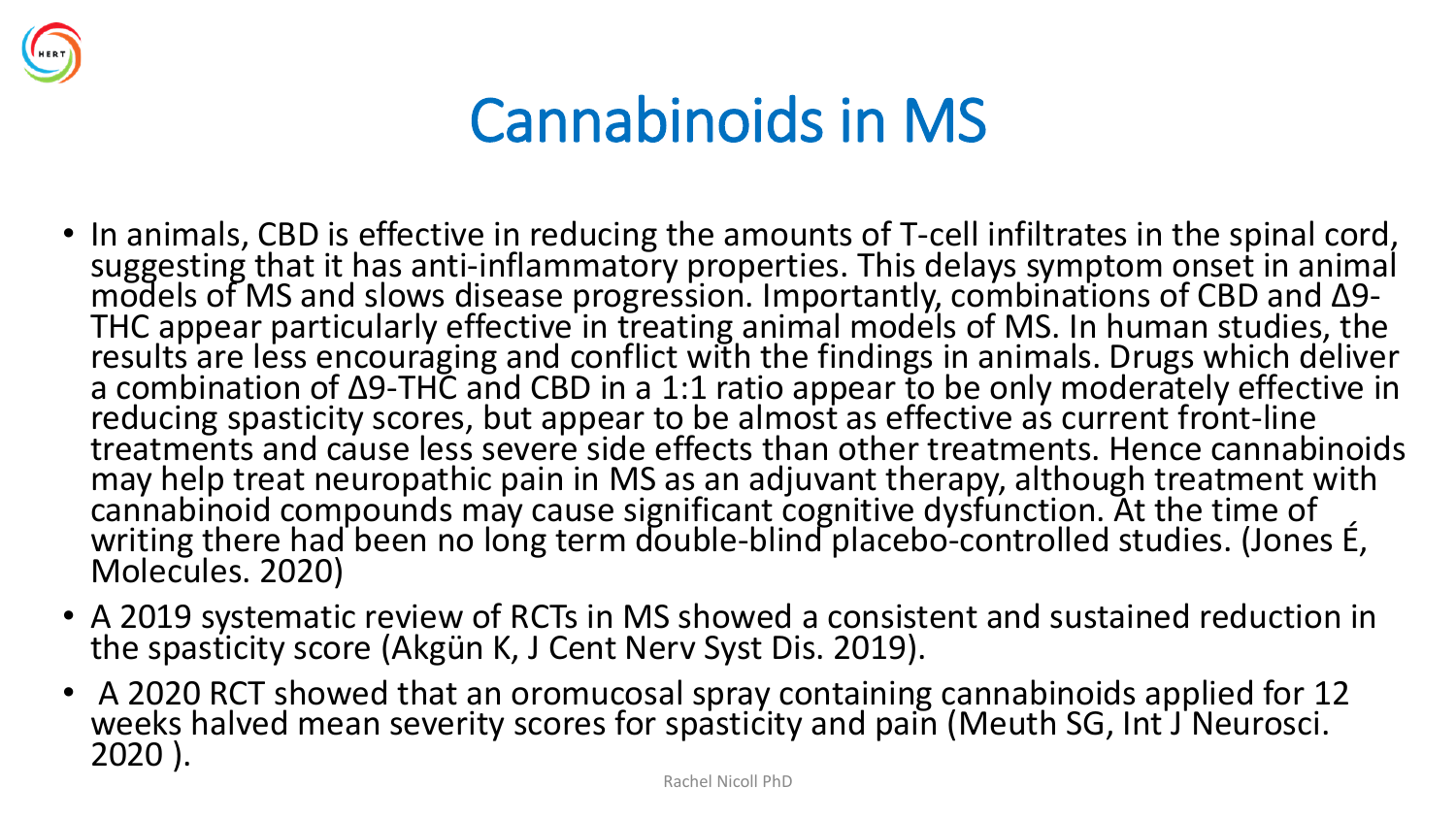

### Capsaicin in AD, dementia and MCI

- In subjects aged > 39, dietary capsaicin intake was independently positively associated with cognitive function and inversely associated with serum Aβ40 levels and total serum Aβ levels (Liu CH, J Alzheimers Dis, 2016).
- In AD mice, capsaicin improved spatial learning, memory and synaptic function, with reduced synapse loss (Chen L, J Alzheimers Dis, 2017).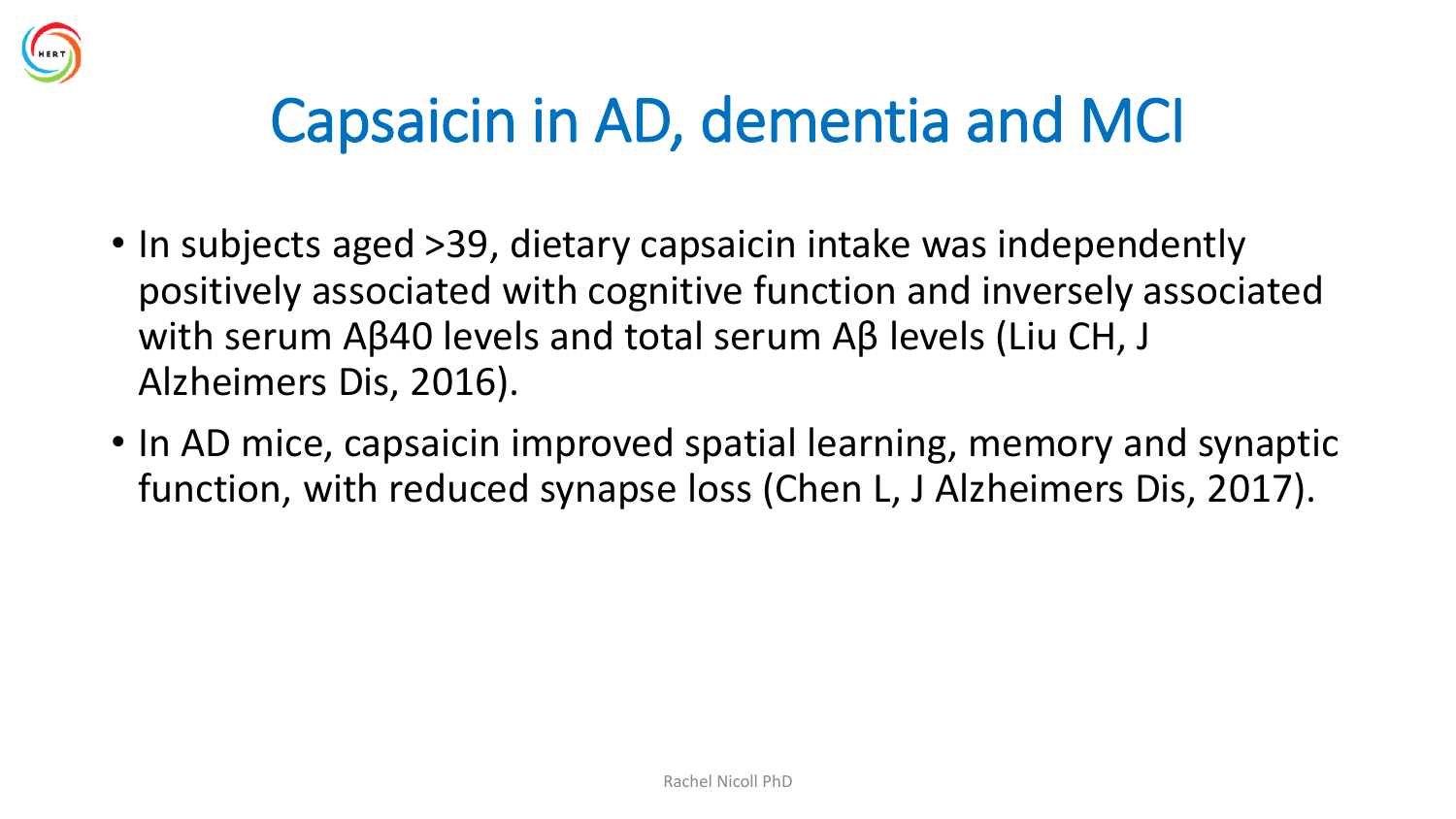

## Acetyl L-carnitine for AD, dementia and MCI

- A 2003 Cochrane Review of human RCTs showed that acetyl L-carnitine had little effect on measures of AD severity, although another 2003 meta-analysis found that 1.5-3.0g/day for at least 3 months induced significant improvement in clinical scales and psychometric tests in subjects with mild cognitive impairment (MCI) and mild AD (Hudson S, Cochrane Database Syst Rev, 2003; Montgomery SA, Int Clin Psychopharmacol, 2003).
- Since then, in patients with dementia associated with cerebrovascular disease, 1500mg/day acetyl Lcarnitine for 28 weeks improved cognitive function (Yang Y, Dement Neurocogn Disord, 2018).
- An RCT showed that 4g/day acetyl L-carnitine for 90 days improved cognitive function in severe hepatic encephalopathy (Malaguarnera M, Metab Brain Dis, 2011).
- A study of centenarians given 2g/day levocarnitine found that it reduced severity of physical and mental fatigue and increased cognitive function (Malaguarnera M, Am J Clin Nutr, 2007).
- In early AD patients, cerebrospinal fluid levels of L-carnitine in non-apolipoprotein E4 carriers are decreased and correlated inversely with Aβ levels and mental state, suggesting that supplementation might be helpful in these patients (Lodeiro M, J Alzheimers Dis, 2014).
- In mild AD patients unresponsive to acetylcholinesterase inhibitors, 2g/day acetyl L-carnitine for 3 months improved symptoms (Bianchetti A, Curr Med Res Opin, 2003).
- A Russian study showed that doses from 2250-3000mg/day for 12 weeks in dementia patients showed a treatment effect of 2.8 times that of placebo on neuropsychological tests; the improvement was greater in those with AD compared to vascular dementia (Gavrilova S, Zh Nevrol Psikhiatr Im S S Korsakova, 2011).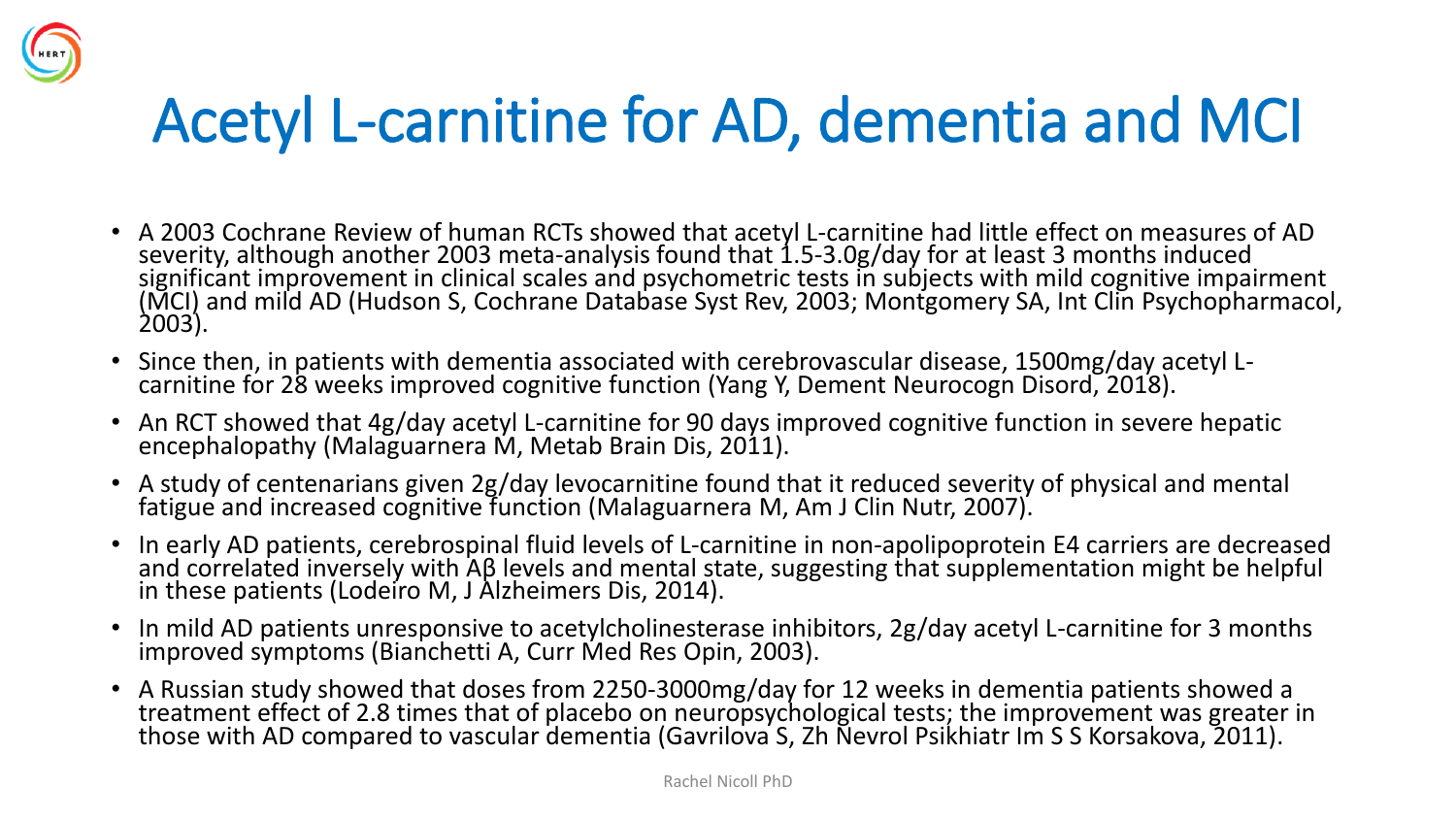

#### Acetyl L-carnitine for PD

- No human treatment trials.
- PD patients had significantly lower levels of free and total carnitine compared with controls, but only in those without the c.95A > G mutation rendering the carnitine transporter less efficient (Crooks SA, Neurosci Lett, 2018). Nevertheless, decreased long-chain acylcarnitines from insufficient β-oxidation have been proposed as potential early diagnostic markers for PD (Saiki S, Sci Rep, 2017).
- *In vitro* studies have shown that acetyl L-carnitine enhances β-oxidation and promotes elimination of excess ammonia, thought to underlie many neurodegenerative diseases (Maldonado C, Curr Pharm Des, 2020). It can also reverse microglial activation and neuroinflammation (Gill EL, ACS Chem Neurosci, 2018) and increase mitochondrial biogenesis and lower ROS production (Fernandez-Moriano C, Oxid Med Cell Longev, 2015).
- A combination of R-alpha-lipoic acid and acetyl-L-carnitine worked synergistically to protect PD neuroblastoma cells by increasing mitochondrial biogenesis and decreasing ROS production (Zhang H, J Cell Mol Med, 2010).
- In rodent models of PD, acetyl L-carnitine improved memory and cognitive function and enhanced dopamine D1 receptor levels. It also reversed the reduction in tyrosine hydroxylase and reduced striatal malondialdehyde, dopamine transporter and astrocyte immunoreactivity, microglial activation, neuroinflammation and apoptosis and raising dopamine, catalase and glutathione levels. It could also enhance proliferation, long term survival and neuronal differentiation of neural progenitor cells and increase neural stem cells. (Burks S, Neurosci Lett, 2019; Afshin-Majd S, Biomed Pharmacother, 2017; Singh S, Neurochem Int, 2017; Singh S, Mol Neurobiol, 2018; Singh S, Mol Neurobiol, 2016)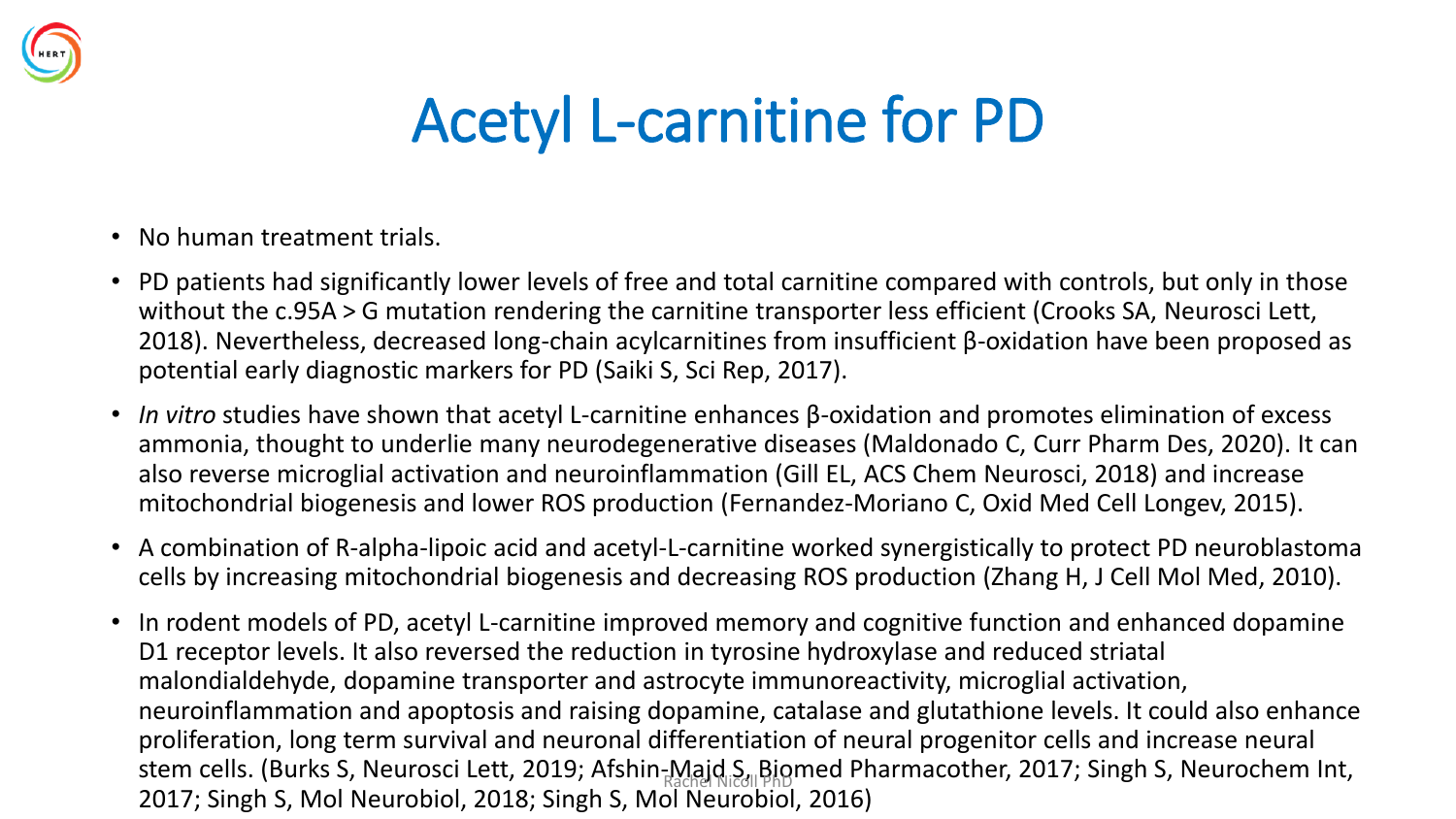

#### Coenzyme Q10 (CoQ10) for AD, dementia and MCI

- Among 6000 Japanese subjects, serum CoQ10 was inversely and independently associated with dementia incidence (Yamagishi K, Atherosclerosis, 2014). There are no human studies of CoQ10.
- In rats with induced AD, CoQ10 improved learning, memory, synaptic plasticity and insulin signalling, decreased inflammation, APP, Aβ42, plaque area and number, lipid peroxides, apoptosis and neuronal degeneration and regulated cholinergic functioning (Attia H, J Biochem Mol Toxicol, 2020; Ibrahim Fouad G, Neurochem Res, 2020; Komaki H, Brain Res Bull, 2019; Singh A, Front Pharmacol, 2015; Dehghani Dolatabadi HR, Iran J Basic Med Sci, 2012; Dumont M, J Alzheimers Dis, 2011; Yang X, J Mol Neurosci, 2010).
- CoQ10 could improve learning and memory deficits induced by diabetes in older rats and improve cognitive performance in older healthy rats (Monsef A, Neuropsychobiology, 2019).
- In cognitively impaired rodents, CoQ10 reduced brain atrophy and amyloid plaque and induced improvement in behavioral tests and oxidative stress and increased BDNF (Li G, Biofactors, 2008; Yang X, J Mol Neurosci, 2010; Nagib MM, Neurotox Res, 2019).
- However, one study found that when young mice were given high dose CoQ10, they suffered impaired cognitive function in old age (Sumien N, J Nutr, 2009).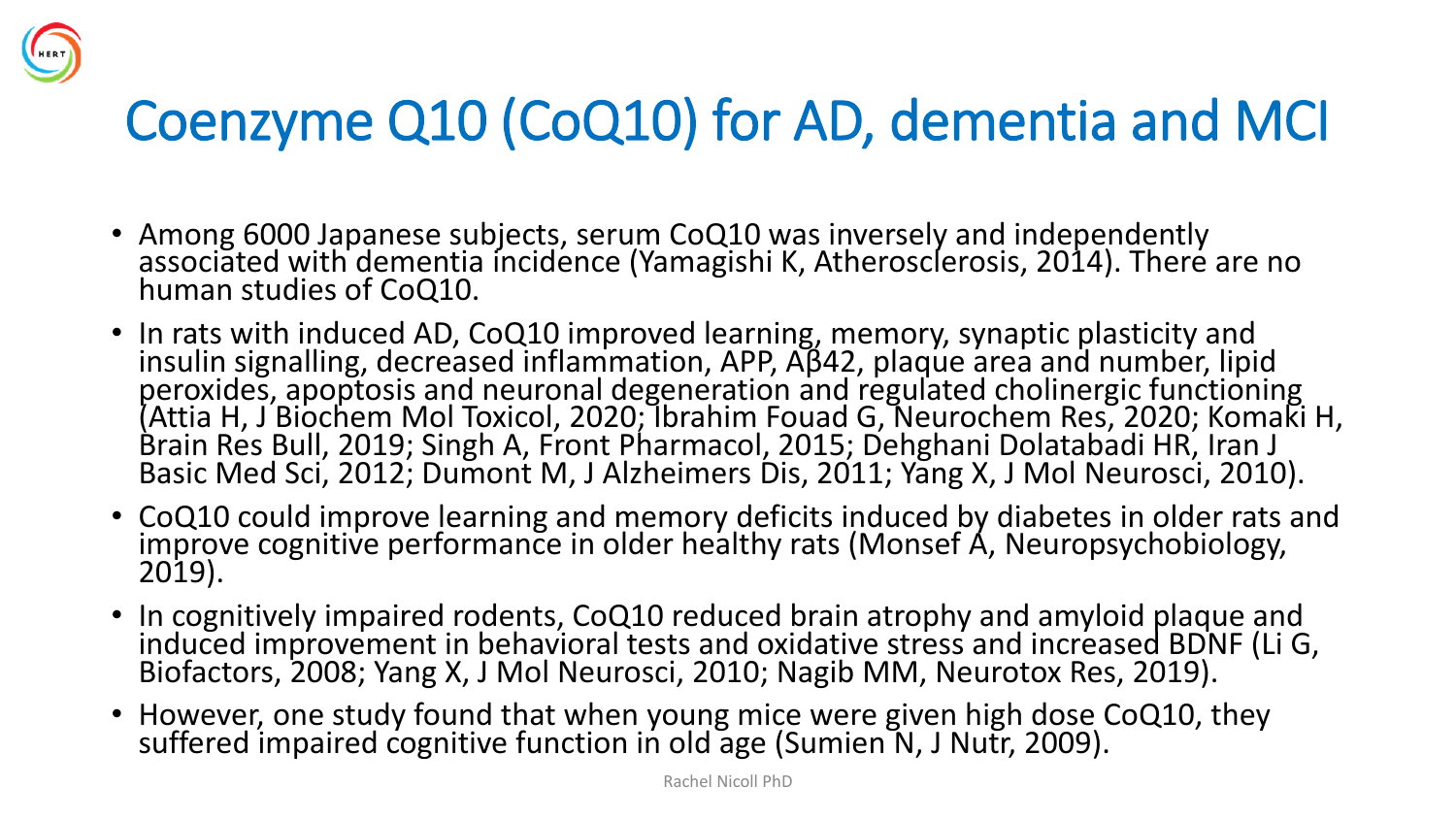

## Coenzyme Q10 (CoQ10) for PD

- 2 meta-analyses found no evidence that CoQ10 helped PD patients (Zhu ZG, Neurol Sci, 2017; Negida A, CNS Neurol Disord Drug Targets, 2016).
- Despite this, several RCTs showed improvement. 300mg/day ubiquinol for 48 weeks and 360mg/day CoQ10 for 4 weeks significantly improved patient symptoms and visual symptoms (Yoritaka A, Parkinsonism Relat Disord, 2015; Müller T, Neurosci Lett, 2003) and a further study found improvement in several parameters at doses ranging from 400- 1200mg/day but with 2400mg/day plasma F2-isoprostanes and serum phospholipase A2 were significantly increased; furthermore improvement was only observed in those with lower baseline plasma ubiquinol (Seet RC, Antioxid Redox Signal, 2014).
- A combination of 100mg/day CoQ10 and 5g/day creatine improved cognitive scores in PD patients (Li Z, Eur Neurol, 2015).
- PD patients were found to have significantly lower serum ubiquinol compared to healthy controls and a significant reduction CoQ10 concentration in the cortex region of the brain (Mischley LK; J Neurol Sci, 2012; Hargreaves IP, Neurosci Lett, 2008).
- Rodent studies found that CoQ10 improved behavioural test scores, decreased protein carbonyl content in the brain and blocked the progression of neurodegeneration (Attia HN, Behav Pharmacol, 2018; Muthukumaran K, BMC Neurosci, 2014).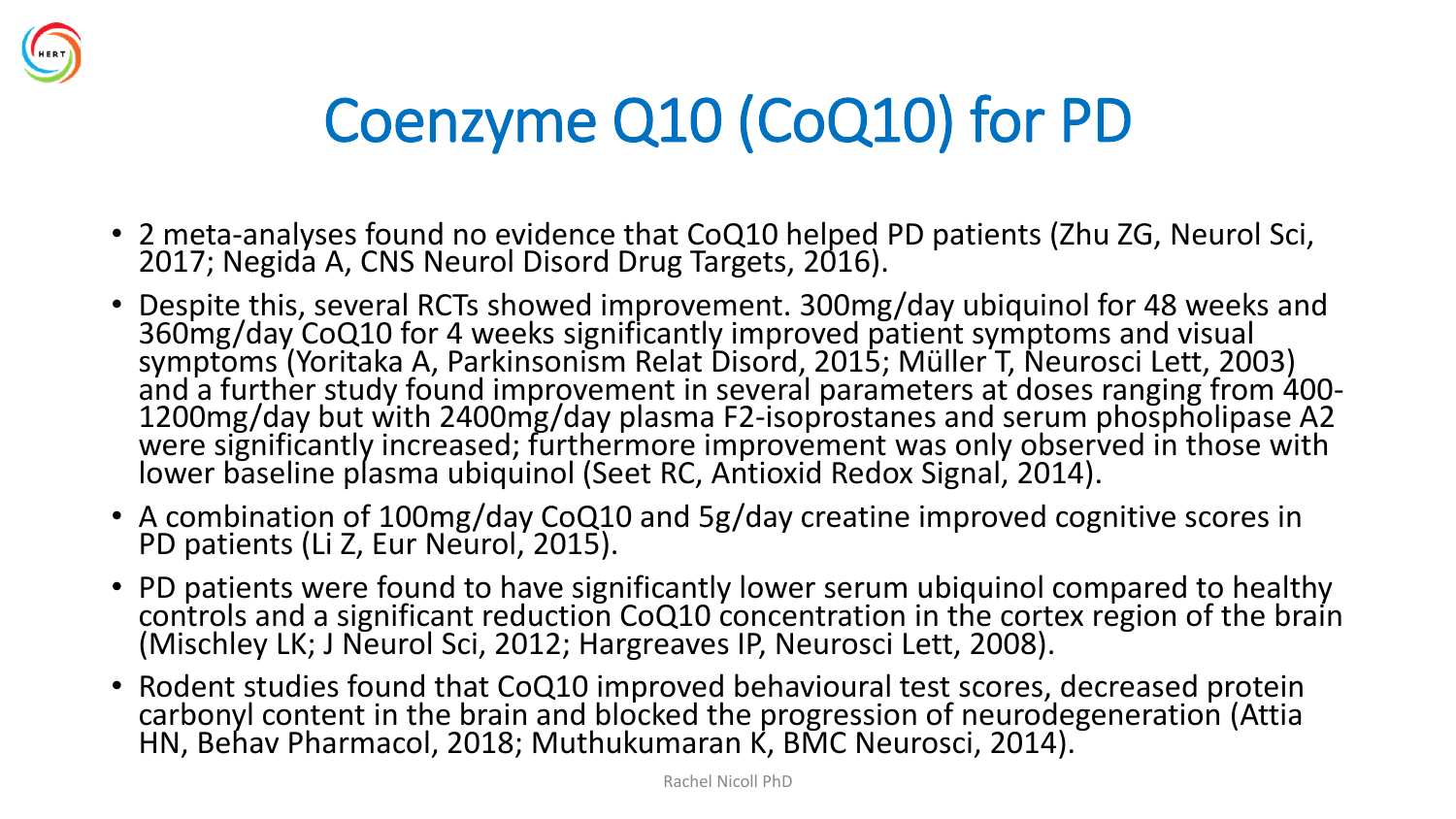

## Coenzyme Q10 (CoQ10) for MS

- In patients with no other treatment for MS, 500 mg/day improved fatigue and depression (Sanoobar M, Nutr Neurosci. 2016).
- 500 mg/day CoQ10 decreased markers of inflammatory and oxidative stress and increased markers of antioxidants in patients with MS (Sanoobar M, Nutr Neurosci. 2015; Sanoobar M, Int J Neurosci. 2013 ).
- In patients treated with interferon, the addition of CoQ10 for 3 months improved disability status, fatigue, depression, pain and disease biomarkers (Moccia M, Ther Adv Neurol Disord. 2019).
- In a mouse model of MS, CoQ10 promoted remyelination, alleviated oxidative stress and suppressed inflammatory markers (Khalilian B, J Mol Histol. 2021).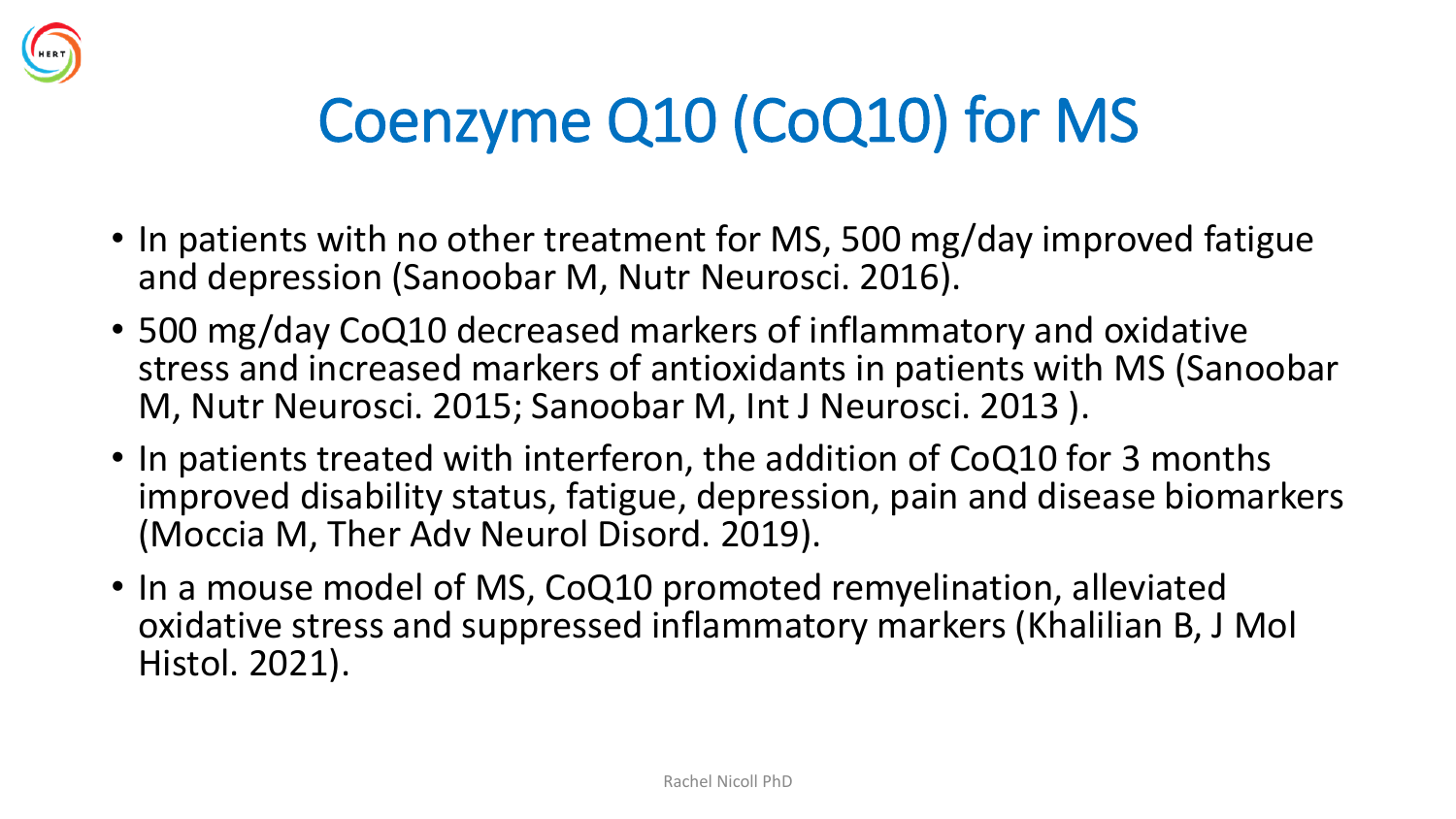

## Creatine for AD, dementia and MCI

- In subjects with mild cognitive impairment, decline of cognitive function was predicted in part by decline in creatinine concentrations and was particularly marked in those who developed AD (Pilatus U, Psychiatry Res, 2009).
- A 2011 review found that higher levels of brain creatine was associated with improved neuropsychological performance; supplementation could improve cognitive processing. In elderly subjects, 20g/day for 1 week improved random number generation, forward number and spatial recall and long-term memory tasks. (Rawson ES, Amino Acids, 2011; McMorris T, Neuropsychol Dev Cogn B Aging Neuropsychol Cogn, 2007)
- A 2018 systematic review found that in healthy individuals, creatine could improve short term memory and intelligence/reasoning (Avgerinos KI, Exp Gerontol, 2018).
- A study of rats with induced AD showed that creatine supplementation reduces learning and memory impairment (Alimohammadi-Kamalabadi M, Iran J Basic Med Sci, 2016).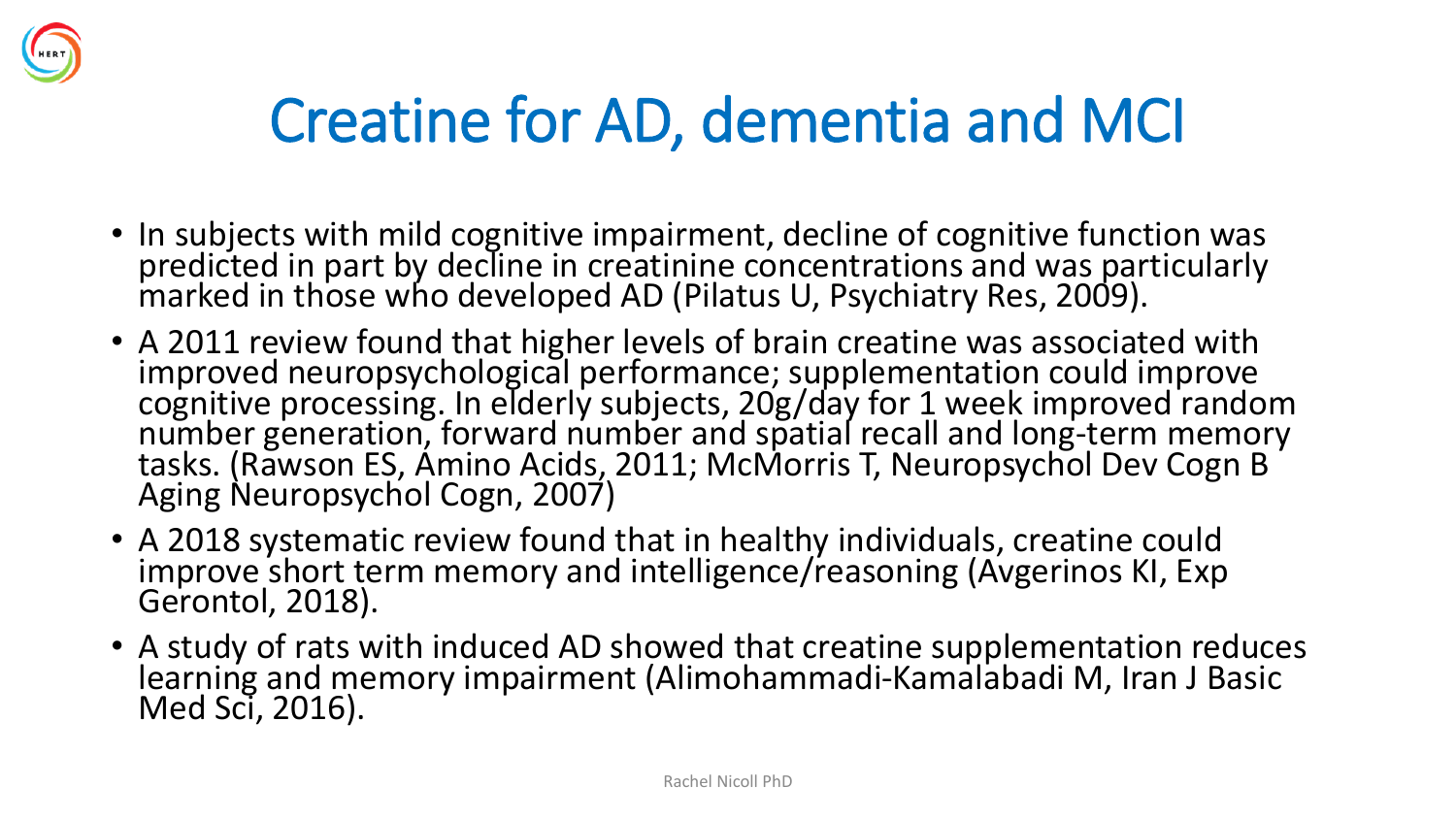

#### Creatine for PD

- A 2017 meta-analysis of 5 human RCTs found no benefit to creatine supplementation (Mo JJ, BMC Neurol, 2017). Similarly, a 2014 Cochrane Review found no effect on motor function, activities of daily living or quality of life (Xiao Y, Cochrane Database Syst Rev, 2014).
- In PD patients with the genotype GRIN2A, which encodes an NMDA-glutamate-receptor subunit, and a higher level of caffeine intake, supplementing creatine was associated with an increased rate of PD progression (Simon DK, J Neurol Sci, 2017).
- A meta-analysis found no evidence that creatine supplementation was protective against PD (Attia, CNS Neurol Disord Drug Targets, 2017).
- An RCT of a combination of 5g/day creatine monohydrate and 100 mg/day CoQ10 significantly delayed the cognitive decline in PD patients after 18 months (Li Z, Eur Neurol, 2015). A similar study in mice found a significant reduction in lipid peroxidation, DNA oxidative damage and alpha-synuclein accumulation in neurons and striatal lesion volumes, while improving glutathione homeostasis, motor performance and survival (Yang L, J Neurochem, 2009).
- Rodent and *in vitro* studies show that creatine reduces oxidative stress and is neuroprotective in a PD model (Cunha MP, ASN Neuro, 2014).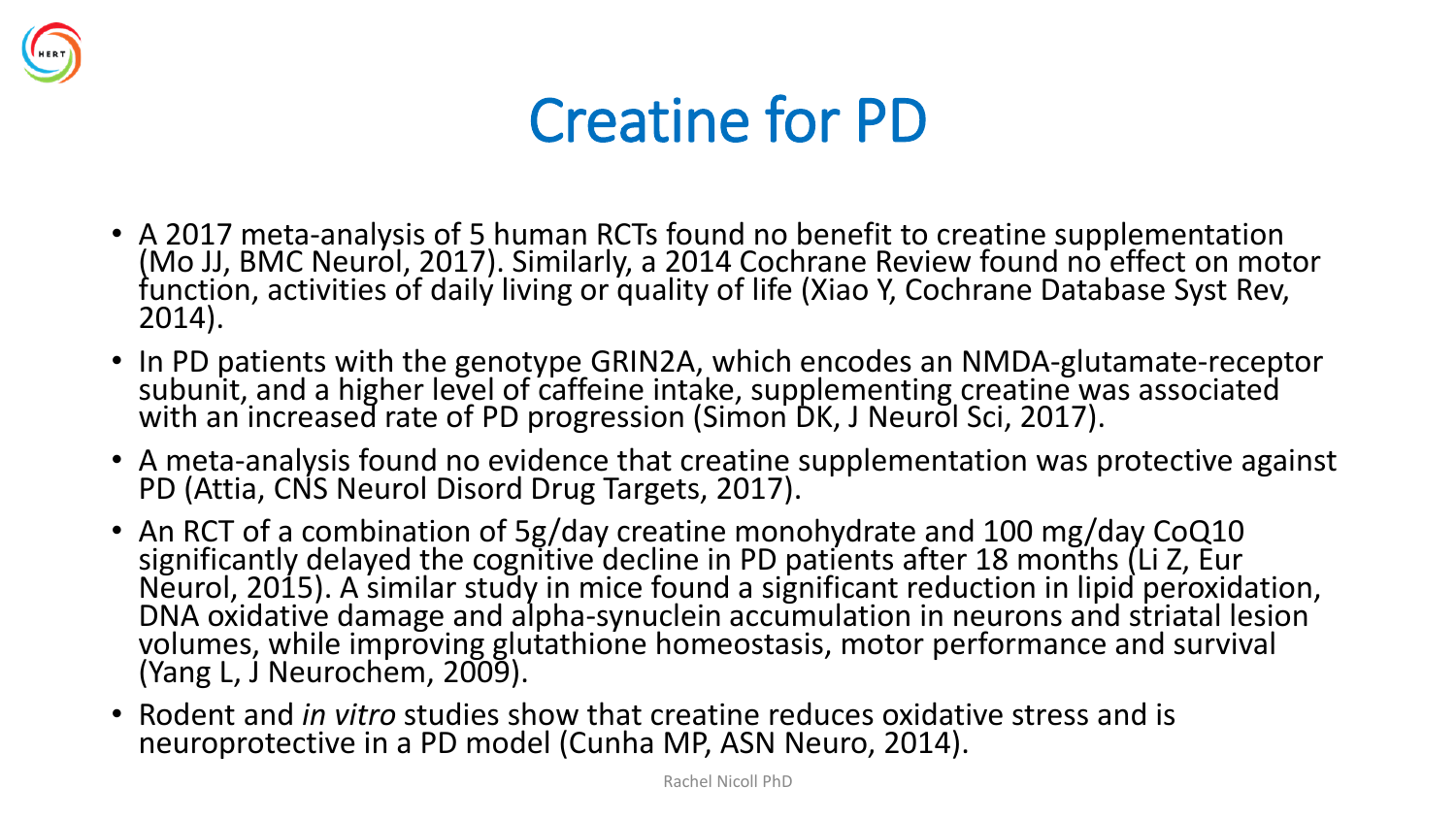

## Ginkgo biloba for AD, dementia and MCI

- A 2019 meta-analysis showed that 240mg/day EGb761 (a commercial ginkgo biloba preparation) for a minimum of 22 weeks showed no treatment benefit compared to placebo (Thancharoen O, Drugs Aging, 2019). Despite this, a 2018 meta-analysis found that in dementia patients, 240mg/day EGb761 for 20 or 22 weeks was effective in reducing numerous behavioural and psychological symptoms (Savaskan E, Int Psychogeriatr, 2018). Numerous earlier reviews had drawn the same conclusion.
- A 2019 expert consensus concluded that EGb761 induced significant improvement in cognitive function, neuropsychiatric symptoms, activities of daily living (ADL) and quality of life in patients with mild-to-moderate dementia or mild cognitive impairment. It demonstrated the same strength of evidence as acetylcholinesterase inhibitors and NMDA antagonists such as memantine but increased strength of evidence in improving cognition, behaviour and ADL in both AD and vascular dementia patients. (Kandiah Ñ, CNS Neurosci Ther, 2019)
- A 2018 meta-analysis found that EGb761 reduced incidence of tinnitus and dizziness (Spiegel R, Clin Interv Aging, 2018).
- Specifically in AD patients aged >79, there was no significant difference in cognitive decline between Aricept and EGb761, but there were more adverse events in the Aricept group (Rapp M, Int J Clin Pharmacol Ther, 2018).
- A population study of subjects aged >64 showed that ginkgo biloba extract consumers had a lower risk of dying before suffering dementia and a longer lifetime without dementia than participants taking other drugs for the same indication (Dartigues JF, J Prev Alzheimers Dis, 2017). However an earlier meta-analysis had found no evidence that ginkgo biloba could prevent dementia (Charemboon T, J Med Assoc Thai, 2015).
- In rats with vascular dementia, EGb761 promoted proliferation of endogenous neural stem cells (Wang J, Neural Regen Res, 2013).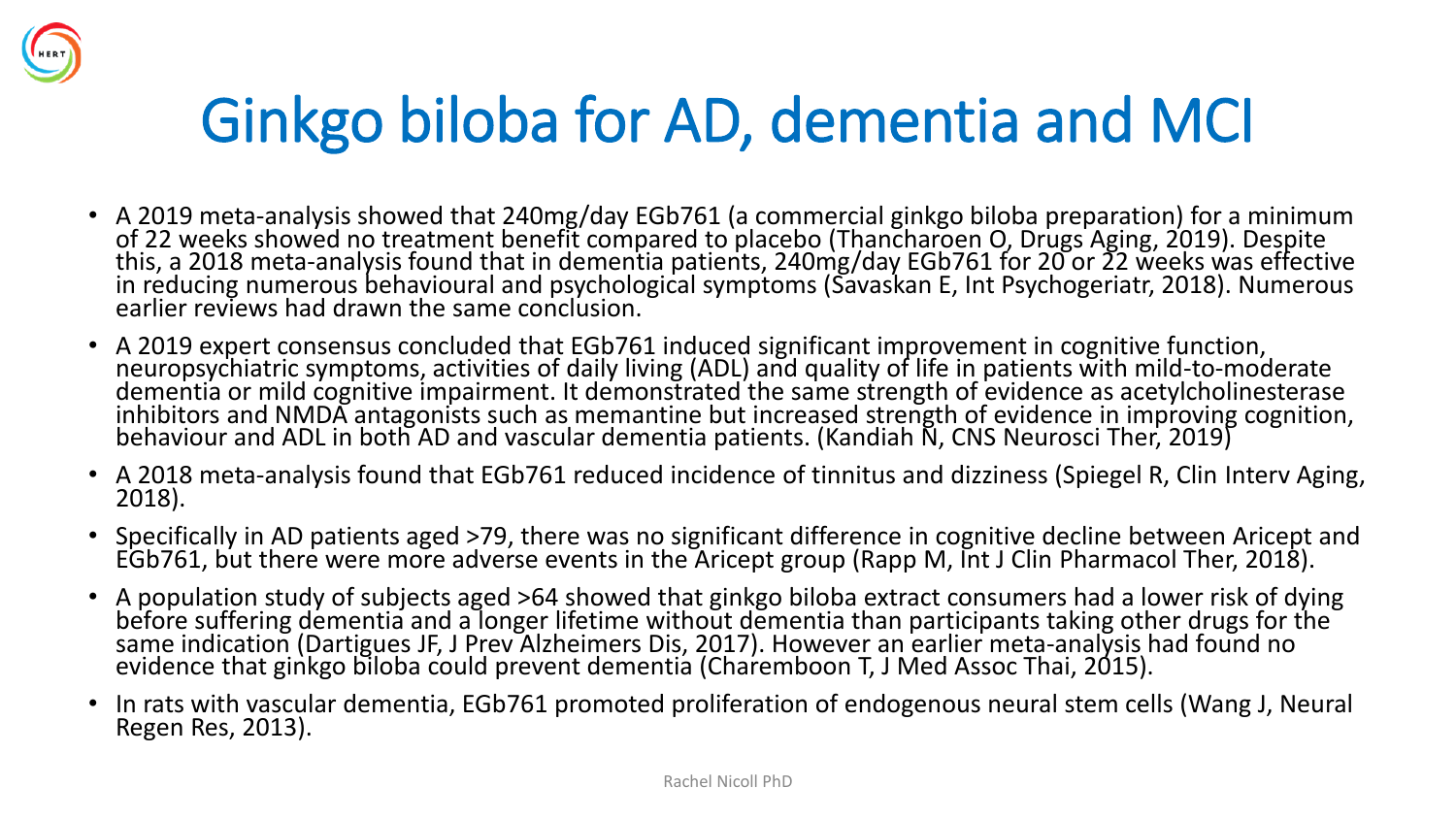

## Ginseng for AD, dementia and MCI

- A 2016 meta-analysis of the use of ginseng in AD showed that most studies were small, of poor quality and provided inconclusive results (Wang Y, Curr Top Med Chem, 2016).
- Since then, a study of Korean AD patients showed that 4.5g/day Panax ginseng for 12 weeks improved cognitive function (Heo JH, J Altern Complement Med, 2016).
- In Korean subjects with mild cognitive impairment, 3g/day Panax ginseng for 6 months significantly enhanced cognition (Park KC, Transl Clin Pharmacol, 2019).
- Among elderly Korean subjects, long term supplementation (>4 years) with ginseng significantly improved neuropsychological scores (Lho SK, Alzheimers Res Ther, 2018).
- Animal studies show that in induced AD, vascular dementia or cognitive impairment, ginseng significantly improves Aβ deposition, gliosis, neuronal injury or loss, deficits in hippocampal neurogenesis and cognitive deficits (Shin SJ, Int J Mol Sci, 2019; Zhu JD, Neural Regen Res, 2018; Tu TT, Planta Med, 2017).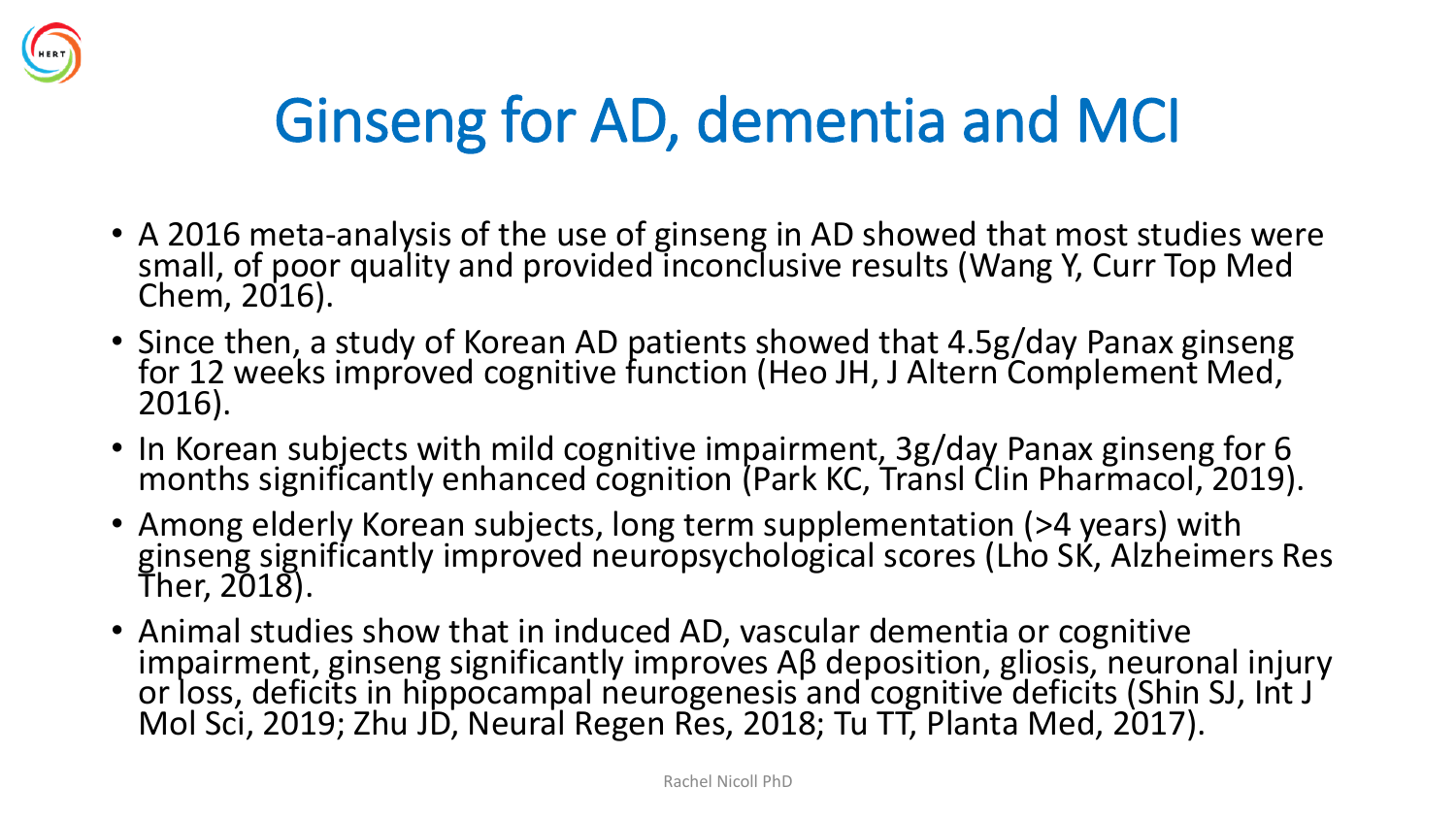## Supplementary ketones and MCTs for AD, dementia and MCI

- An imaging study showed that in AD and MCI, the brain undergoes structural atrophy with lower brain glucose metabolism; there is no reduction, however, in ketone metabolism (Croteau E, Exp Gerontol, 2018). A study of blood ketones in AD suggested that patients have impaired ketogenesis (Ciavardelli D, Neurobiol Aging, 2016).
- A 2020 meta-analysis of MCT administration may improve cognition in patients with mild cognitive impairment and Alzheimer's disease (Avgerinos KI, Ageing Res Rev, 2020).
- Since then an RCT of APOE4-/- patients with mild to moderate AD given 17.3g/day MCT oil for 30 days showed improved cognitive ability (Xu Q, Clin Nutr, 2020).
- A further imaging study showed that in AD patients given MCTs, brain ketone consumption doubled, with the slope of the relationship between plasma ketones and brain ketone uptake being the same as in healthy young adults (Croteau E, J Alzheimers Dis, 2018).
- Animal studies showed that supplementary ketones induced higher concentrations of citrate and α-ketoglutarate (TCA cycle intermediates) in the hippocampus compared with controls, blocked Aβ42 entry into neurons, reduced hyperphosphorylated tau deposition, oxidative stress and anxiety and improved mitochondrial Complex I activity, synaptic plasticity and learning and memory (Pawlosky RJ, Int J Mol Sci, 2020; Yin JX, Neurobiol Aging, 2016; Kashiwaya Y, Neurobiól Aging, 2013).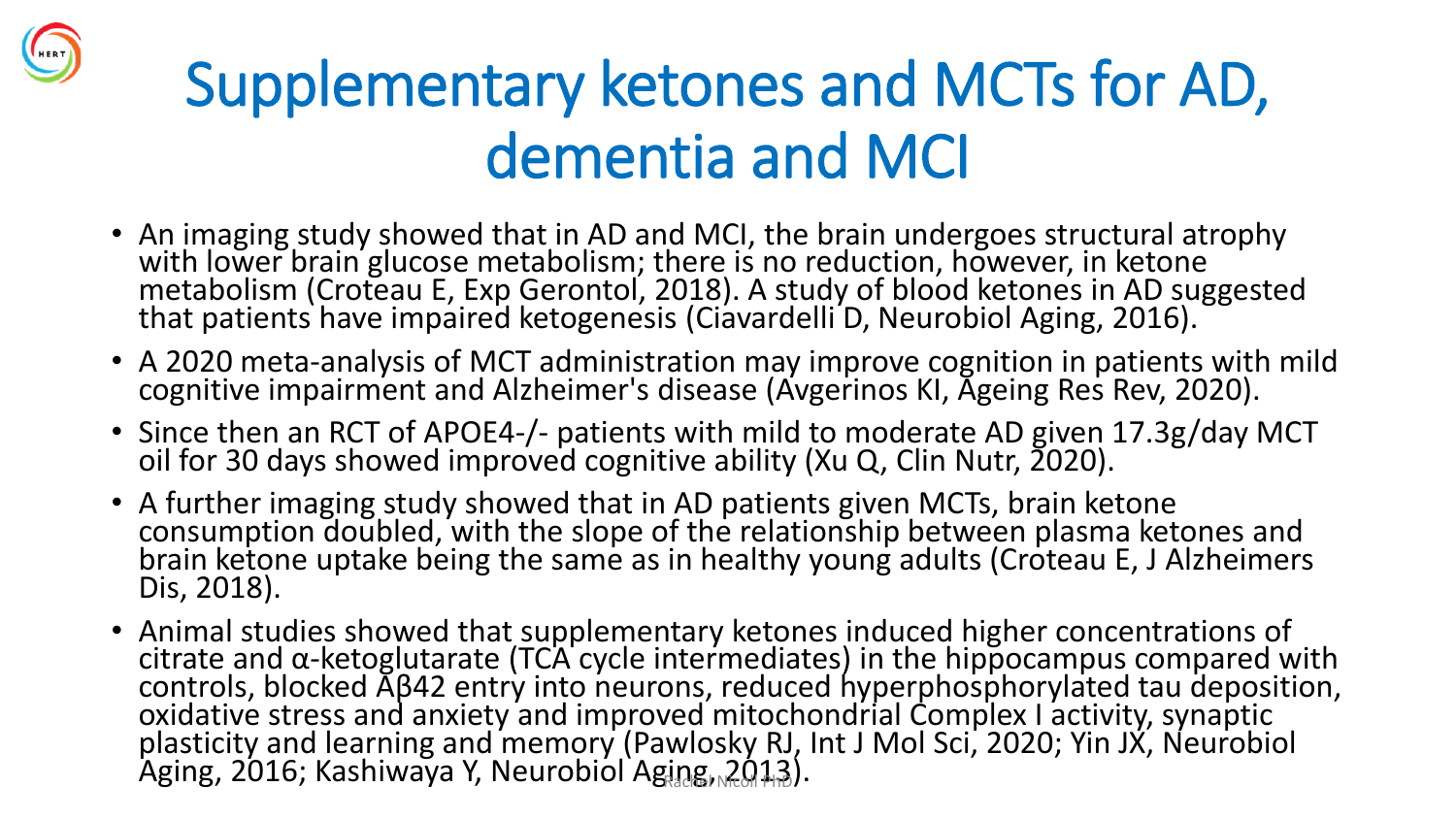

## Lipoic acid for AD, dementia and MCI

- In AD patients, 600mg/day alpha lipoic acid improved cognitive decline, with a greater improvement in those with T2D (Fava A, J Neurodegener Dis, 2013).
- A combination of alpha lipoic acid and omega-3 fats for 12 months in AD patients resulted in slowed cognitive and functional decline (Shinto L, J Alzheimers Dis, 2014).
- In animal AD and vascular dementia studies, lipoic acid protected against cognitive dysfunction, decreased oxidative stress, improved cognitive impairment, neuronal antioxidant status, insulin signalling and synaptic function and plasticity, restored central cholinergic system functioning and increased hippocampal cell survival (Park JH, Eur Rev Med Pharmacol Sci, 2019; Rodriguez-Perdigon M, Biochim Biophys Acta, 2016; Zhao RR, Neurosci Lett, 2015; Sancheti H, PLoS One, 2013; Sharma M, Eur Neuropsychopharmacol, 2003; Fernandez-Moriano C, Oxid Med Cell Longev, 2015; Head E, Exp Neurol, 2009).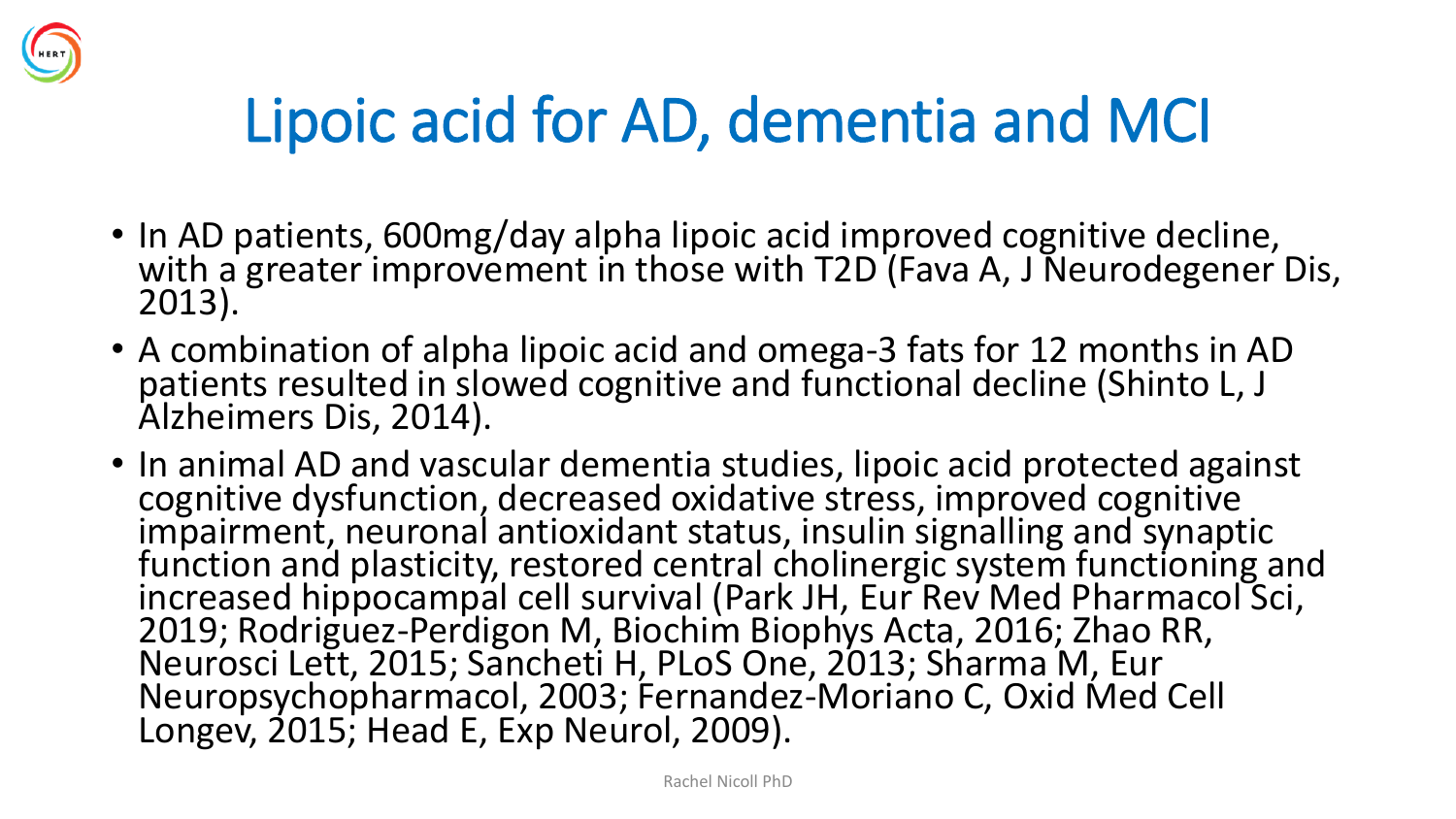

## Lipoic acid and PD

- No human studies.
- The disruption of neuronal iron homeostasis and oxidative stress are related to the pathogenesis of PD, while α-lipoic acid is an antioxidant and iron chelator and has neuroprotective effects against PD. In vitro and rat studies showed that α-lipoic acid could protect against cell damage by decreasing the levels of intracellular ROS and iron by increasing iron efflux from cells. It also promoted the survival of dopaminergic neurons in rat models of PD and ameliorated motor deficits by inhibiting the decrease in tyrosine hydroxylase expression and SOD activity in the substantia nigra. α-lipoic acid also attenuated induced iron accumulation both in vivo and in vitro. (Tai S, Front Neurosci, 2020; Cai T, Xi Bao Yu Fen Zi Mian Yi Xue Za Zhi, 2018; Li YH, Metab Brain Dis, 2015; Karunakaran S, FASEB J, 2007)
- In animal studies, α-lipoic acid decreased body rotations and improved motor performance. It was also protective, had antioxidant effects and maintained membrane potential, preventing damage induced by chronic use of L-DOPA in dopaminergic neurons (de Araújo DP, Evid Based Complement Alternat Med, 2013; Fernandez-Moriano C, Oxid Med Cell Longev, 2015).
- In vitro studies showed that R-lipoic acid increased cell viability and decreased apoptosis, intracellular ROS and cytotoxicity and induced cell autophagy in PD. It also reversed the induced decreased dopamine and increased α-synuclein expression, upregulated PGC-1α and downregulated expression levels of autophagyrelated proteins, including Parkin and PINK1, prevented depletion of glutathione and preserved mitochondrial Complex I activity. (Zhao H, Int J Biochem Cell Biol, 2017; Bharat S, Neurotoxicol, 2002)
- A combination of α-lipoic acid and acetyl L-carnitine improved motor performance, mitochondrial dysfunction, oxidative damage and accumulation of alpha-synuclein and ubiquitin, reduced the level of ROS and lipid peroxides and increased mitochondrial biogenesis. When combined, they were effective at 100-1000-fold lower concentrations was required individually Kaitone SA, Pharmacol Biochem Behav, 2012;<br>Zhang H, J Cell Mol Med, 2010)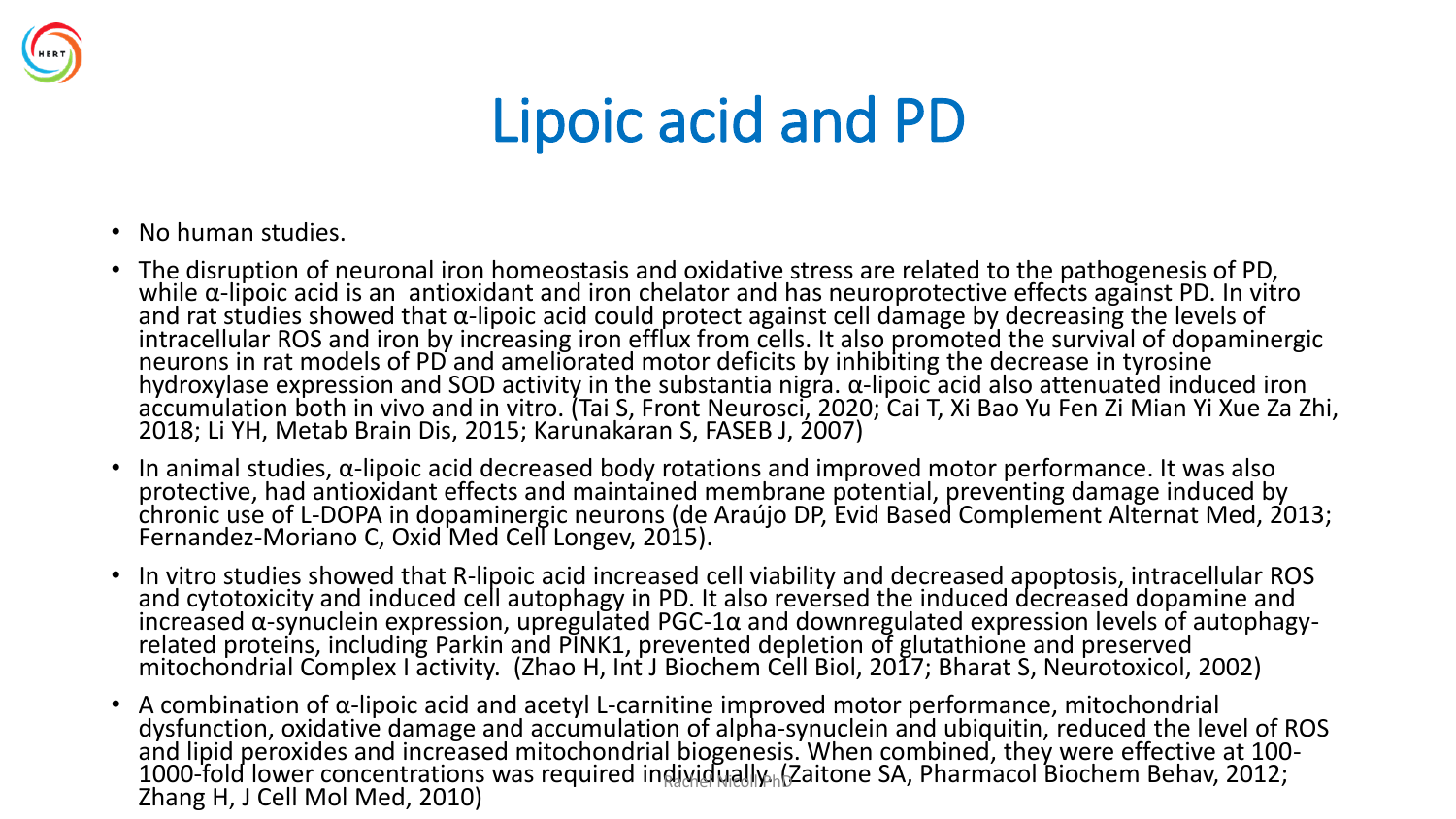

#### Lipoic acid and MS

- There has only been one clinical trial to assess physical improvement in MS patients: 1200 mg/day for 2 years improved walking performance, particularly in those with lower baseline disability (Loy BD, Complement Ther Med. 2018).
- 1200 mg/day alpha-lipoic acid for 12 weeks decreased asymmetric dimethylarginine (ADMA), a marker for oxidative stress, and inflammatory cytokines and increased antioxidant production (Khalili M, Electron Physician. 2017; Khalili M, Neuroimmunomodulation. 2014; Khalili M, Nutr Neurosci. 2014).
- Patients taking 1200 mg/day for 14 days showed a decrease in MMP-9 and sICAM-1 levels (Yadav V, Mult Scler. 2005).
- In vitro studies showed that lipoic acid reduced inflammation by inhibiting monocyte secretion of cytokines and inhibited monocyte phagocytosis via increased cAMP levels. It also inhibited monocyte and B cell migration. (Fiedler SE, Immunol Cell Biol. 2021; George JD, J Neuroimmunol. 2018).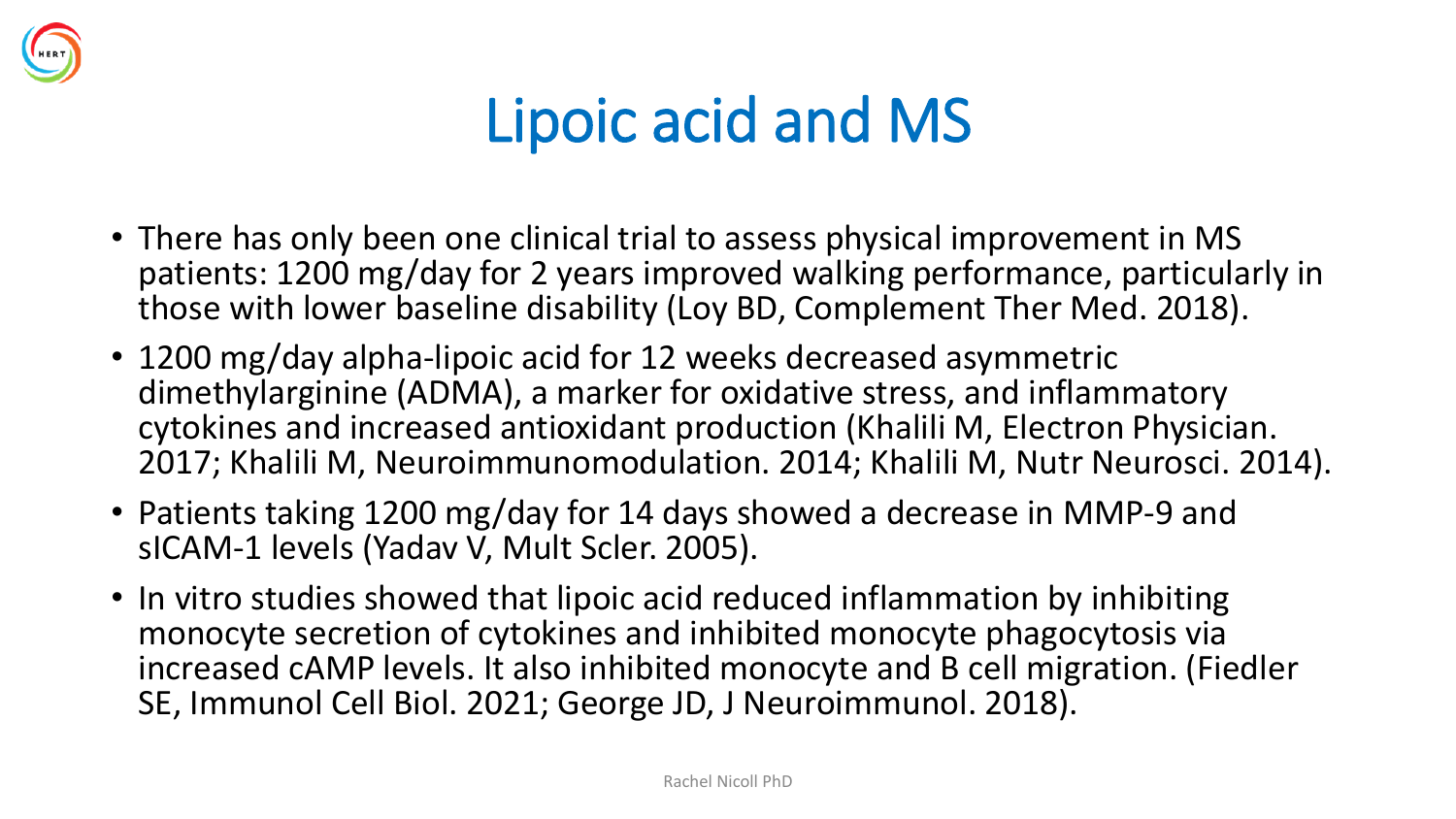

## Magnesium for AD, dementia and MCI

- No human clinical trials.
- A 2016 systematic review showed that patients with AD had significantly lower magnesium in cerebrospinal fluid and in hair but no differences between AD patients and controls were evident for serum magnesium (Veronese N, Am J Alzheimers Dis Other Demen, 2016).
- Since then, two cross-sectional studies showed that magnesium intake and serum magnesium were inversely associated with cognitive impairment and a prospective study found that subjects who supplemented magnesium oxide (as a laxative) had a significantly lower risk of developing dementia. However another prospective study showed that both low (≤0.79 mmol/L) and high (≥0.90 mmol/L) serum magnesium levels were associated with dementia risk after 7.8 years. (Peeri NC, Eur J Nutr, 2020; Al-Ghazali K, Front Aging Neurosci, 2020; Tzeng NS, Curr Med Res Opin, 2018; Kieboom BCT, Neurology, 2017)
- Animal AD studies have found that magnesium improved recognition and spatial memory by reducing synaptic loss and restoring the NMDA signalling pathway. In particularly, magnesium-threonate enhanced clearance of Aβ and prevented synapse loss and memory decline. (Huang Y, CNS Neurosci Ther, 2018; Yu X, FASEB J, 2015; Li W, Mol Brain, 2014)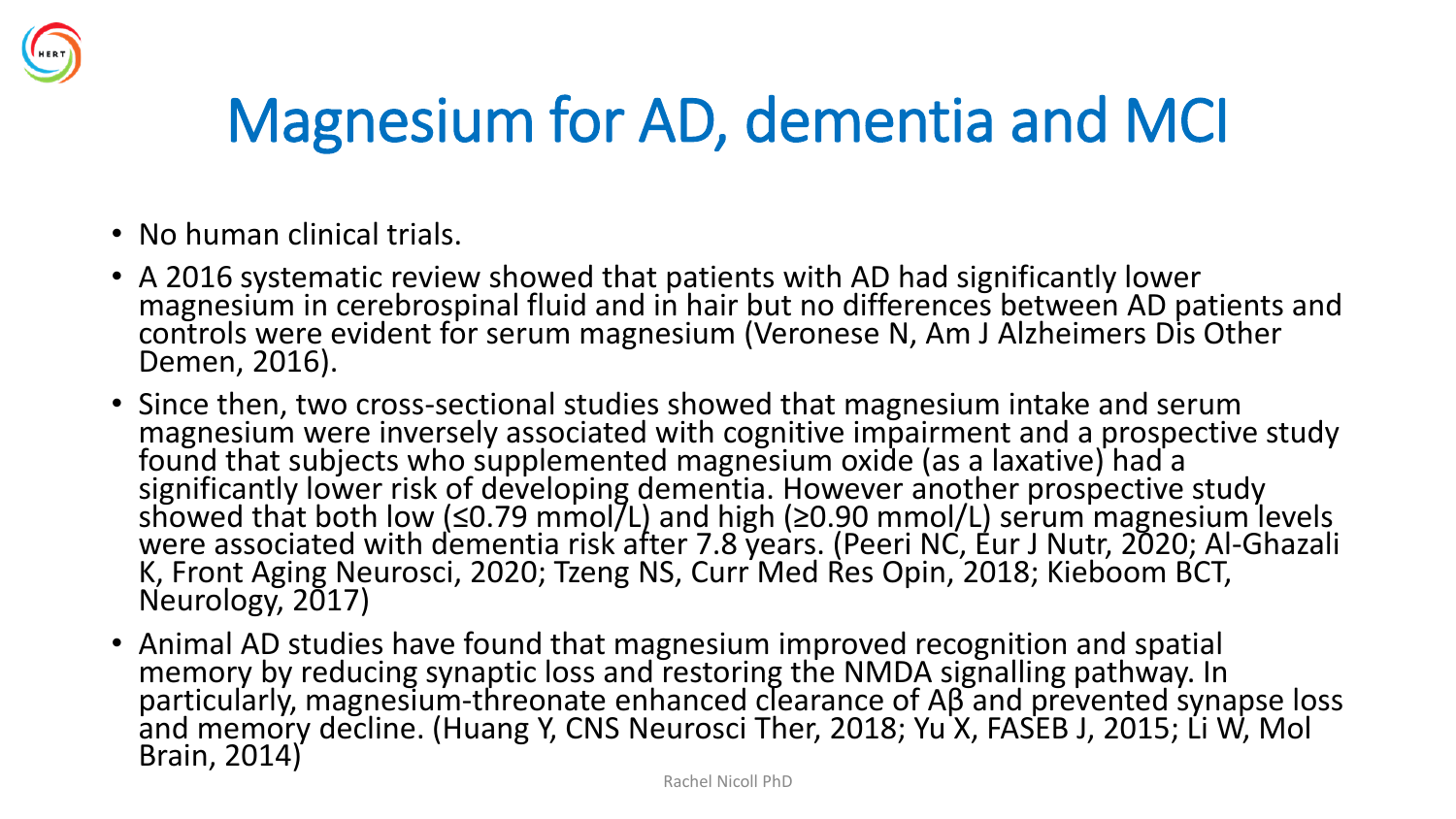

## Melatonin for AD, dementia and MCI

- A 2017 meta-analysis showed that melatonin improved sleep time in AD patients but had no effect on cognitive ability (Wang YY, Int J Geriatr Psychiatry, 2017).
- In elderly surgical patients, 1mg/day melatonin for 5 days prevented postoperative cognitive decline (Fan Y, J Clin Anesth, 2017).
- In elderly subjects, 2.5 mg/day melatonin for 15 months adversely affected mood and increased withdrawn behaviour (Riemersma-van der Lek RF, JAMA, 2008).
- Supplementation of DHA-phospholipids containing melatonin and tryptophan for 12 weeks in elderly patients suffering from mild cognitive impairment resulted in improved cognitive function and verbal fluency (Rondanelli M, Nutr Neurosci, 2012).
- A population study of elderly subjects found that higher serum melatonin levels were associated with lower cognitive decline and depression (Obayashi K, J Clin Endocrinol Metab, 2015).
- Disruption of the circadian rhythms is a frequent preclinical and clinical manifestation of AD; a *post mortem* study showed that the melatonin receptor type 1A gene, which modulates APP metabolism, was linked to AD in old age, with expression of both pineal and cortical melatonin receptors MT1 and MT2 being decreased in AD (Sulkava S, Sleep, 2018; Brunner P, Eur J Histochem, 2006).
- Decreased cerebral spinal fluid melatonin levels may be an early event in the development of AD (Zhou JN, J Pineal Res, 2003).
- In animal studies, melatonin prevents cognitive decline in tau-related AD, reduced Aβ accumulation, anxiety, depression-like behaviour oxidative stress, neuroinflammation, tau hyperphosphorylation and apoptosis and restored autophagic flux and memory (Luengo E, J Pineal Res, 2019; Nie L, Biofactors, 2001/?) Rudnitskaya EA, J Alzheimers Dis, 2015).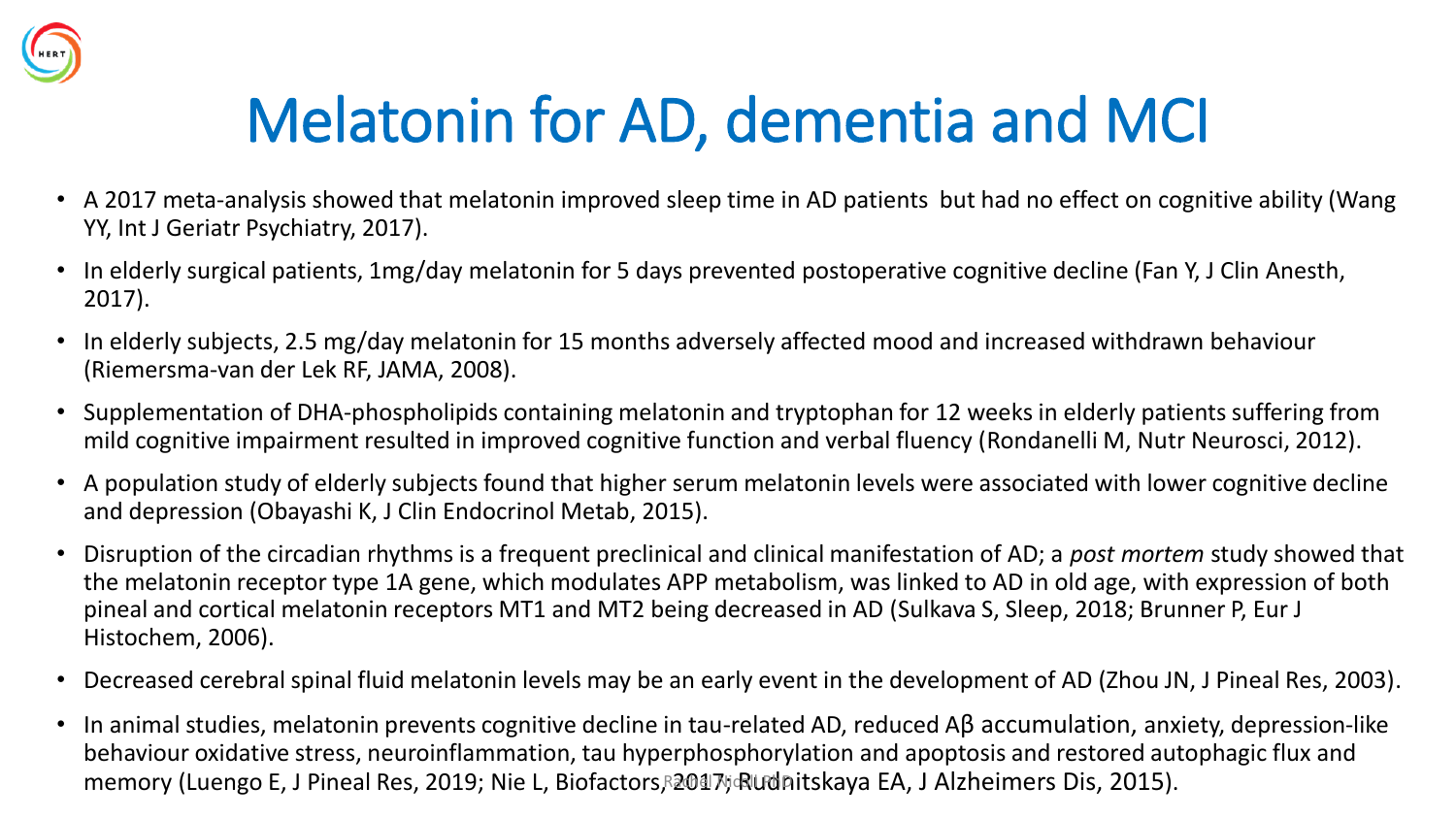

#### Melatonin for PD

- Insomnia, sleep fragmentation and excessive daytime sleepiness are common in PD and may contribute to the reduction of cognition and alertness in those patients. They have been linked to a dysregulation of the circadian cycle and clock genes. Melatonin is involved in the regulation of sleep and circadian biological rhythmicity; decreased melatonin secretion has been associated with circadian disruptions and also with hypothalamic volume loss and PD severity. In PD patients, there were correlations between serum melatonin level and sleep dysfunction. (Delgado-Lara DL, Biomed Pharmacother, 2020; Kataoka H, Sleep Med, 2020; Hadoush H, NeuroRehabilitation, 2020; Breen DP, Moc Disord, 2016)
- Plasma melatonin levels were significantly higher in PD patients and were associated with the levodopa daily dose. Higher plasma melatonin concentrations were positively correlated with disease severity but an inverse association with glutathione levels. Studies are divided over whether lower or higher melatonin levels in PD are associated with sleep disorders but 1 showed that higher melatonin levels correlated with fewer cardiovascular symptoms and gastrointestinal dysfunction. (Li L, Front Neurosci, 2020; Wei HJ, Zhongguo Yi Xue Ke Xue Yuan Xue Bao, 2019; Lin L, Brain Res, 2014; Bordet R, Clin Neuropharmacol, 2003)
- A trials giving 2 mg/day melatonin improved non-motor symptoms, quality of life, chromic fatigue, sleep quality, REM sleep behaviour disorders, daytime sleepiness, anxiety and depression (Ahn JH, Parkinsonism Relat Disord, 2020; Daneshvar Kakhaki R, Clin Neurol Neurosurg, 2020; Lyashenko ЕА, Zh Nevrol Psikhiatr Im S S Korsakova, 2015; Datieva VK, Zh Nevrol Psikhiatr Im S S Korsakova, 2013; Medeiros CA, J Neurol, 2007; Dowling GA, Sleep Med, 2005).
- Nevertheless, in PD patients with sleep disorders, RCTs giving 4mg before bedtime or 25mg melatonin at noon and 30 min before bedtime for 2 or 3 months showed no significant difference between melatonin and placebo (Delgado-Lara DL, Biomed Pharmacother, 2020; Gilat M, Mov Disord, 2020).
- In animals, melatonin can improve synaptic dysfunction, motor symptoms, behaviour, long-term memory deficits, depression and Complex I activity, protect neurons from oxidative damage, maintain nigrostriatal integrity, inhibit striatal degeneration and nigral dopamine loss, inflammation and neuronal apoptosis, maintain mitochondrial membrane potential, decrease calcium concentrations and increase antioxidant production. (Ran D, Biomed Rep, 2018; Rasheed MZ, J Environ Pathol Toxicol Oncol, 2018; Paul R, Life Sci, 2018; Li Y, Chin Med J, 2017; Sun X, Mol Med Rep, 2016; Carriere CH, Brian Res, 2016; Bassani TB, Brain Res, 2014; Yildirim FB, Neurochem Int, 2014; Tapias V, J Neurosci Res, 2010; Fernandez-Moriano C, Oxid Med Cell Longev,<br>2015). and **2015).**<br>Rachel Nicoll PhD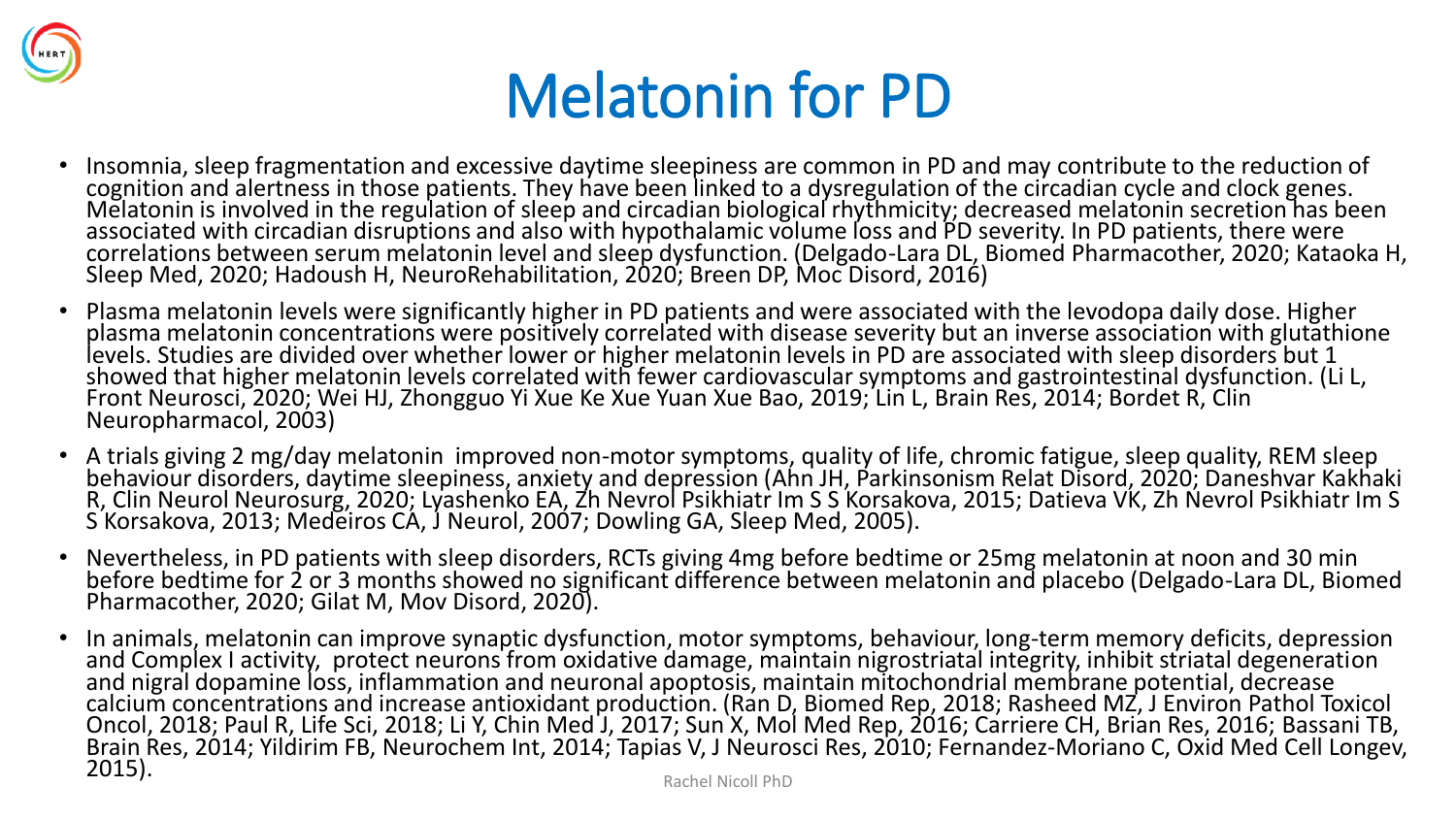

#### N-acetyl cysteine (NAC) for AD, dementia and MCI

- No human trials for AD, dementia or MCI.
- In patients with psychosis, 2g/day NAC for 24 weeks had significantly higher working memory performance (Rapado-Castro M, Psychol Med, 2017).
- Animal studies showed NAV improved depressive and anxiety-like behaviour and cognitive and spatial learning deficits, reversed hippocampal pathological alterations and inhibited microglia activation; it also prevented neuronal degeneration by minimising the neurofibrillary tau accumulation (Chakraborty S, Neurochem Int, 2020; Joy T, Neurosci J, 2019; Joy T, Brain Sci, 2018; Shahidi S, Brain Res Bull, 2017). NAC may have more effect in young animals (Ikonne US, J Nutr, 2019).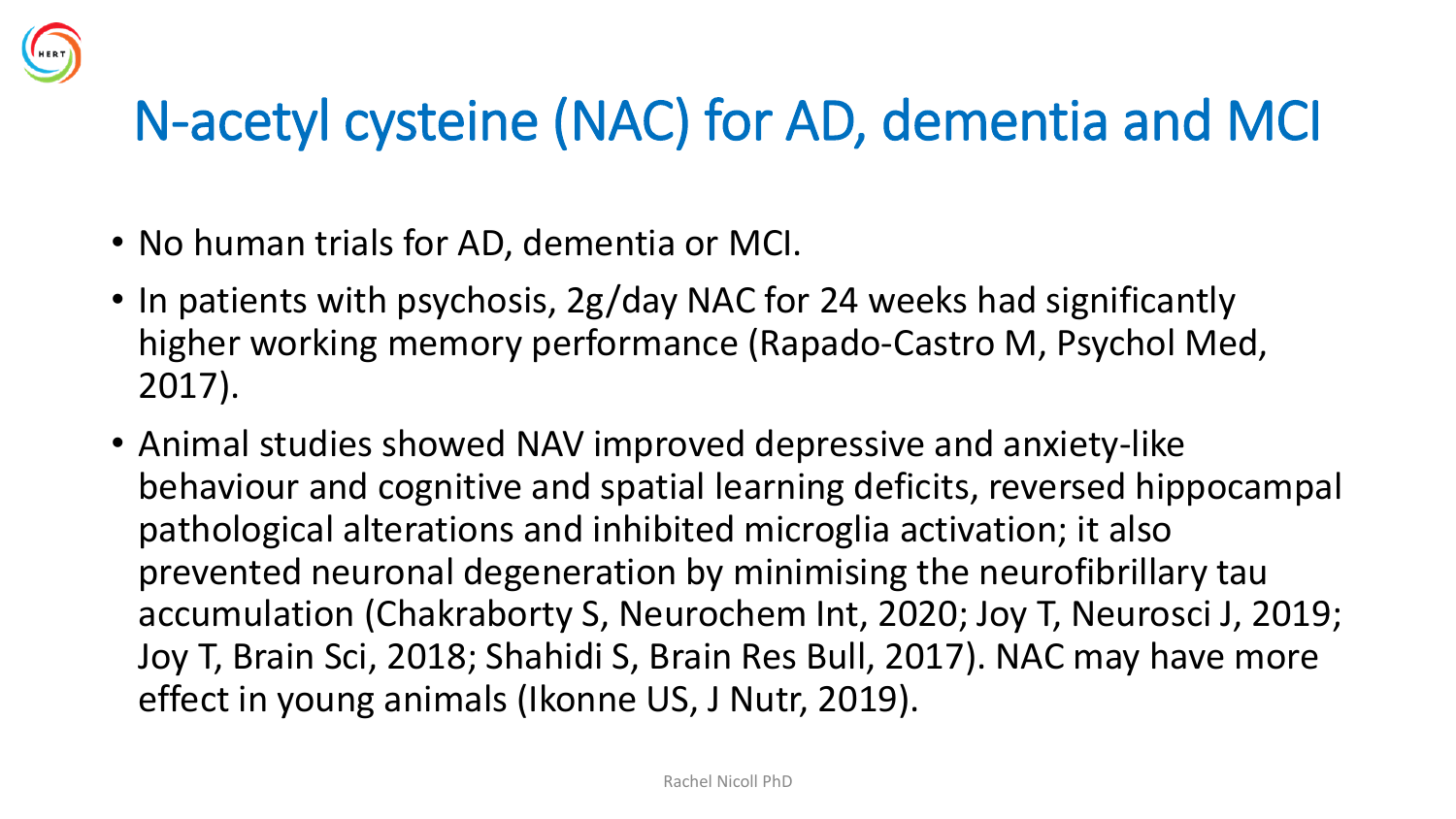

## NAD and precursors for AD, dementia and MCI

- An open label trial of NADH for 8-12 weeks in 17 AD patients showed improvement in cognitive dysfunction (Birkmayer JG, Ann Clin Lab Sci, 1996).
- An RCT of 10mg/day NADH for 6 months in AD patients found that it prevented further cognitive deterioration and showed significantly improved scores on the dementia rating scale for verbal fluency and visualconstructional ability but there was no effect on attention, memory or dementia severity; an earlier trial had shown no improvements in any measurement (Demarin V, Drugs Exp Clin Res, 2004; Rainer M, J Neural Transm, 2000).
- Animal AD studies showed that nicotinamide riboside (NR) improved contextual fear memory, neuroinflammation, hyperphosphorylated tau, APP levels, DNA damage, synaptic dysfunction and neuronal degeneration and loss and inhibited Aβ accumulation (Hou Y, Proc Natl Acad Sci U S A, 2018; Xie X, Metab Brain Dis, 2019; Gong B, Neurobiol Aging, 2013; Lee HJ, Int J Mol Sci, 2019).
- In aged mice, NR also improved the short-term spatial memory and inhibited the activation of astrocytes and the elevation of serum NAMPT (Xie X, Metab Brain Dis, 2019).
- Nicotinamide mononucleotide (NMN) restored mitochondrial respiratory function and SIRT1 activation and induced a shift from fission to fusion proteins in AD rodents and improved age- or T2D-induced cognitive impairment, particularly spatial working memory, and gait coordination, prevented neuronal loss and restored learning and memory deficits (Long AN, BMC Neurol, 2015; Chandrasekaran K, Int J Mol Sci, 2020; Wang X, Brain Res Bull, 2020; Tarantini S, Redox Biol, 2019; Johnson S, Nipple Aging Mech Dis, 2018).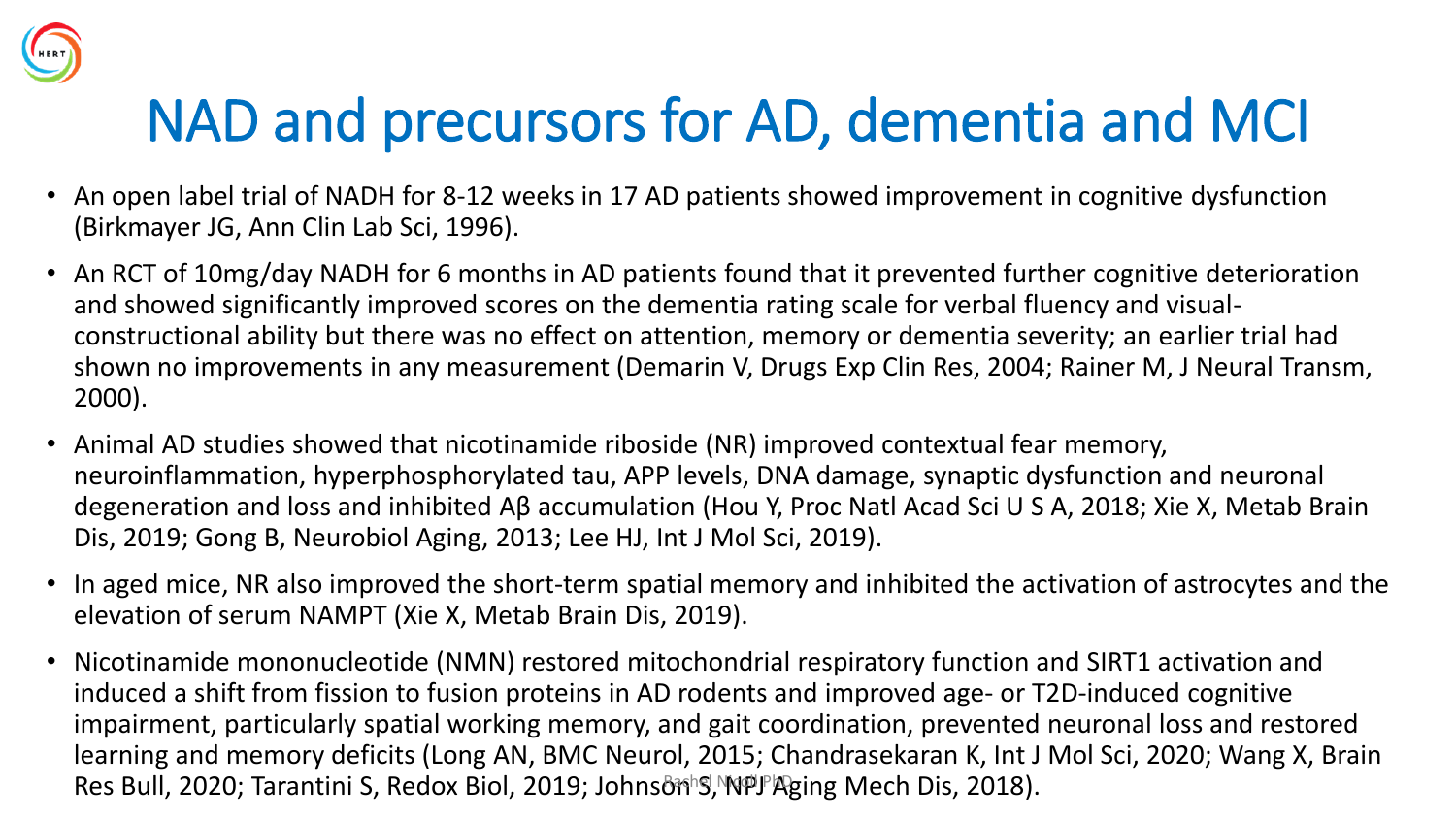

#### Omega 3 fatty acids for AD, dementia and MCI

- A 2016 meta-analysis of trials of omega 3 fats in the elderly showed that doses of 400- 1800mg/day for at least 3 months reduced the rate of cognitive decline (Zhang XW, Aging Clin Exp Res, 2016). A 2019 systematic review had shown that omega 3 fats improved at least one aspect of cognitive function and another in 2018, despite finding little evidence of benefit, suggested that there may be a positive effect in subjects with very mild AD (Martí Del Moral A, Nutr Hosp, 2019; Canhada S, Nutr Neurosci, 2018).
- However a 2016 Cochrane Review found no evidence for omega 3 fats in the treatment of mildmoderate AD (cognitive function, severity of dementia, mental health or quality of life) (Burckhardt M, Cochrane Database Syst Rev, 2016).
- A 2012 Cochrane Review found no evidence of omega 3 fats for prevention of cognitive decline or dementia (Sydenham E, Cochrane Database Syst Rev, 2012).
- A trial of omega 3 fats in patients with MCI found increased cerebral blood flow and volume, with upregulation of cytoprotective genes, decreased proapoptotic genes and improved Aβ immune clearance cognitive function in ApoEe3/e3 vs. ApoEe3/e4 patients(Schwarz C, J Prev Alzheimers Dis, 2018; Olivera-Perez HM, FASEB J, 2017).
- In elderly subjects followed up after 7 years, baseline plasma levels of EPA and DHA were associated with slower decline of visual retention performances in ApoE-ε4 carriers only. A crosssectional study found that a lower ratio of omega-6 to omega-3 fatty acid intake strongly  $\,$ predicted improved spatial memory, learning and higher cognitive status overall. (Samieri C, Neurobiol Aging, 2011; Andruchow ND, Neuropsychology, 2017).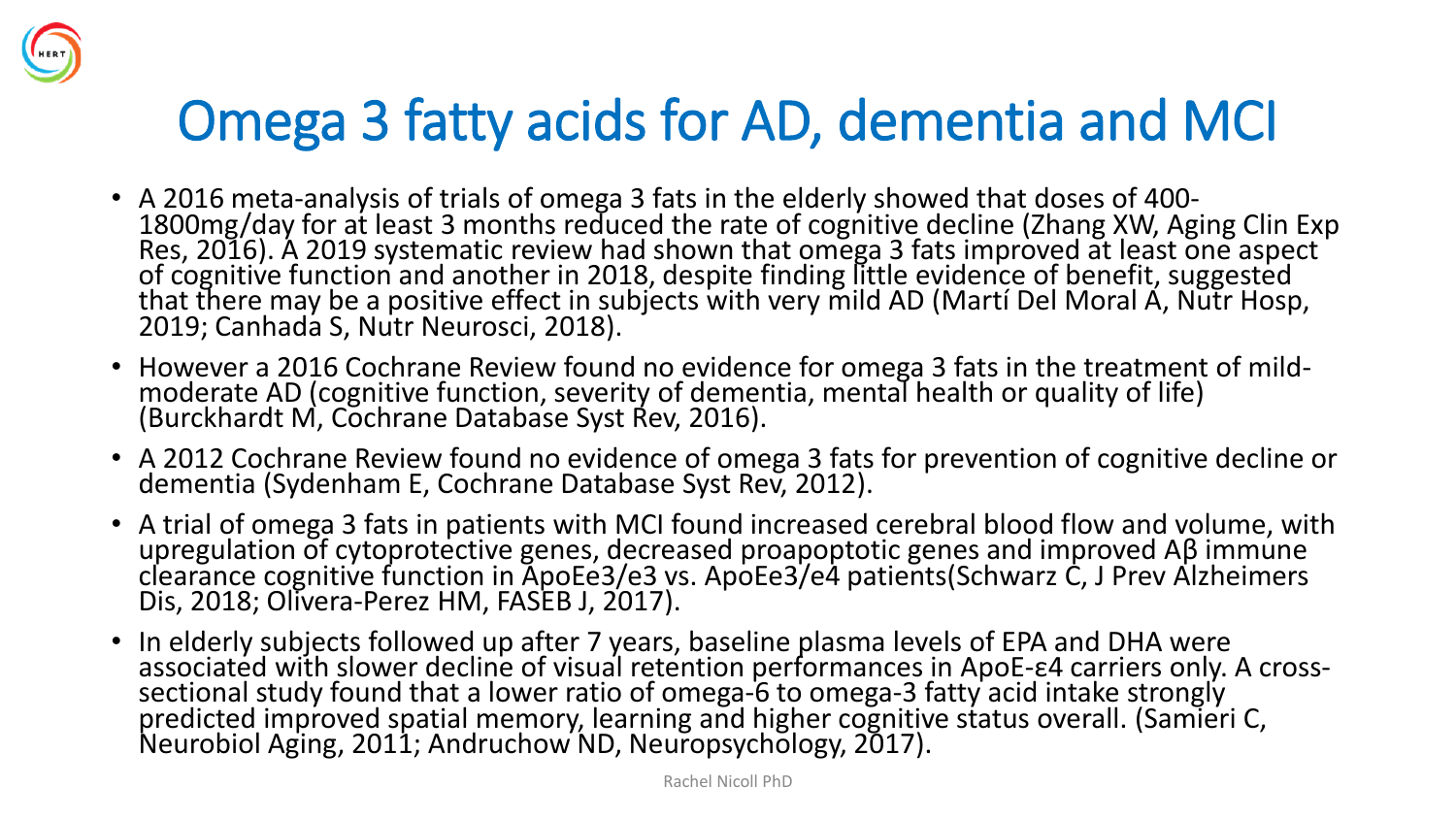

## Omega-3 fatty acids for PD

- In PD patients with major depression, 12 weeks of fish oil induced a decrease in depression scores (da Silva TM, J Affect Disord, 2008).
- In PD patients, a combination of 1000 mg/day omega-3 fatty acids from flaxseed oil plus 400 IU/day vitamin E for 12 weeks improved rating on the UPDRS, decreased markers of inflammation and increased total antioxidant capacity (Taghizadeh M, Neurochem Int, 2017; Tamtaji OR, Clin Neurol Neurosurg, 2019).
- In rodents with severe PD, docosahexaenoic acid (DHA) protected against the core symptoms of PD, including deficits in postural stability, gait integrity and dopamine neurochemistry in motor areas of the striatum; it also improved rotational behaviour, suggesting neuroprotection from dyskinaesia. DHA also increased striatal dopamine synthesis and reversed dopamine loss in the nigrostriatal pathway, reduced the density of iNOS-immunoreactive cells and microglia and astrocyte reactivity. In a partial lesion model of PD, DHA administration decreased astrogliosis and microgliosis and upregulated Nrf2; there was a trend toward improved behaviour. DHA also protected against apoptosis of dopaminergic neurons and prevented loss of tubulin and synaptophysin, proteins relevant to synaptic transmission. (Chitre NM, Neuropharmacology, 2020; Hernando S, Neurobiol Dis, 2019; Serrano-García N, Neurchem Int, 2018; Mori MA, Nutr Neurosci, 2018; Delattre AM, Neurosci Res, 2010; Bousquet M, FASEB J, 2008)
- Human and animal studies have shown that omega-3 PUFAs may improve PD by inhibiting proinflammatory cytokine release, promoting neurotrophic factor expression, recovering mitochondrial function and membrane fluidity, decreasing the levels of oxidant production, maintaining α-synuclein proteostasis, calcium homeostasis and axonal transport and reducing endoplasmic reticulum stress. They may also blunting microglial iNOS induction (Li P, Nutr Neurosci, 2020; ).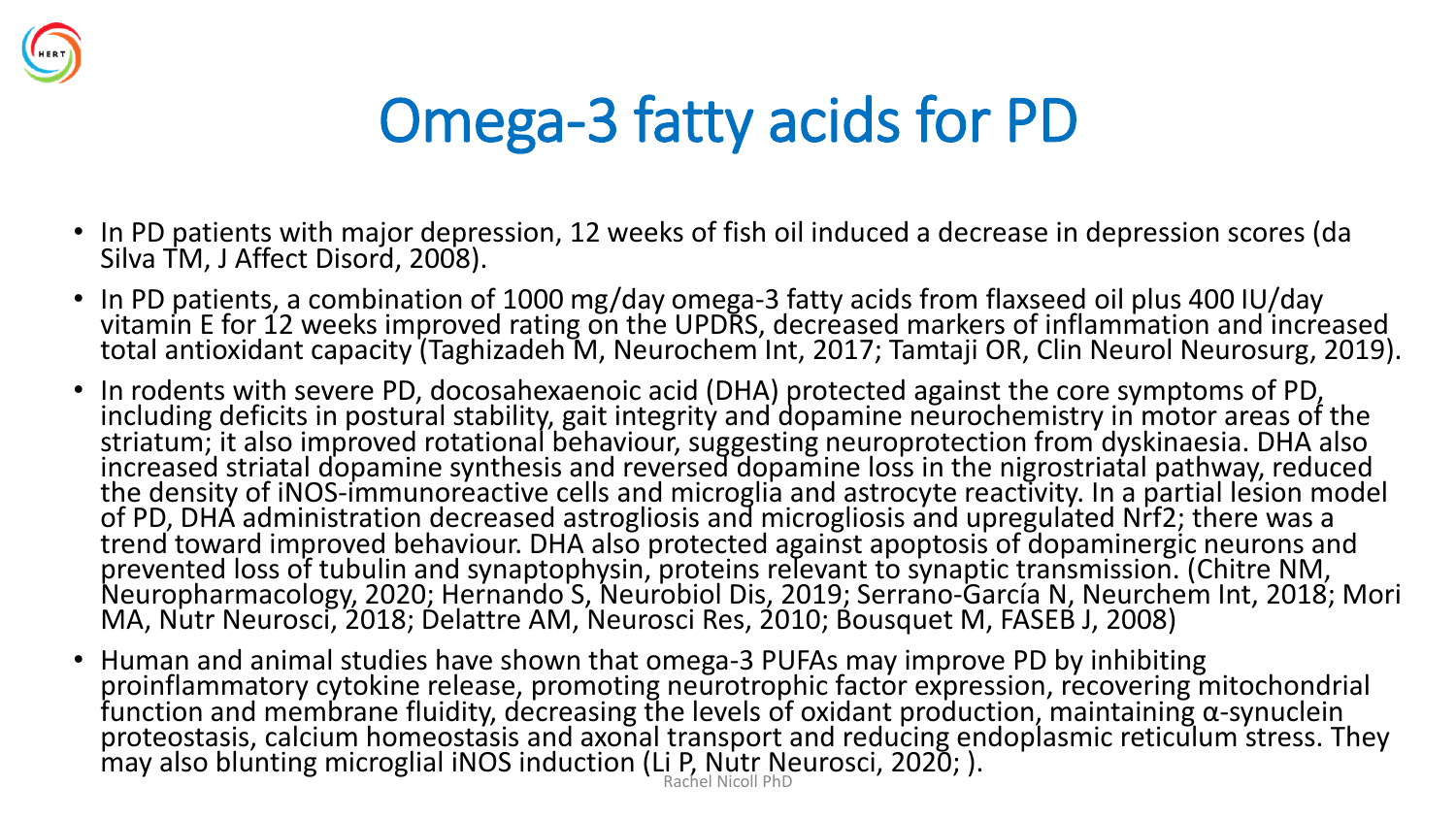

## Omega 3 fatty acids in MS

- A 2021 systematic review of 7 RCTs found that fatty acid supplementation reduced the relapsing rate, lowered inflammatory markers and improved the quality of life of MS patients (AlAmmar WA, Nutr Neurosci. 2021).
- A 2020 Cochrane Review found that PUFA administration has little impact with regards to relapse rate, disability worsening or overall clinical status in people with MS (Parks NE, Cochrane Database Syst Rev. 2020).
- A 2019 meta-analysis showed that omega 3 fatty acids had no impact on the disability status scale but reduced TNF-α, a pro-inflammatory cytokine (Sedighiyan M, CNS Neurol Disord Drug Targets. 2019). It similarly had no significant effect on depression (Shinto L, PLoS One. 2016).
- 1350 mg/day of EPA and 850 mg/day of DHA for 6 months had no effect on the number of MRI lesions and there was no difference in relapse rate or fatigue or quality-of-life scores (Torkildsen O, Arch Neurol. 2012).
- Omega-3 fish oils for 1 year reduced fatigue and relapse rate (Weinstock-Guttman B, Prostaglandins Leukot Essent Fatty Acids. 2005).
- In a population study, those consuming fish more frequently or taking omega-e supplements had an improved quality of life and less disability (Jelinek GA, Int J Neurosci. 2013).
- An *in vitro* study showed that omega-3 fatty acids significantly decreased MMP-9 protein levels and activity and significantly inhibited human T cell migration, indicating an effect as an immune modulator (Shinto L, Autoimmune Dis. 2011; Shinto L, Prostaglandins Leukot Essent Fatty Acids. 2009). Rachel Nicoll PhD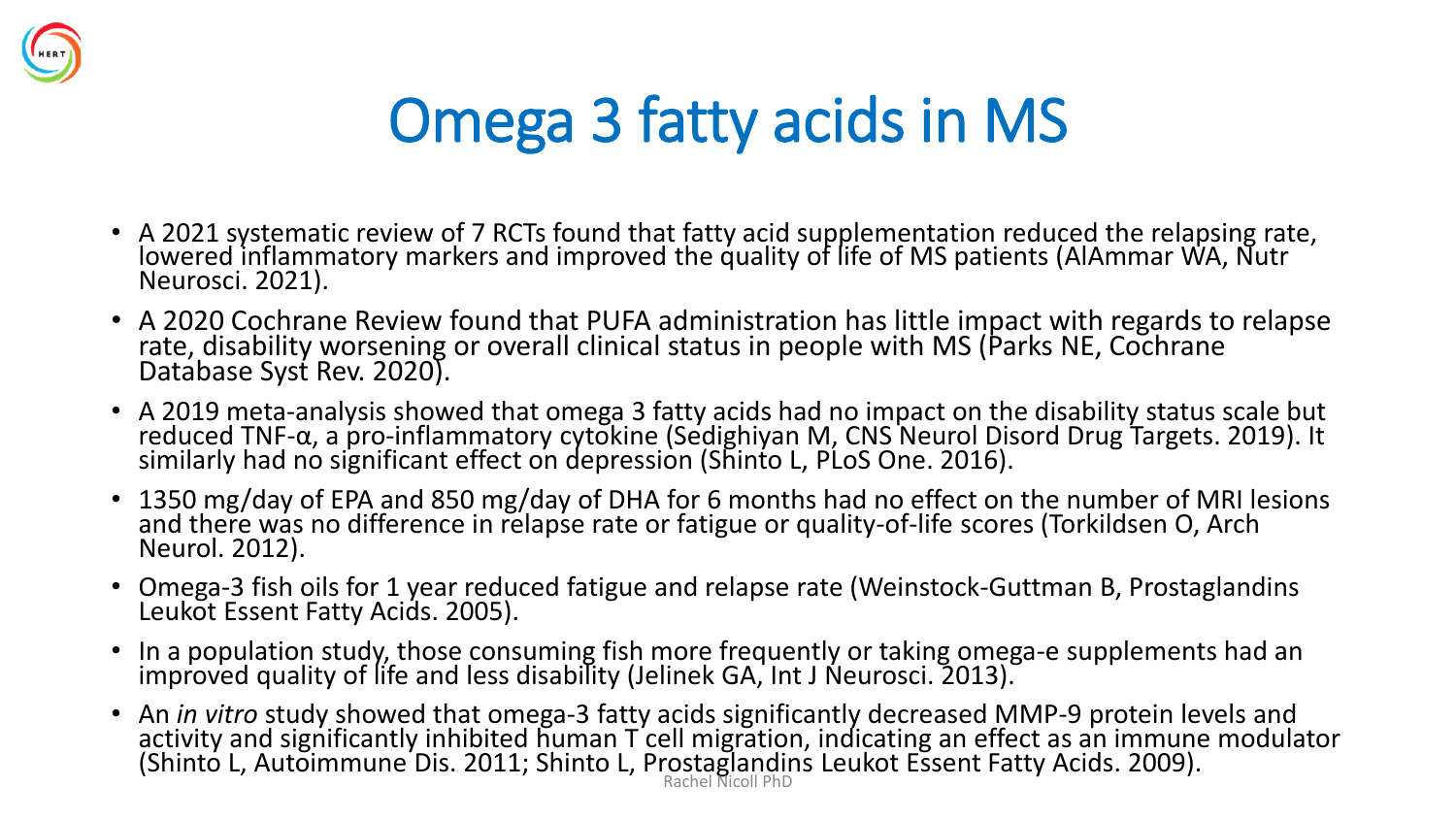

## Selenium for AD, dementia and MCI

- In elderly subjects with MCI, 288.75 µg/day selenium for 6 months improved some cognitive functions (Rita Cardoso B, Eur J Nutr, 2016).
- A 2017 meta-analysis showed that AD patients had significantly lower circulatory, erythrocyte and cerebral spinal fluid selenium levels (Reddy VS, J Trace Elem Med Biol, 2017). However, since then a cross-sectional study found that in older subjects or AD/dementia patients, plasma selenium was not associated with cognitive performance, inflammatory markers or neurotrophic factors (Cardoso BR, Nutrients, 2018).
- A 2019 meta-analysis found that AD subjects had significantly decreased brain tissue selenium levels (Varikasuvu SR, Biol Trace Elem Res, 2019).
- An NHANES study showed that selenium intake was inversely associated with low cognitive function (Li S, J Alzheimers Dis, 2019).
- Animal studies show that selenomethionine restored synapses, dendrites and spines, leading to improved synaptic plasticity and cognitive function in AD by inhibiting NMDA receptors; it also inhibited Aβ aggregation and tau pathologies, enhanced antioxidant capacity and improved cognitive decline (Zhang ZH, Antioxid Redox Signal, 2020; Vicente-Zurdo D, Anal Bioanal Chem, 2020; Zhang ZH, Food Funct, 2018).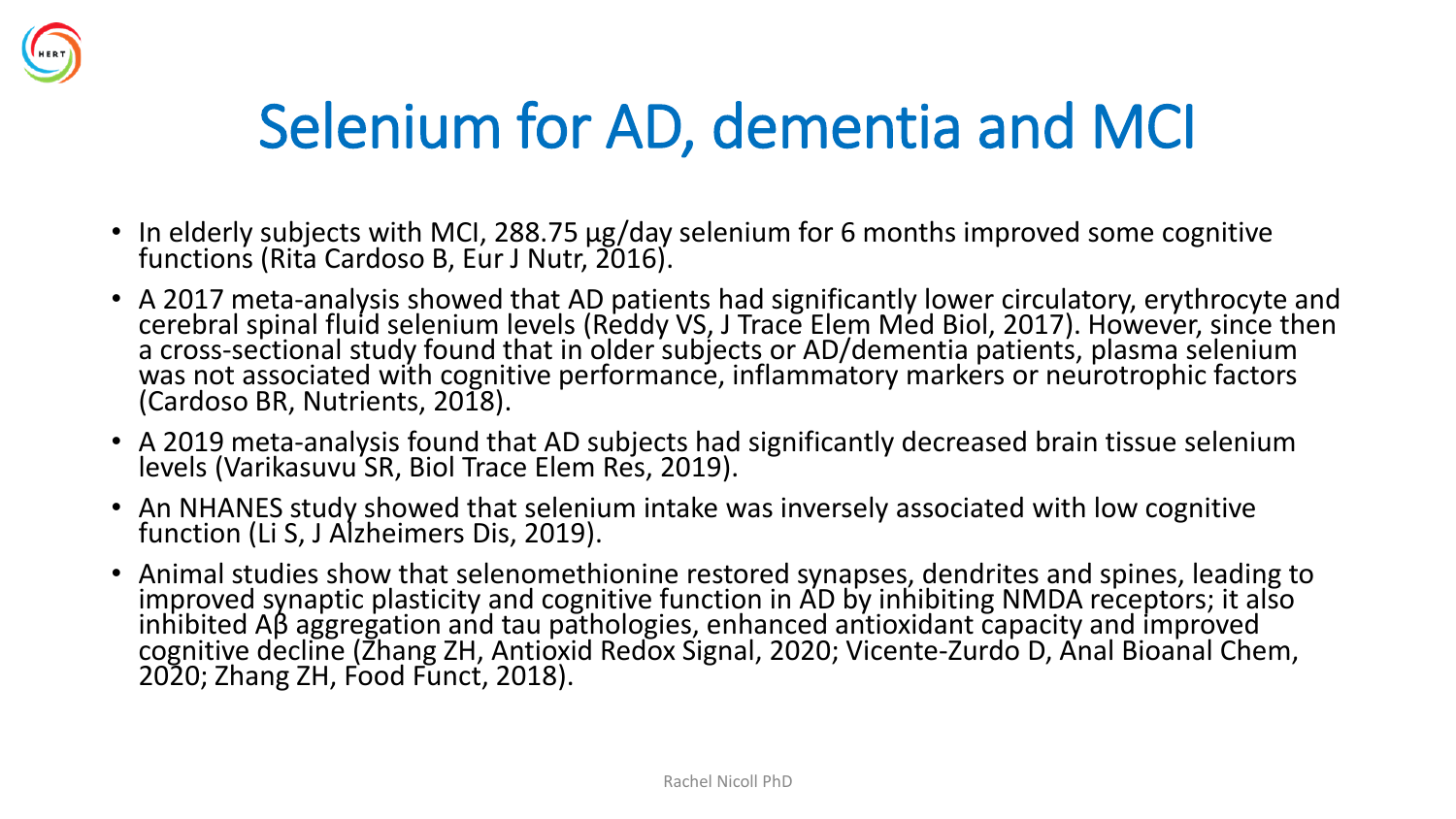

## Taurine for AD, dementia and MCI

- In elderly women with dementia, 3g/day taurine for 4 weeks induced positive changes in language and executive function (Gao R, Adv Exp Med Biol, 2019).
- In elderly subjects with and without dementia, those without dementia had consumed significantly more taurine-rich foods over their lifetime than those with dementia; cognitive function scores were positively correlated with past taurine intake (Bae ME, Adv Exp Med Biol, 2017).
- In animal studies, taurine can reverse cognitive impairment, reduce inflammatory cytokines, raise endogenous antioxidant activity and protect from neuronal damage and nucleus shrinkage through binding to oligomeric Aβ (Kim HY, Sci Rep, 2014; Javed H, Neurol Sci, 2013; Tu DG, Food Funct, 2018; Jang H, Adv Exp Med Biol, 2017; Reeta KH, Neurochem Int, 2017).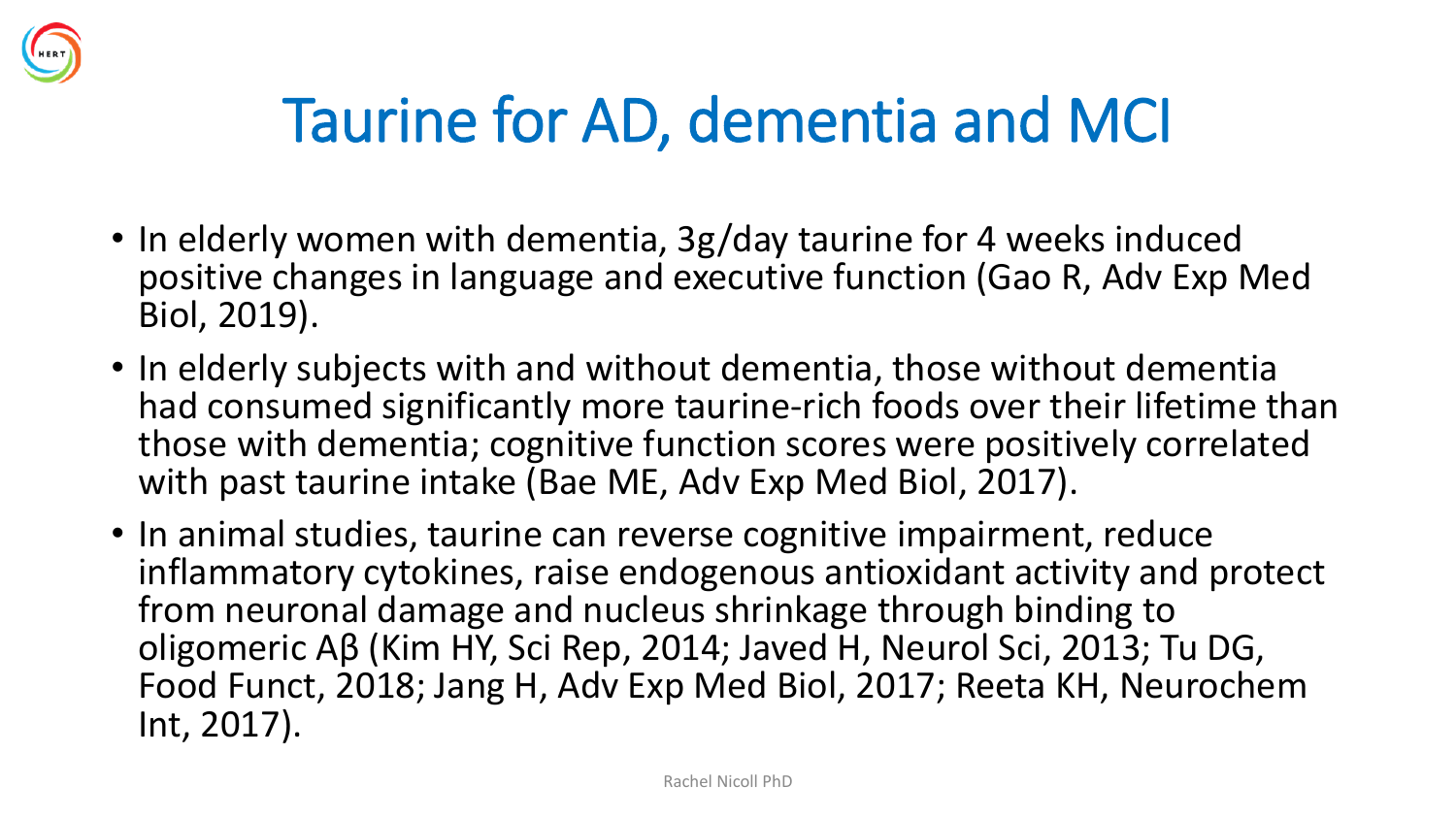

## Vitamin A for AD, dementia and MCI

- No human clinical trials.
- A 2018 meta-analysis found that patients with AD had significantly lower plasma levels of αcarotene, β-carotene and vitamin A (Mullan K, J Alzheimers Dis, 2018). Serum levels of retinol were also lower in MCI and dementia patients (Huang X, J Nutr Health Aging, 2020; Raszewski G, Ann Agric Environ Med, 2016).
- Both serum and brain β-carotene concentrations were positively associated with improved cognition in healthy octogenarians and centenarians (Johnson EJ, J Aging Res, 2013).
- Peripheral blood mononuclear cells from AD patients which were treated with all-trans-retinoic acid (ATRA) showed downregulation of the spontaneous in vitro production of NO and decreased expression of iNOS, which was associated with decreased inflammation (Behairi N, Neuroimmunomodulation, 2015).
- A 6-year prospective study of elderly diabetics found that lower baseline intake of carotene in part predicted cognitive decline in males but not females (Araki A, Geriatr Gerontol Int, 2017).
- In animals with induced AD or dementia, ATRA treatment significantly decreased activation of microglia and astrocytes, attenuated neuronal degeneration, improved spatial learning and memory, decreased Aβ deposition and APP and tau phosphorylation and proved to be anticholinesterase, anti-oxidative and anti-inflammatory (Sodhi RK, Prog Neuropsychopharmacol Biol Psychiatry, 2013; Ding Y, J Neurosci, 2008).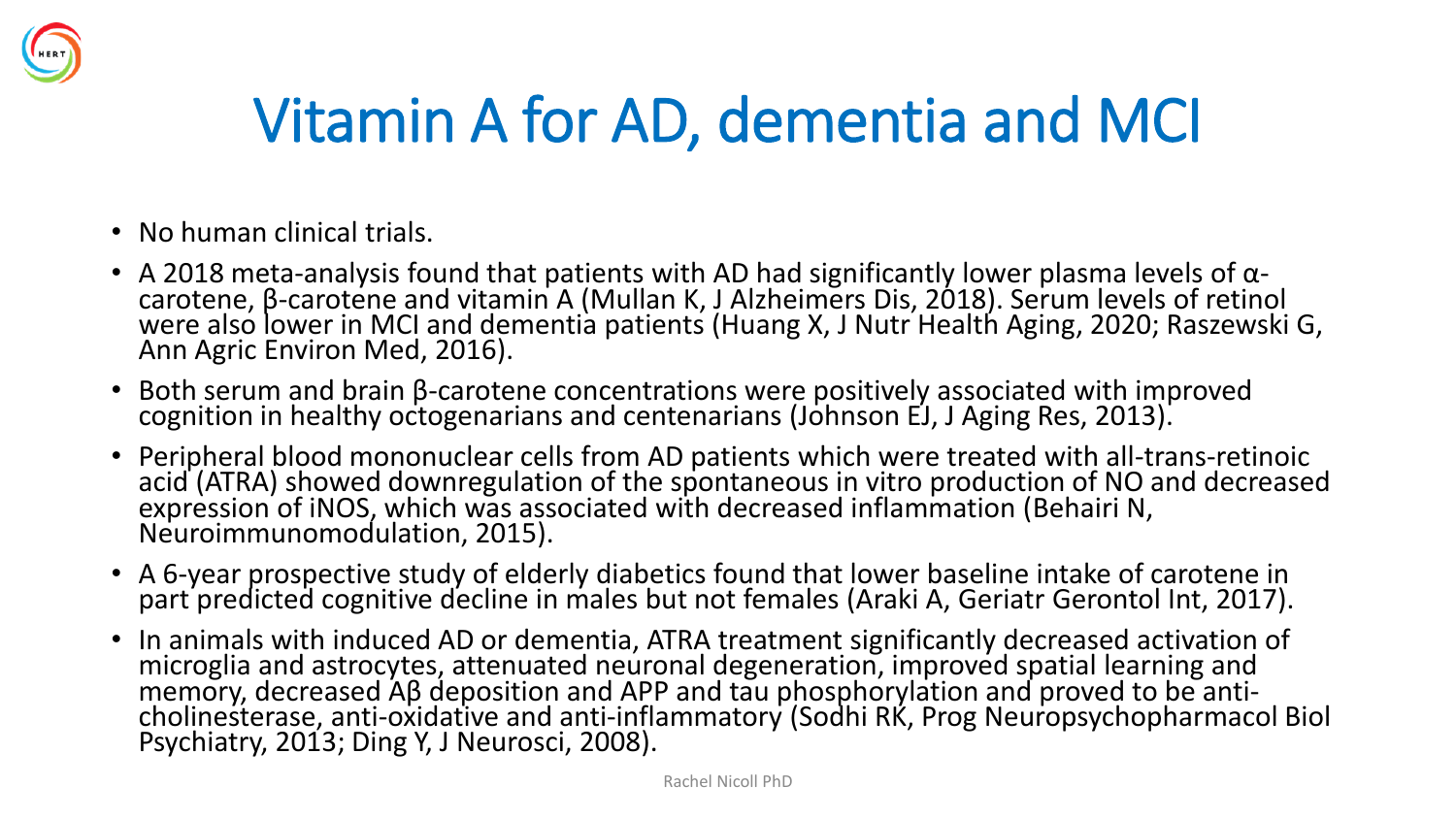

#### Vitamin A for MS

- 25,000 IU/day retinyl palmitate (RP) for 6 months followed by 10,000 IU/day RP for another 6 months showed significant improvement in fatigue and depression in MS (Bitarafan S, Iran J Allergy Asthma Immunol. 2016).
- 25,000 IU/day RP for 6 months followed by 10,000 IU/day RP for another 6 months did not affect the expanded disability status scale (EDSS), relapse rate or brain active lesions on MRI but did improve the multiple sclerosis functional composite (MSFC) index (Bitarafan S, Arch Iran Med. 2015 ).
- 25,000 IU/day RP in MS patients could reduce T cell stimulation (Jafarirad S, J Neurosci Rural Pract. 2012).
- MS patients that received 25,000 IU/day RP showed upregulated TGF-β and FoxP3 gene expression (Saboor-Yaraghi AA, J Mol Neurosci. 2015).
- MS patients generally have lower plasma levels of vitamin A, which leads to loss of immune tolerance and induces pathogenic immune cell production. Vitamin A is thought to ameliorate MS through a reduction in inflammatory cytokines by re-establishing the balance between pathogenic (Th1, Th17, Th9) and immunoprotective cells (Th2, Tregs), modulating B cell and dendritic cell function as well as increasing tolerance of autoimmunity and regeneration in the CNS. (Reza Dorosty-Motlagh A, J Mol Neurosci.<br>2016) Rachel Nicoll PhD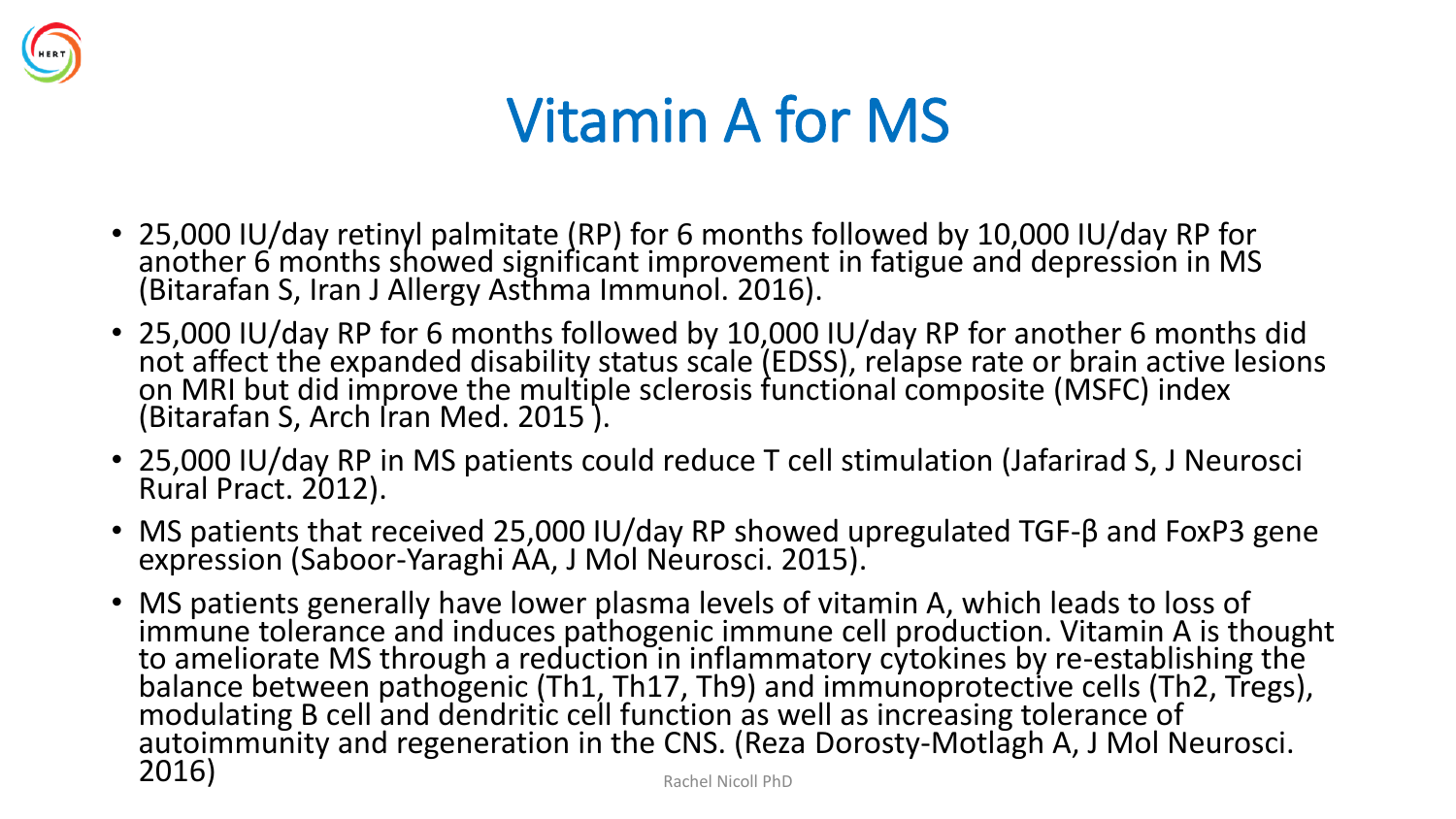

## Vitamin D for AD, dementia and MCI

- In older adults with AD, 800 IU/day vitamin D for 12 months showed significant improvements in levels of plasma Aβ42 and APP and several measures of cognitive function and increased IQ, however a similar study comparing 2000 and 800 IU/day over 24 months found that the improvement in cognitive performance with 800IU/day was not increased with 2000 IU/day (Jia J, J Neurol Neurosurg Psychiatry, 2019; Schietzel S, Am J Clin Nutr, 2019).
- In older African Americans, vitamin D given with calcium improved serum levels but failed to show a difference in cognition between the group given calcium only (Owusu JE, J Am Geriatr Soc, 2019). A further study of vitamin D with calcium failed to have an impact on cognitive impairment (Rossom RC, J Am Geriatr Soc, 2012), suggesting that vitamin D should be given alone for neurodegenerative disease.
- 100,000 IU vitamin D given as a bolus dose followed by 20,000 IU/week for four months in healthy middle-aged or older adults did not improve cognitive function (Jorde R, J Neurol Sci, 2019).
- A 2019 meta-analysis found that vitamin D insufficiency (serum 25(OH)D = 25-50 nmol/l) was not associated with dementia or AD but vitamin D deficiency (<25 nmol/l) was associated with dementia but not AD. Serum 25(OH)D of 62.5 nmol/l was associated with lower risk for dementia and AD risk decreased continuously as serum 25(OH)D increased up to 87.5 nmol/l. (Jayedi A, Nutr Neurosci, 2019)
- Another 2019 meta-analysis found that 25(OH)D levels >50 nmol/l was associated with both AD and dementia incidence (Chai B, BMC Neurol, 2019).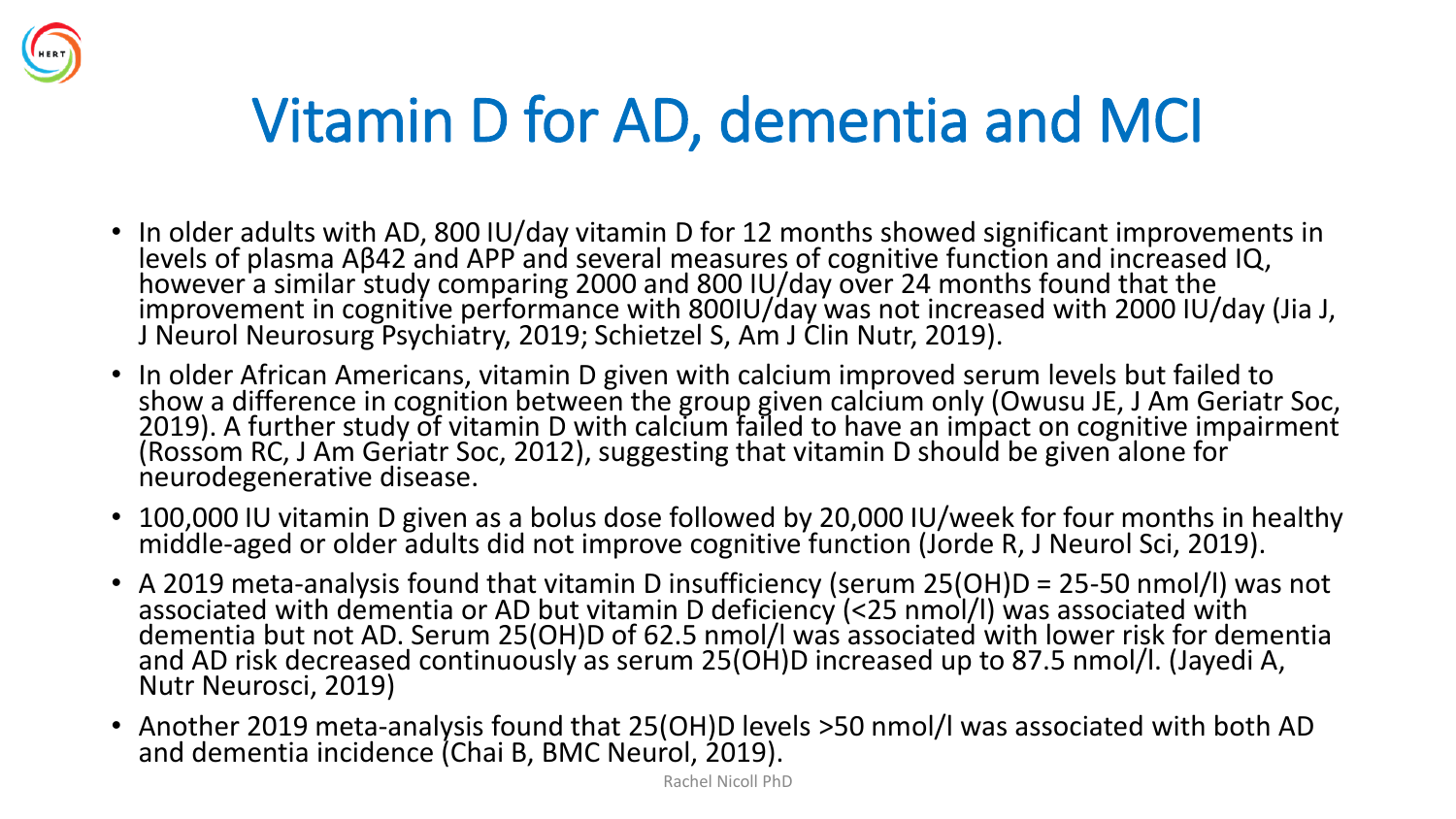

#### Vitamin D for PD

- A 2016 systematic review and later studies show that PD patients have lower vitamin D levels and that concentrations are inversely correlated with PD risk, severity, delayed gastric emptying and balance and are positively associated with cognitive function and mood in PD patients; sunlight exposure and outdoor working, but not vitamin D supplementation, was associated with reduced PD risk (Lv L, Transl Neurodegener, 2020; Bivona G, Clin Chim Acta, 2019; Zhou Z, Med Sci Monit, 2019; Luo X, Front Neurol, 2018; Sleeman I, J Parkinsons Dis, 2017; Wang J, Nutrients, 2016; Rimmelzwaan LM, J Parkinsons Dis, 2016; Kwon KY, Neurodegener Dis, 2016; Shen L, Nutrients, 2015; Peterson AL, J Parkinsons Dis, 2013; Peterson AL, Mov Disord, 2013).
- Observational studies of vitamin D supplementation have generally failed to show an association with improvement in PD symptoms (Zhou Z, Med Sci Monit, 2019, Luthra NS, J Clin Mov Disord, 2018).
- An pilot study of 10,000 IU/day vitamin D3 for 16 weeks showed no effect overall but did induce an improvement in sensory organisation in those of younger age; however, baseline mean vitamin D levels were around 75nmol/l (Hiller AL, PLoS One, 2018). [It may be that vitamin D is preventive and does not have much of the treatment effect and also that this population had a healthy baseline vitamin D level, suggesting that the PD was not due to low vitamin D concentrations.]
- Animal studies show that vitamin D supplementation attenuated the loss of tyrosine hydrlase-positive neuronal cells, microglial cell activation, inducible nitric oxide synthase (iNOS) and TLR-4 expression, typical hallmarks of the pro-inflammatory (M1) activation of microglia. It could also decrease proinflammatory cytokine mRNA expression in certain brain areas and upregulated anti-inflammatory cytokine mRNA expression, indicating substantial neuroprotective effects (Calvello R, J Neuroimmune Pharmacol, 2017). **Pharmacol, 2017**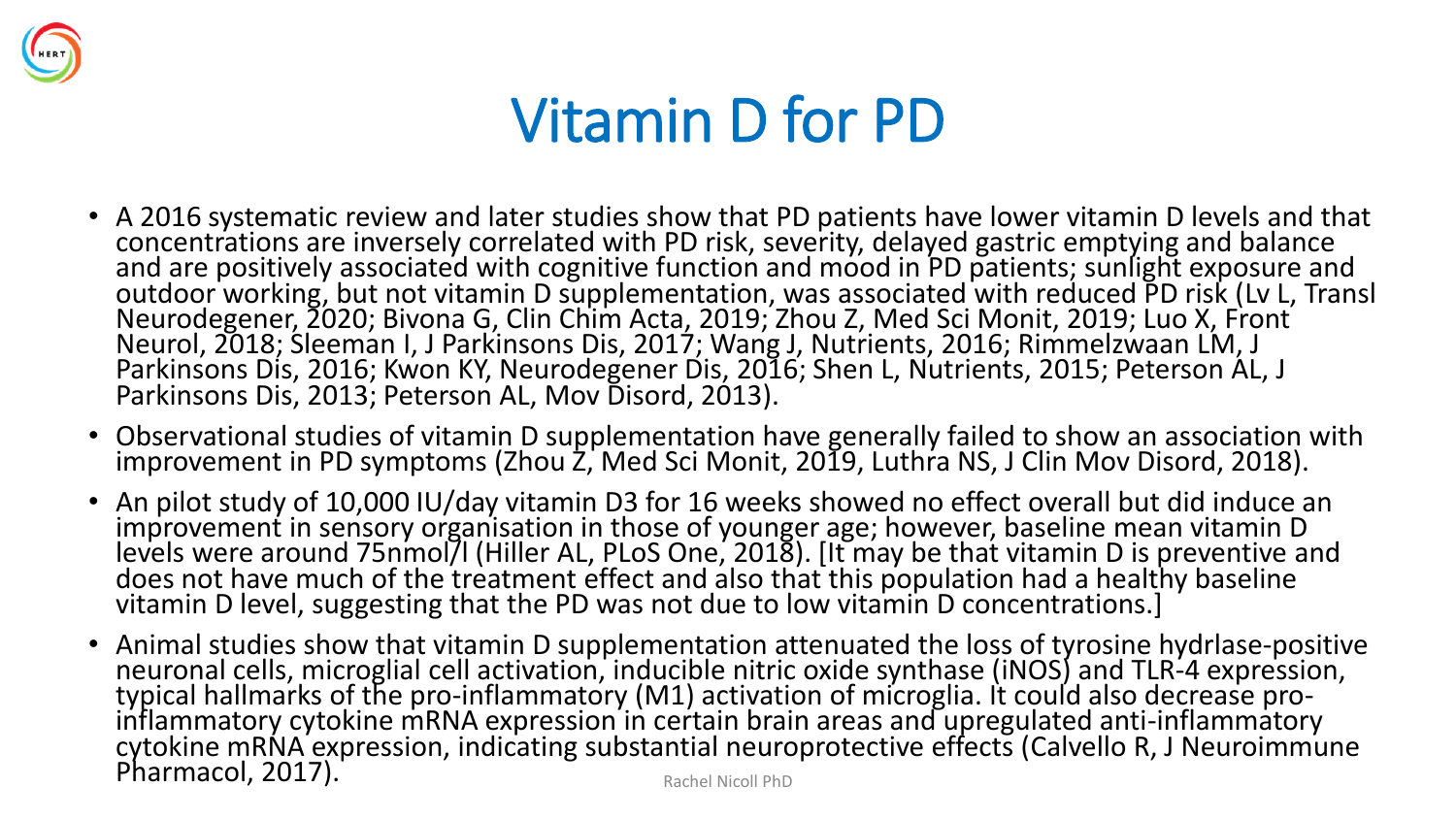

## Vitamin D for MS

- Two 2021 meta-analyses found that administration of vitamin D in dosages ranging from 2,857 to 14,007 IU/day and treatment periods ranging from 6 to 24 months did not affect the clinical outcomes or relapse rate in patients with MS (Yuan X, Neuroimmunomodulation. 2021; Hanaei S, Int J Prev Med. 2021).
- Another systematic review found that disease measures improved to a greater extent overall in those with lower baseline serum 25(OH)D levels (Berezowska M, Int J Mol Sci. 2019).
- Nevertheless, a further meta-analysis showed that there was a significant inverse correlation between 25(OH)D levels and extent of disability in MS patients (Moosazadeh M, AIMS Neurosci. 2021).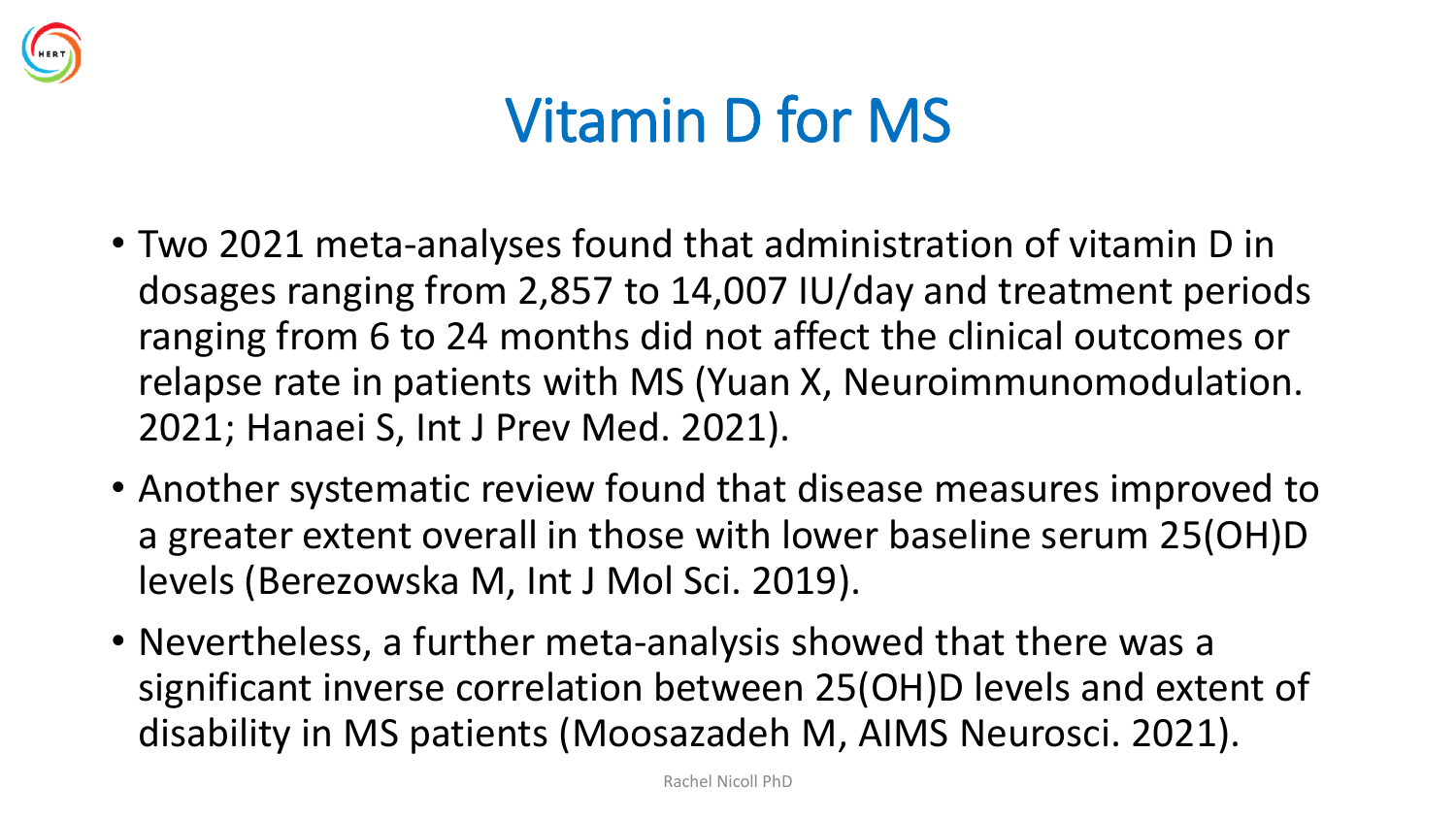

#### Baicalin/Baicalein for AD, dementia and MCI

- No human trials.
- In animals with AD or cognitive impairment, baicalein and baicalin can improve behavioural dysfunction, energy metabolism and neurotransmission, reduce brain Aβ concentration, the number of activated microglia and associated neuroinflammation, decrease proinflammatory cytokines and oxidative stress, prevent neuronal apoptosis, tau phosphorylation and Aβ-induced impairments in the hippocampus and restore spine number, synaptic plasticity and memory deficits (Zhou L, Neuropsychiatr Dis Treat, 2016; Gu XH, Behav Brain Res, 2016; Wei D, Curr Alzheimer Res, 2014; Qi Z, Int J Clin Exp Med, 2015; Jin X, CNS Neurosci Ther, 2019; Ma P, Mol Med Rep, 2015).
- *In vitro* studies showed that baicalein significantly reduced the production of Aβ by increasing APP α-processing (Zhang SQ, J Neurosci Res, 2013).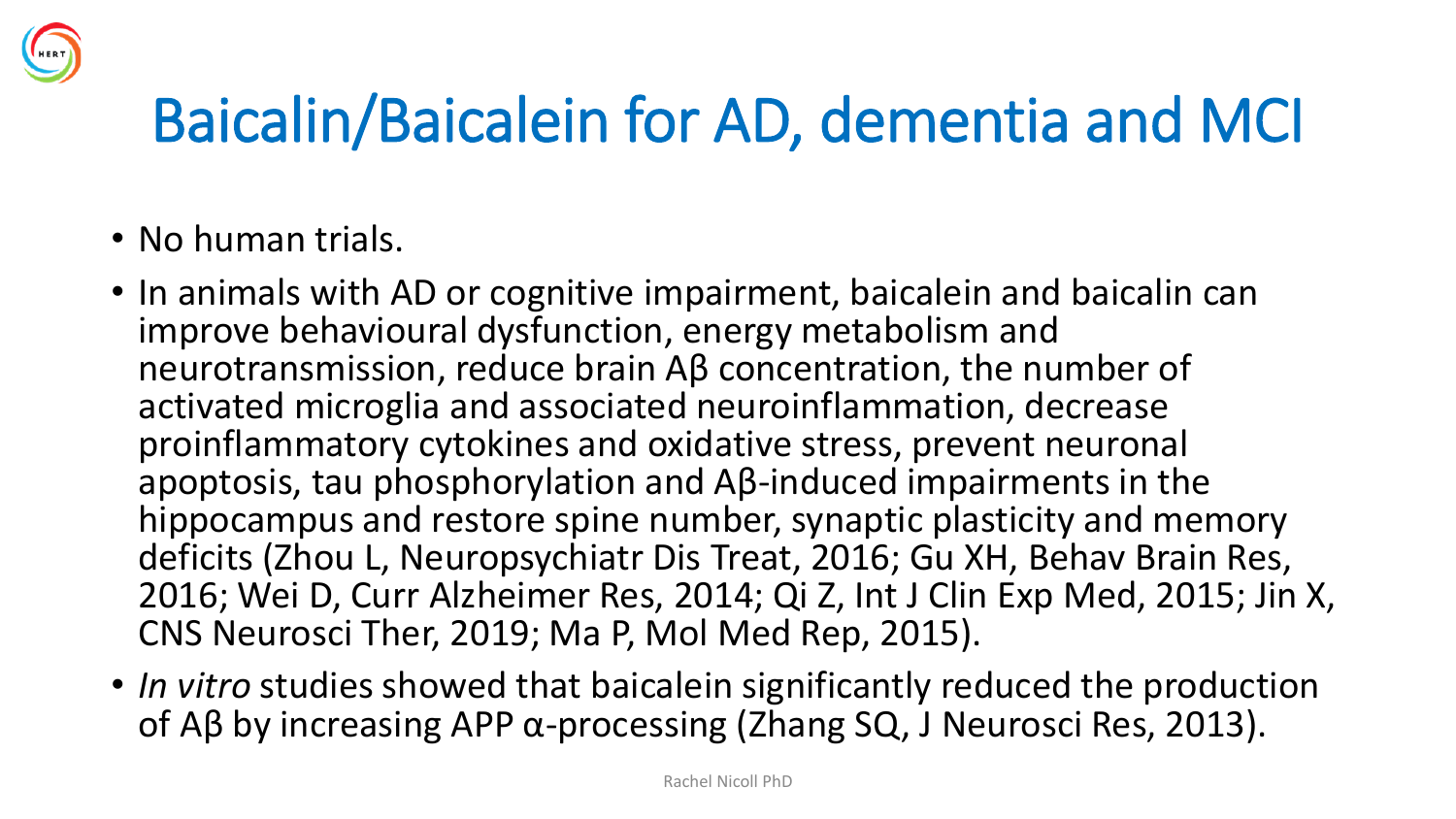

## Baicalin/Baicalein for PD

- No human studies.
- A systematic review of animal studies found that baicalein offered a protective effect for induced PD, focusing mainly on its antioxidative, anti-apoptotic and anti-inflammatory actions. Later studies showed that baicalein reversed induced motor dysfunction, tremor, loss of dopaminergic neurons and elevation of pro-inflammatory cytokines. It also inhibited apoptosis and the activation and proliferation of disease-associated proinflammatory microglia. (Zhu Q, Phytomedicine, 2019; Rui W, Int J Neuropsychopharmacol, 2020; Mu X, Pharmacol Biochem Behav, 2009)
- Baicalein also inhibits α-synuclein oligomer formation, prevents progression of α-synuclein accumulation, promotes neurogenesis, neuroblast proliferation, neurotrophin signalling pathways, walking and locomotor behaviours and inhibits dopamine metabolism to prevent its breakdown. It attenuated astroglial activation and the upregulation of striatal basal glutamatergic strength by decreasing the presynaptic glutamate release and recovering the insertion of postsynaptic glutamate receptor subunit GluR1. It also inhibited apoptosis and prevented toxin-induced dysfunction and loss of membrane potential (Hu Q, Biochim Biophys Acta, 2016; Zhang X, Sci Rep, 2017; Gao L, Pharmacol Biochem Behav, 2015; Xue X, Brain Res Bull, 2014; Li E, J Neurosci Res, 2014; Fernandez-Moriano C, Oxid Med Cell Longev, 2015).
- Similarly, baicalin protected dopaminergic neurons against oxidative damage and α-synuclein expression, improving behavioural performance, reducing apoptosis and dopaminergic neuron loss in the substantia nigra and inactivating proinflammatory cytokines and oxidative stress. (Lei K, Oxid Med Cell Longev, 2020; Tu L, Neuropsychiatr Dis Treat, 2019; Zhai H, J Integr Neurosci, 2019)
- Baicalin also acts to remove iron from various brain regions and had a protective effect on dopaminergic neurons (Xiong P, Neural Regen Res, 2012).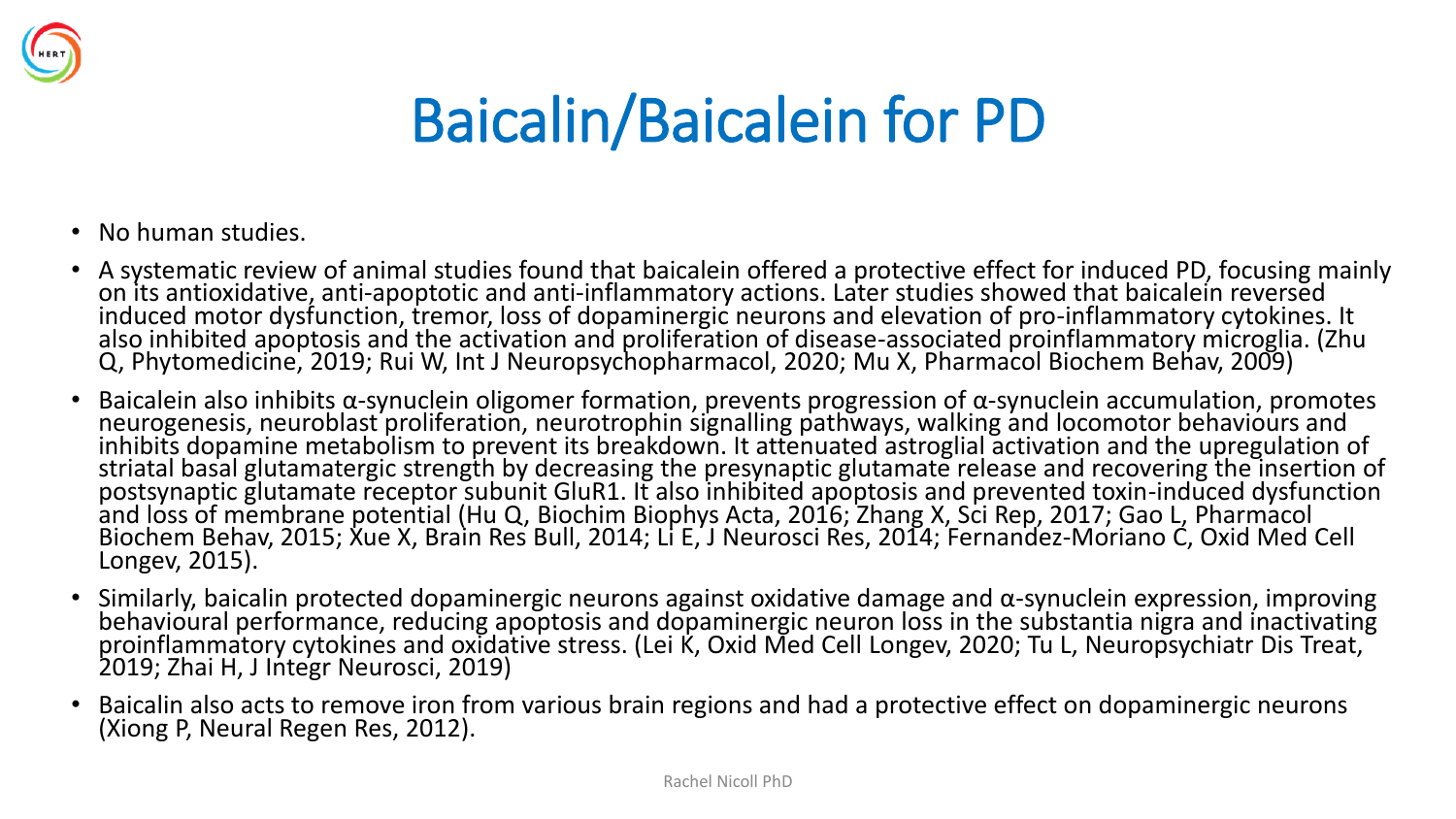

## Curcumin for AD, dementia and MCI

- A 2019 systematic review of 6 trials found that in older adults curcumin improved memory but not depression, while in AD patients it did not improve cognitive function (Zhu LN, Phytother Res, 2019).
- An open label study of curcumin combined with huperzine A (a cholinesterase inhibitor and glutamic acid receptor antagonist) showed that patients with AD, dementia or MCI showed improved cognitive function (Tabira T, J Alzheimers Dis, 2018).
- In AD animals, curcumin downregulated expression of immune system genes controlling proinflammatory activation of microglia and promoted phagocytosis of amyloid plaques (Teter B, Neurobiol Dis, 2019). It effectively decreased neuroinflammation, neuronal degeneration, oxidative stress and tau and amyloid pathology and improved cognitive function (Sundaram JR, J Alzheimers Dis, 2017; Sevastre-Berghian AC, Oxid Med Cell Longev, 2017).
- In *in vitro* studies, curcumin protected against oxidative toxicity, prevented tau aggregation, disassembled tau structures and reduced production of Aβ40 and Aβ42). It also enhanced mitochondrial fusion and reduced fission, while increasing mitochondrial biogenesis and synaptic proteins, increasing neuronal viability; curcumin was even more effective as a preventive. (Morales I, J Alzheimers Dis, 2017; Reddy PH, J Investig Med, 2016; Xiong Z, Pharmacol Rep, 2011)
- Aerosol curcumin delivery (via inhalation) also improved cognitive function (McClure R, J Alzheimers Dis, 2017).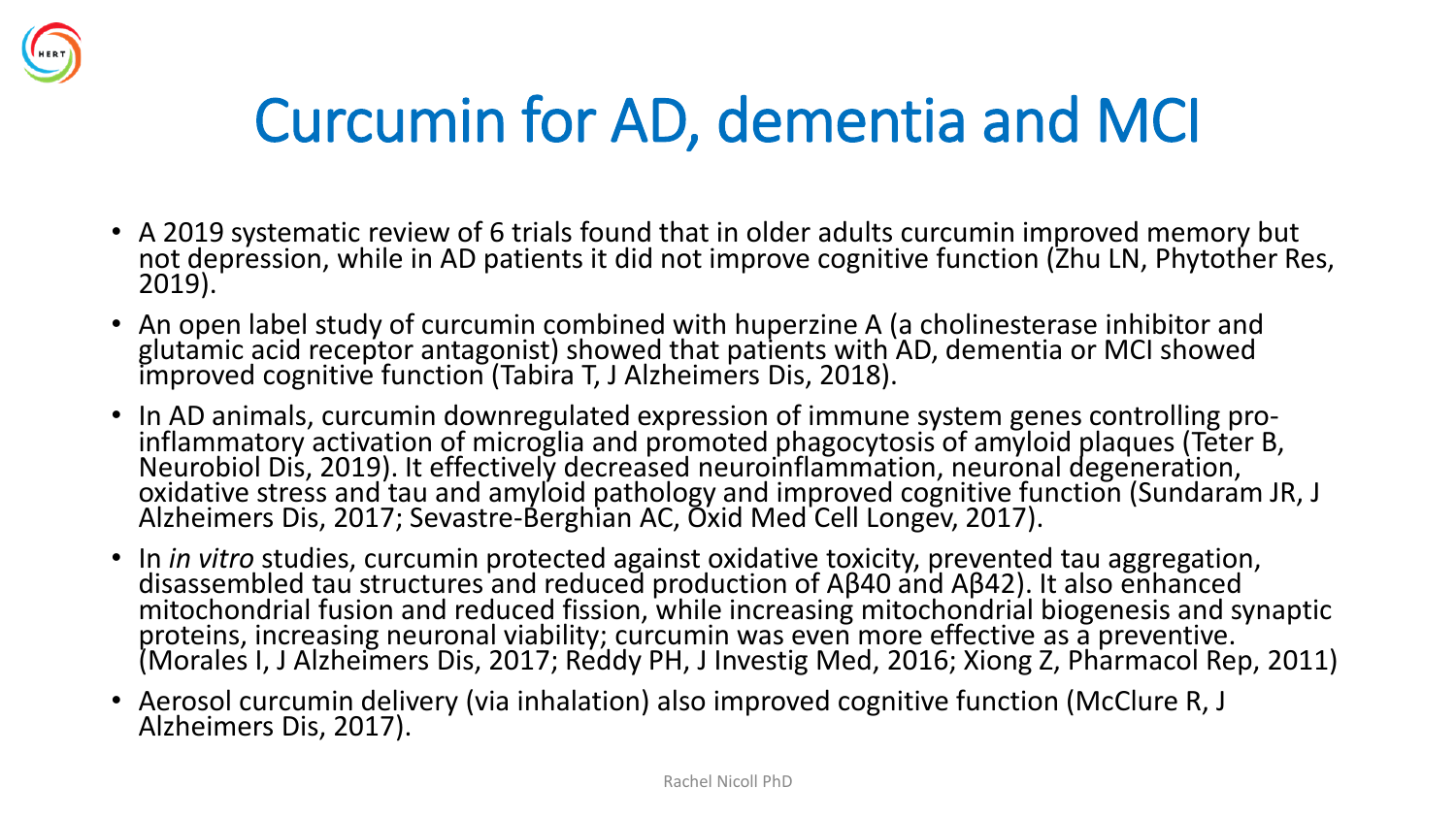

#### Curcumin for PD

- No human studies.
- *In vitro* studies have shown that curcumin protected against neurotoxicity, increased the number of surviving dopamine neurons, increased proliferation and endogenous antioxidants, inhibited apoptosis and decreased nuclear damage and protein and mRNA expression of α-synuclein; curcumin also acts as an iron chelator (Wu Y, Zhejiang Da Xue Xue Bao Yi Xue Ban, 2018; Sang Q, Cell Physiol Biochem, 2018; Pandareesh MD, Neurochem Res, 2016; van der Merwe C, Mol Neurobiol, 2017; Du XX, Neurosci Bull, 2020).
- A 2017 systematic review of animal studies found that curcumin was neuroprotective, with an anti-inflammatory and antioxidant effect in substantia nigra neurons, reduced neuronal apoptosis and improved striatal dopamine levels and functional outcome (Wang XS, BMC Complement Altern Med, 2017).
- Since then rodent studies have shown that curcumin improved abnormal motor behaviour, protected against the reduction of dopaminergic neurons, normalised tyrosine hydroxylase, the dopamine transporter and antioxidants, prevented iron deposition in dopaminergic neurons, lowered the increase in α-synuclein, inflammation, oxidative stress, caspases and DNA fragmentation and protected against astroglial and dopaminergic neurotoxicity (El Nebrisi E, Int J Mol Sci, 2020; Motawi TK, Mol Cell Biochem, 2020; Abbaoui A, Acta Histochem, 2018; Wang YL, Cell Physiol Biochem, 2017; Sharma N, Inflammopharmacology, 2018; Abbaoui A, Neurosci Lett, 2017).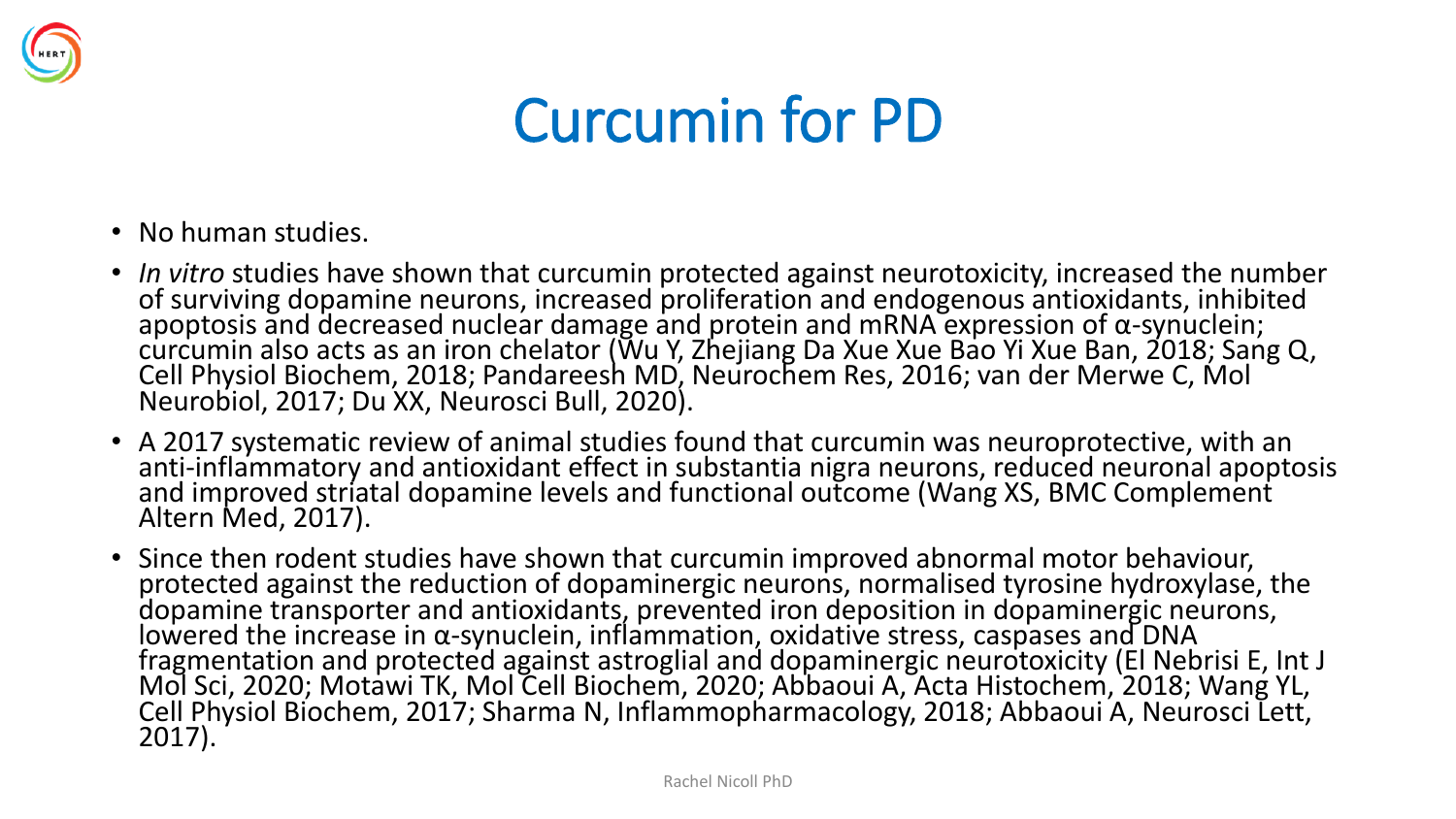#### Epigallocatechin-3-gallate (EGCG) for AD, dementia and MCI

- There are no human clinical trials for AD, dementia or cognitive impairment.
- A clinical trial of EGCG and cognitive training for Fragile X syndrome, an inherited condition causing learning disability, found an improvement in visual episodic memory and functional competence (de la Torre R, Clin Nutr, 2020). A similar trial for Down's syndrome found improvement in visual recognition memory, inhibitory control and adaptive behaviour (de la Torre R, Lancet Neurol, 2016).
- In AD animal studies, EGCG reduced Aβ plaques, behavioural symptoms and cognitive deficits, improved dendritic integrity and expression levels of synaptic proteins, lowered inflammation through reducing microglia activation, prevented hyperphosphorylation of tau, acetylcholinesterase activity and oxidative stress and reduced mitochondrial dysfunction (Bao J, Curr Med Sci, 2020; Guo Y, Neuroreport, 2017; Biasibetti R, Behav Brain Res, 2013; Dragicevic N, J Alzheimers Dis, 2011; Rasoolijazi H, Iran Biomed J, 2007).
- In animals with diabetes-induced AD, EGCG increased synaptic markers and decreased the unfolded protein response, Aβ production and plaque formation, neuroinflammation and astrocyte reactivity (Ettcheto M, Mol Neurobiol, 2020).
- An *in vitro* study of iron-induced plaque formation in human neurons, EGCG significantly reduced APP (Reznichenko L, J Neurochem, 2006).
- In AD mice, the addition of EGCG to curcumin did not reduce Aβ any further and the authors warn that interactions between nutraceuticals might result in counterproductive outcomes (Sharman MJ, Neurobiol Dis, 2019). Rachel Nicoll PhD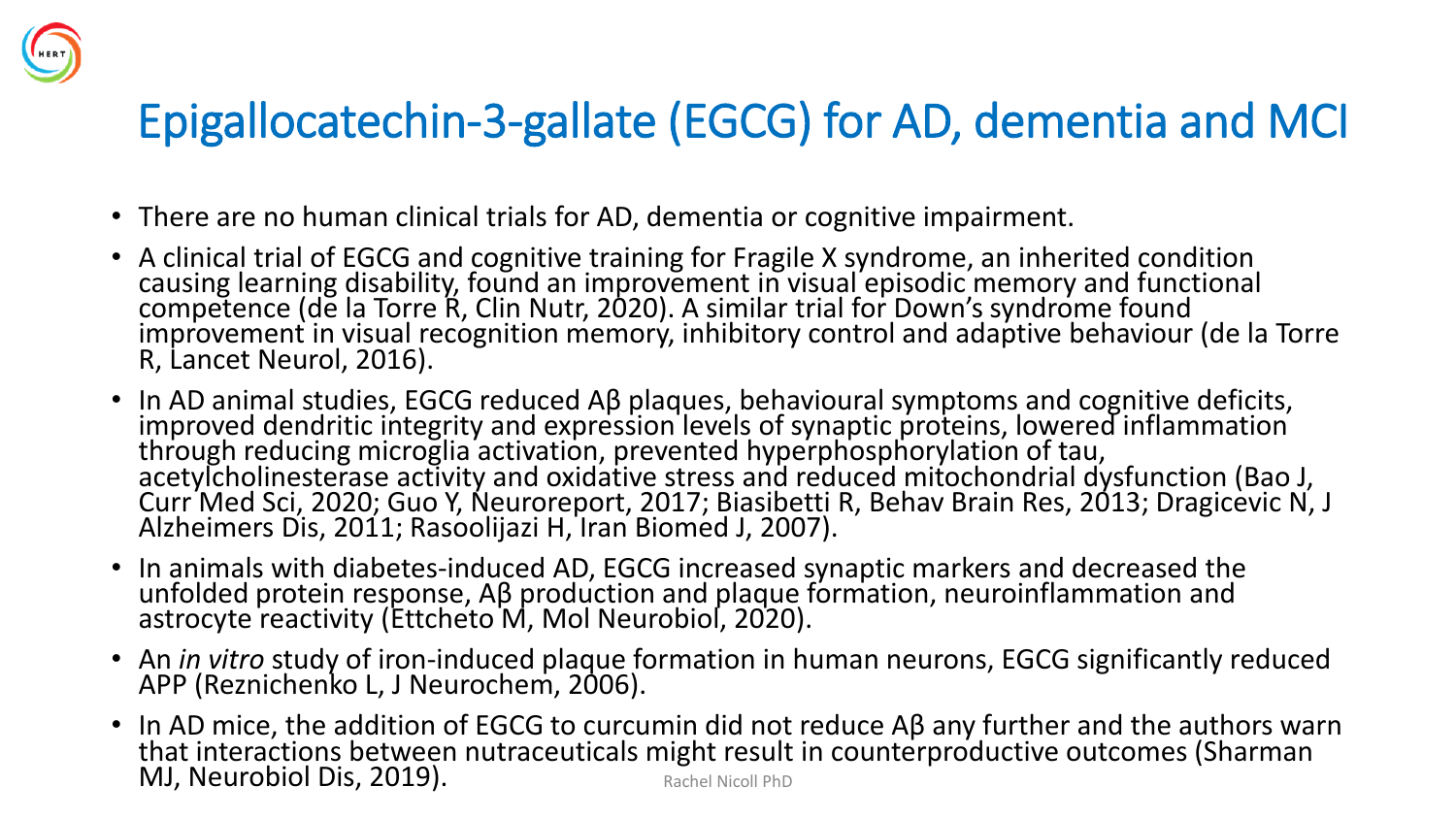

## Epigallocatechin-3-gallate (EGCG) for PD

- No human clinical trials.
- Among Singapore Chinese, green tea drinking was unrelated to Parkinson's disease risk (Tan LC, Am J Epidemiol, 2008).
- Nevertheless, *in vitro* studies showed that EGCG prevented α-synuclein aggregation (Xu Y, Neurochem Res, 2016).
- Other studies show neuroprotective effects against oxidative stress, neuroinflammation, protein aggregation, autophagy and neuronal apoptosis, with maintenance of mitochondrial membrane potential, lowering calcium levels and ROS production (Fernandez-Moriano C, Oxid Med Cell Longev, 2015).
- In rodents, EGCG restored impaired movement, protected tyrosine hydroxylase-positive cells in the substantia nigra and reduced inducible nitric oxide synthase expression, immune activation and inflammation. It was neuroprotective against oxidative stress, protein aggregation, autophagy and neuronal cell death, reversed behavioural changes (decreased rotational behaviour, increased locomotor activity), was anti-depressive and improved cognitive dysfunction. (Zhou T, Mol Med Rep, 2018; Renaud J, Rejuvenation Res, 2015; Bitu Pinto N, Evid Based Complement Alternat Med, 2015; Al-Amri JS, Indian J Exp Biol, 2013; Kim JS, J Clin Neurosci, 2010; Guo S, Biol Psychiatry, 2007)
- Insect models show that EGCG could reverse behavioural deficits and improve PD symptoms, dopamine production and neuron survival through modulation of gut bacteria (Xu Y, FASEB J, 2020).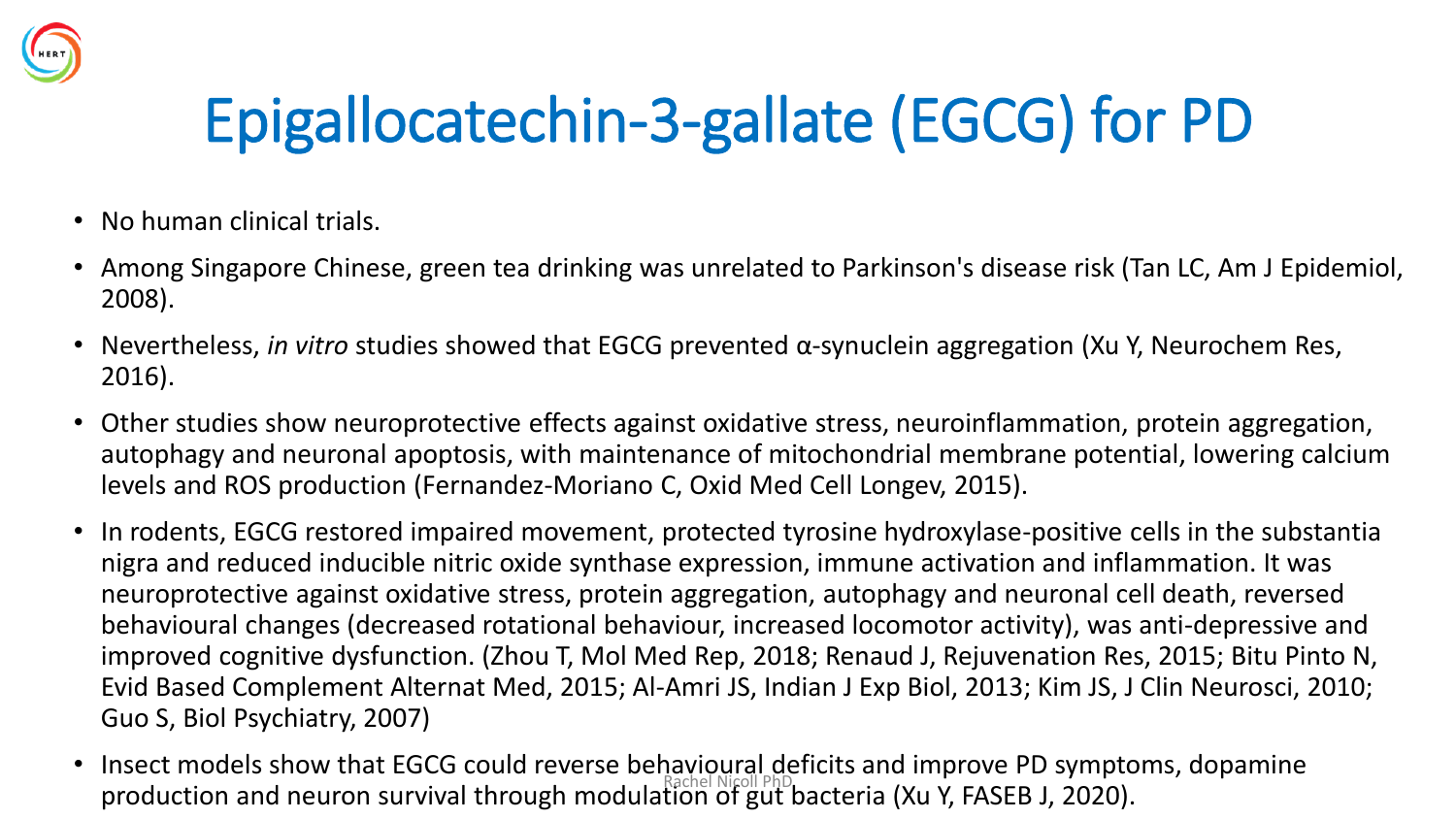

### Icariin for AD, dementia and MCI

- No human studies.
- In rodent AD studies, icariin significantly improved spatial learning and memory retention, promoted neuronal cell activity, enhanced ATP production, reversed axon and dendritic atrophy and synaptic loss, reduced neuronal inflammation, APP, Aβ plaque deposition and levels of Aβ42 and protected against neuronal apoptosis and mitochondrial fragmentation (Chen YJ, CNS Neurosci Ther, 2016; Urano T, Phytother Res, 2010; Wu J, Neuroreport, 2020; Li F, Life Sci, 2019; Zhu T, Clin Interv Aging, 2019; Li WX, Pharmacol Biochem Behav, 2015).
- Icariin has been shown to protect against AD by reducing hyperphosphorylation of tau protein, acting as an anti-inflammatory and regulating intracellular calcium homeostasis (Cui Z, Int J Mol Sci, 2016).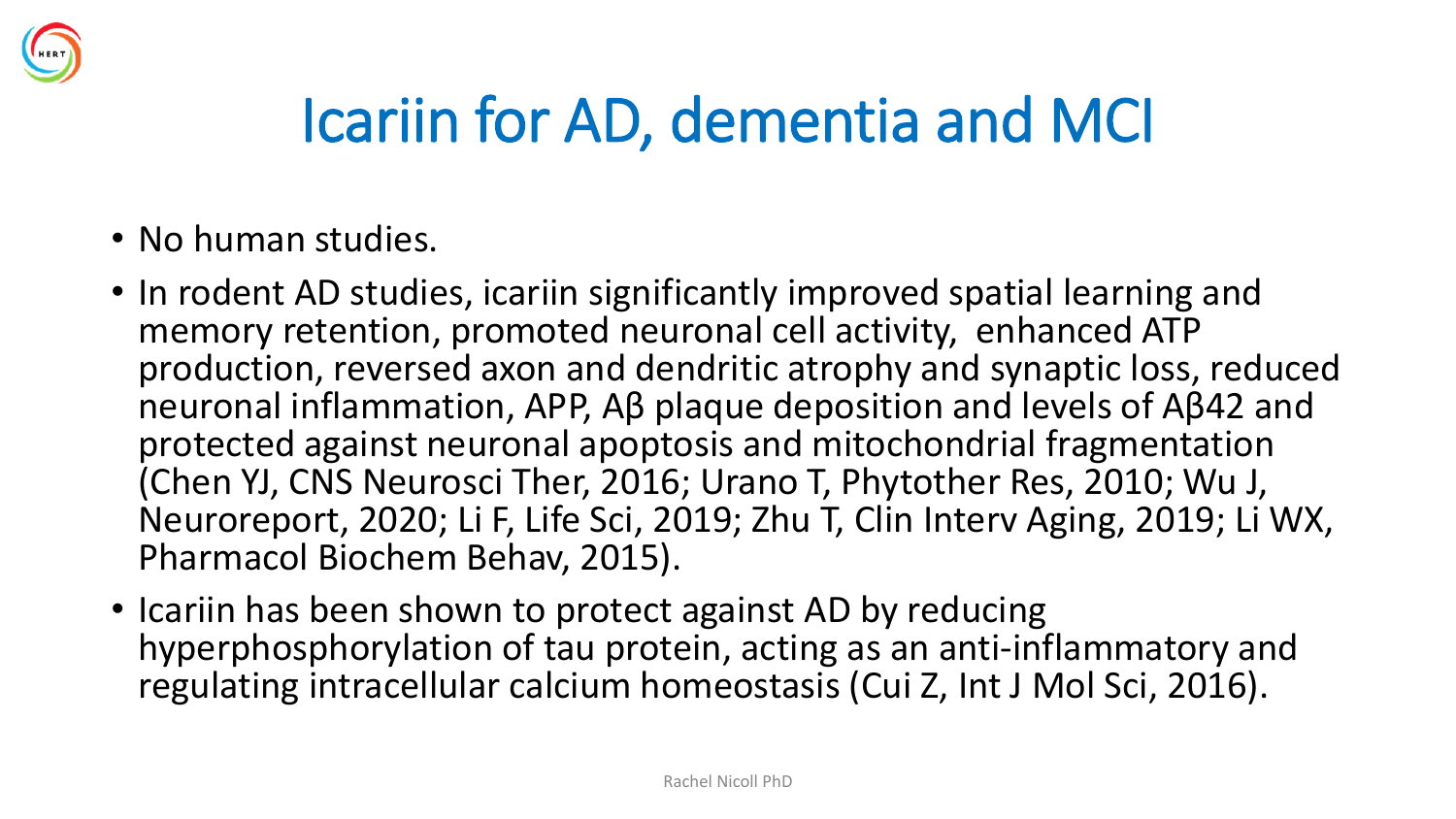

## Luteolin for AD, dementia and MCI

- No human studies.
- In animals, luteolin could reverse spatial learning and short-term memory dysfunction, microglia over-activation, astrogliosis, neuroinflammation, neuronal insulin resistance and oxidative stress, decrease acetylcholinesterase, hyperphosphorylated tau protein and Aβ deposition and increase synaptic plasticity, BNDF production, choline acetyl transferase levels and antioxidant production

(Yao ZH, Neurochem Res, 2018; Wang H, Mol Med Rep, 2016; Yu TX, Int J Clin Exp Pathol, 2015; Fu X, Pharmacol Biochem Behav, 2014; Liu Y, Behav Brain Res, 2014; Choi JS, Arch Pharm Res, 2014; Sawmiller D, Int J Mol Sci, 2014; Xu B, Eur J Pharmacol, 2010).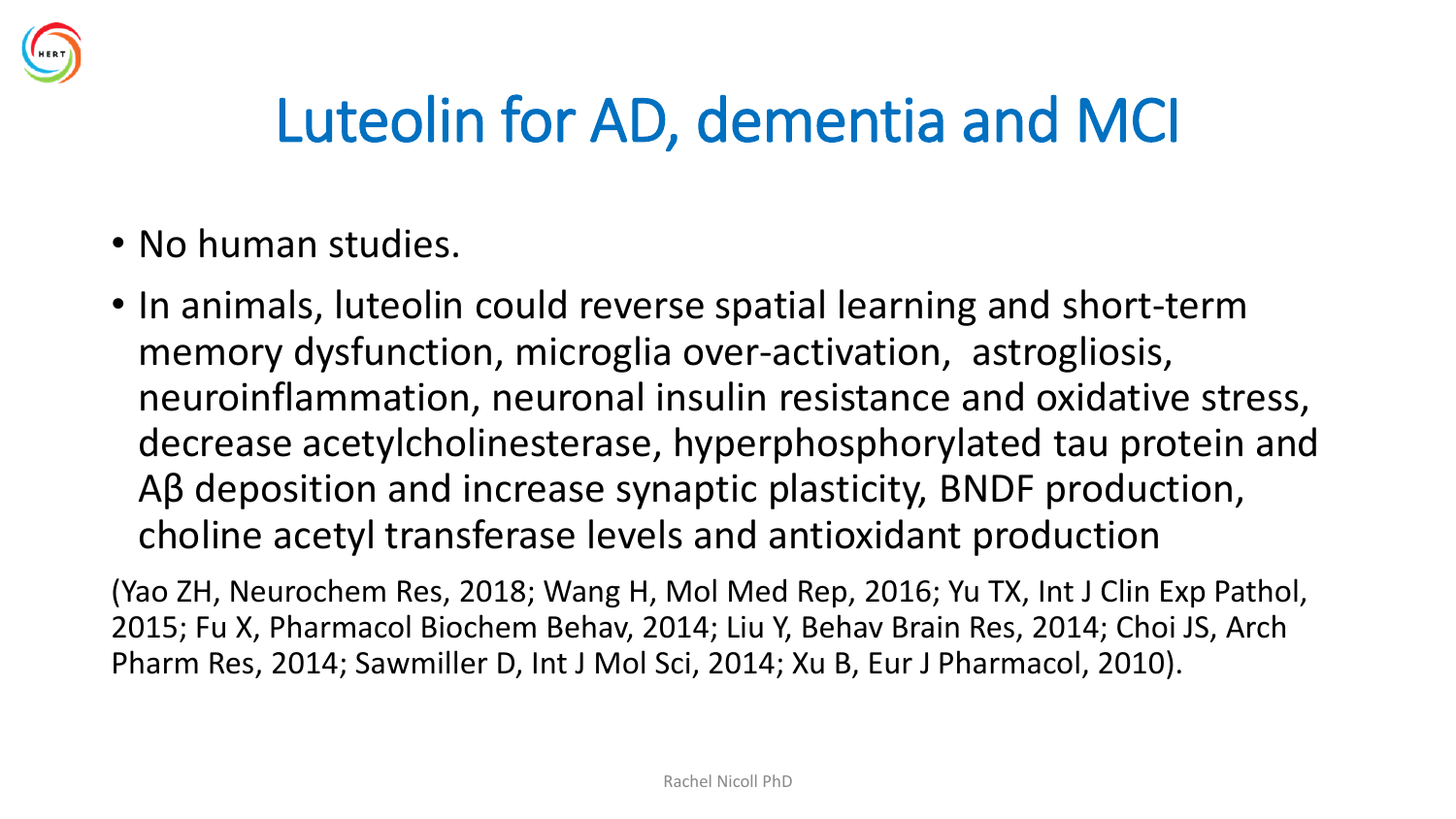

#### Naringin/Naringenin for AD, dementia and MCI

- No human studies.
- A 2017 meta-analysis of the use of naringin for oxidative stress-induced neurological disorders in rodents found that it could significantly inhibit physical- and chemical-induced neurological disturbances mediated through oxidative stress and restored levels of brain oxidative and nitrosative free radicals, enzymes and mitochondrial complexes (Viswanatha GL, Biomed Pharmacother, 2017).
- Specifically, naringin can improve learning and memory, increase antioxidant status, insulin signalling and mitochondrial Complex I, II and III activity, upregulate AMPK and reduce neuronal oxidative stress, inflammation, acetylcholinesterase activity and apoptosis (Liu X, Iran J Basic Med Sci, 2016; Qi Z, Mol Med Rep, 2015; Wang D, Cell Mol Neurobiol, 2015; Kumar A, Food Chem Toxicol, 2010; Mahdavinia M, Int J Mol Cell Med, 2019; Sachdeva AK, Pharmacol Biochem Behav, 2014).
- Naringenin can also improve learning, memory and mitochondrial function and lower tau hyperphosphorylation, Aβ deposition, oxidative stress, neuronal inflammation and apoptosis in rodents with induced AD, dementia or cognitive impairment (Ghofrani S, Eur J Pharmacol, 2015; Yang W, Neurol Sci, 2014; Krishna Chandran AM, Environ Toxicol Pharmacol, 2019; Hua FZ, Int J Mol Med, 2016; Khan MB, Neurochem Int, 2012)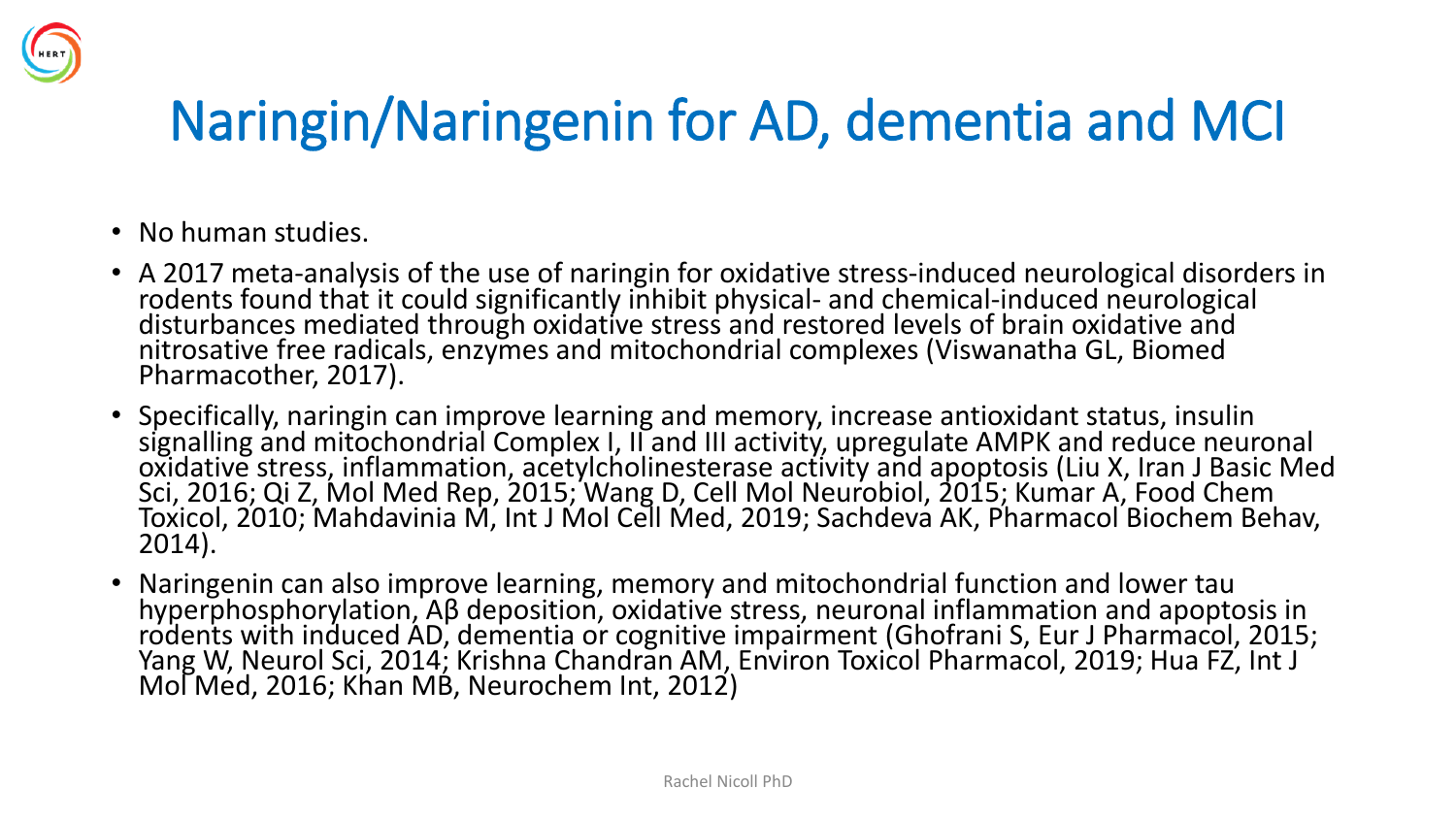

## Nobiletin for AD, dementia and MCI

- No human studies.
- *In vitro* studies showed that in neurons with induced AD, nobiletin upregulated neprilysin, an Aβ peptide-degrading enzyme, and decreased intraneuronal Aβ content (Kimura J, Biol Pharm Bull, 2018).
- In cognitively impaired rodents, nobiletin improved cognitive function (learning and short-term and recognition memory), reduced soluble Aβ levels, hippocampal plaques and tau phosphorylation and had antioxidant, anti-inflammatory and anti-apoptotic effects (Bi J, Mol Med Rep, 2016; Nakajima A, Behav Brain Res, 2015; Nakajima A, Behav Brain Res, 2013; Onozuka H, J Pharmacol Exp Ther, 2008).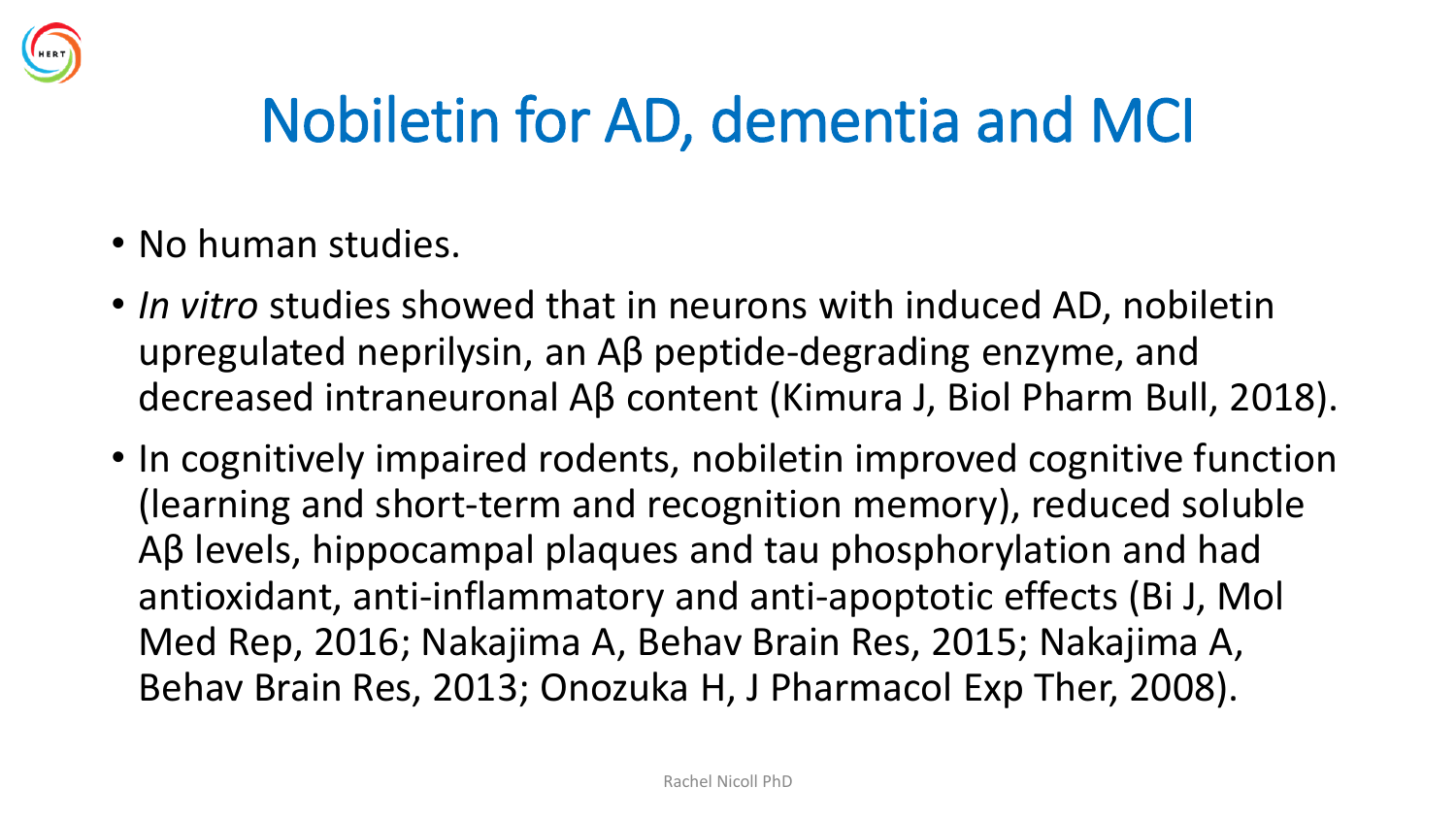

## Quercetin for AD, dementia and MCI

- In early-stage AD patients, quercetin-rich onion powder for 4 weeks significantly improved memory recall (Nakagawa T, Neuroreport, 2016).
- In a population study of healthy individuals, quercetin had no effect on cognitive functioning (Broman-Fulks JJ, Ther Adv Psychopharmacol, 2012).
- A 2020 systematic review of studies of animals with induced AD showed that quercetin was neuroprotective (Zhang XW, Int J Mol Sci, 2016).
- In addition, quercetin given to aged, AD or cognitively impaired rodents reduced learning and memory deficits, ROS production, Aβ42 cytotoxicity, senile plaques, phosphorylated tau-mediated neurofibrillary tangles, neuronal apoptosis and oxidative stress, including from AGEs. It also restored neuroplasticity, mitochondrial membrane potential and ATP levels through upregulating PGC-1α, AMPK and Nrf2. (Wang DM, Neurochem Res, 2014; Ansari MA, J Nutr Biochem, 2009; Aggarwal A, J Nutr Biochem, 2020; Qi Y, Drug Deliv, 2020; Yang S, J Food Biochem, 2020; Li YL, Mol Med Rep, 2017; Wang D, Nutr Neurosci, 2018)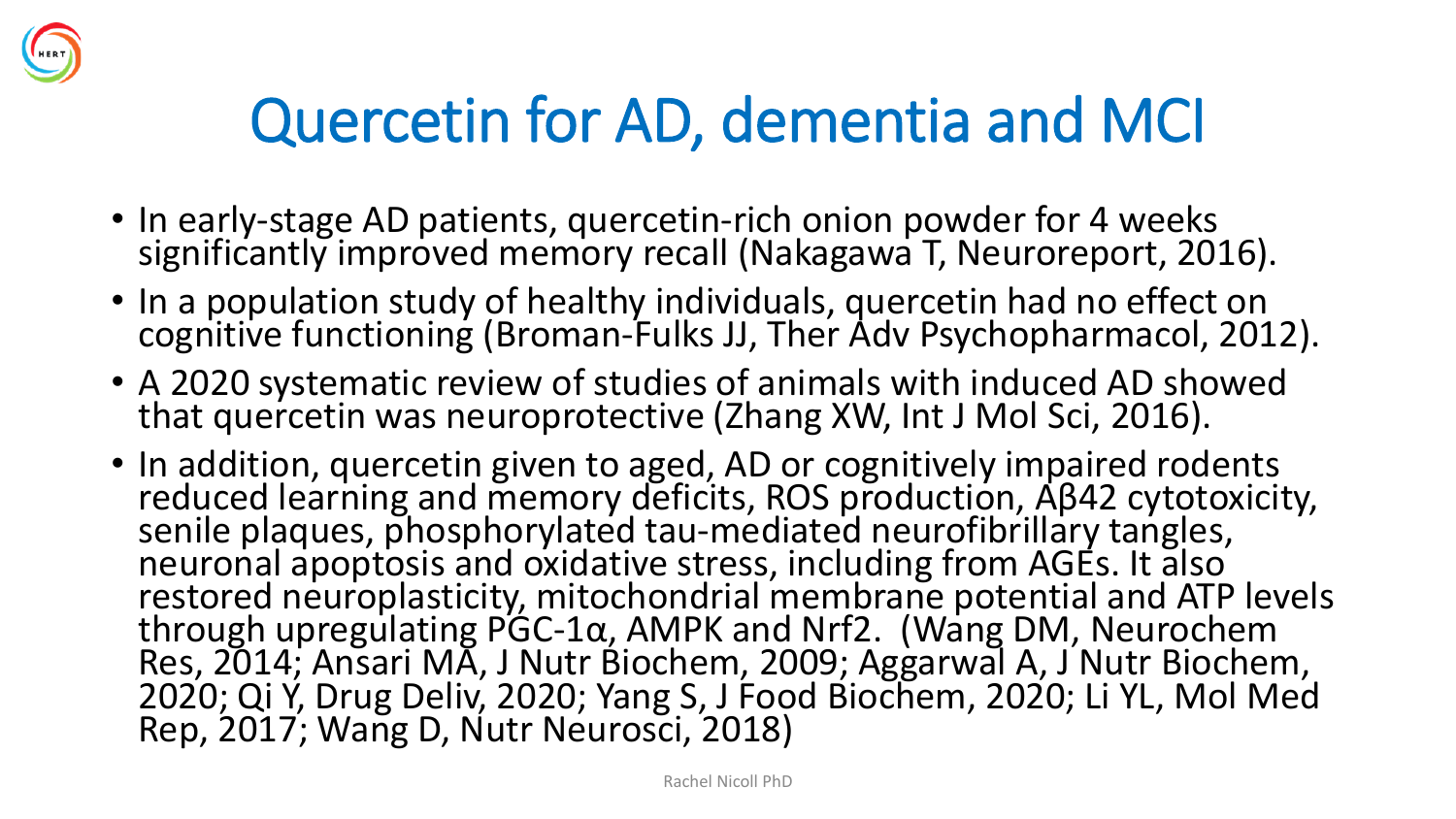

#### Quercetin for PD

- No human studies.
- In rodents, quercetin attenuated induced motor deficits, balance and coordination, behavioural impairment, spatial memory and biochemical and neurotransmitter alterations, augmented autophagy and reduced apoptosis and oxidative stress. It also reversed cognitive impairment, striatal dopamine depletion and loss of tyrosine hydroxylase and other neuronal cells and protected against toxin-induced mitochondrial defects, lowering ROS production and maintaining membrane potential. (Sharma S, Neurotox Res, 2020; Ay M, J Neurochem, 2017; El-Horany HE, J Biochem Mol Toxicol, 2016; Karuppagounder SS, Neuroscience, 2013; Lv C, Evid Based Complement Alternat Med, 2012; Sriraksa N, Evid Based Complement Alternat Med, 2012; Fernandez-Moriano C, Oxid Med Cell Longev, 2015) However, 1 study showed that quercetin had no effect on tyrosine hydoxylase-positive cells or dopamine levels (Zbarsky V, Free Radic Res, 2005)
- In vitro studies showed that quercetin glycosides upregulated the tyrosine hydroxylase gene (important in dopamine biosynthesis) but did not affect its expression; they also upregulated ion transport and antiapoptotic genes (J Mol Neurosci, 2015).
- Quercetin combined with piperine significantly enhanced the neuroprotective, antioxidant and anti-inflammatory effect in rats compared with quercetin alone (Sharma S, Neurotox Res, 2020).
- Quercetin with omega-3 fish oil was more neuroprotective than either alone. The combination attenuated behavioural impairments, reduced oxidative stress and restored dopamine levels in the striatum (Denny Joseph KM, Neurochem Res, 2015).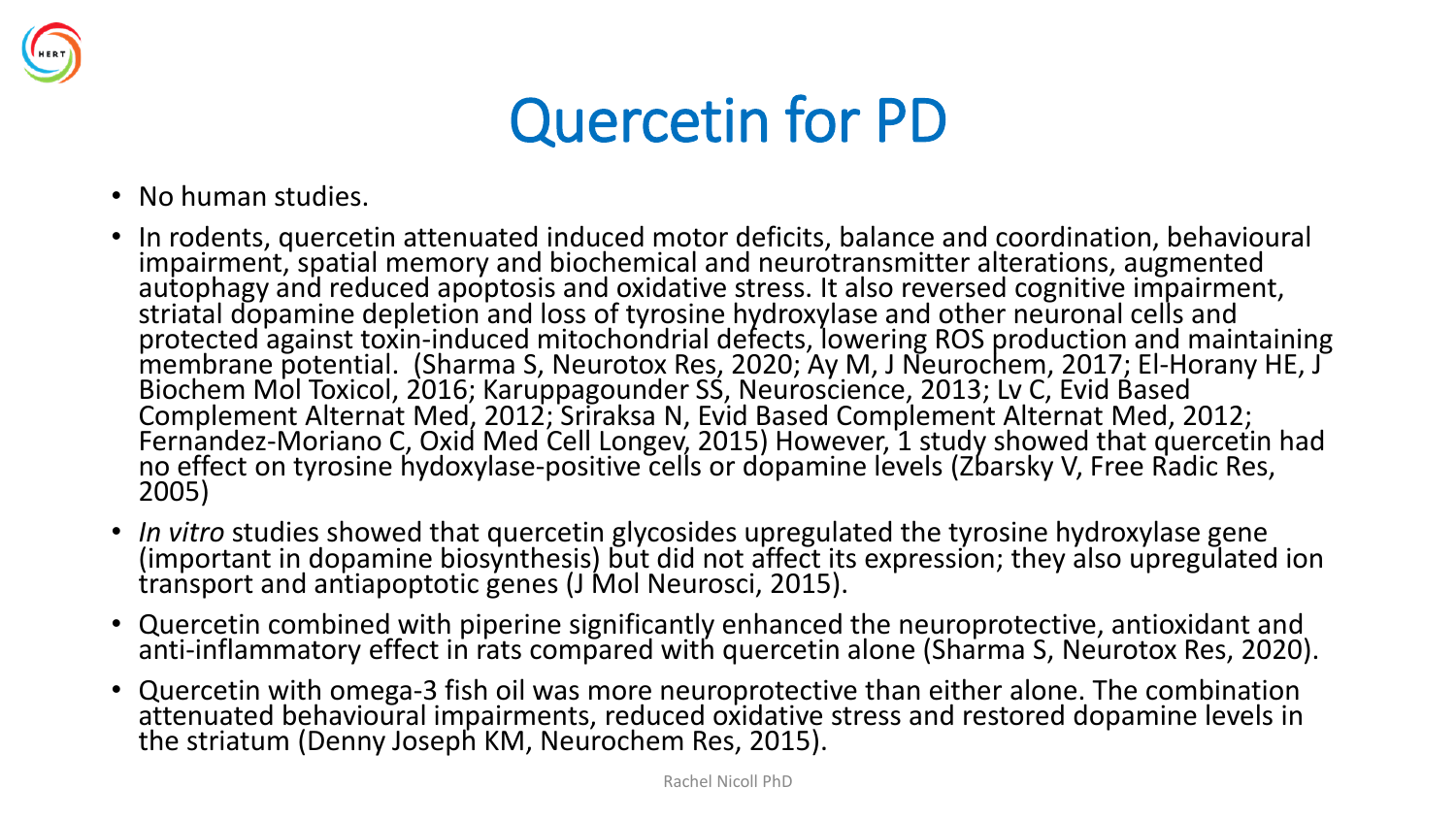# Resveratrol for AD, dementia and MCI

- A 2018 meta-analysis of RCTs found that resveratrol had a significant effect on delayed recognition and negative mood but not on any other cognitive measures, while another found that resveratrol had no significant impact on factors related to memory and cognitive performance, including learning ability, delayed recall, retention, and recognition, but had the potential to enhance mood (Marx W, Nutr Rev, 2018; Farzaei MH, Pharmacol Res, 2018).
- Since then an RCT of 1000mg/day for 90 days given to sedentary, older adults showed improved psychomotor speed but no improvement in other cognitive measures; a dose of 300mg/day had no effect (Anton SD, J Altern Complement Med, 2018), while in postmenopausal women, 150mg/day trans-resveratrol for 12 months resveratrol improved overall cognitive performance and attenuated the decline in cerebrovascular responsiveness to cognitive stimuli (Thaung Zaw JJ, Nutrients, 2020).
- An RCT of subjects with mild-moderate AD given 10g/day resveratrol, dextrose and malate for 12 months showed improvements in all AD scores but these were not significantly different from the control group (Zhu CW, Alzheimers Dement, 2018). [Note the very small resveratrol dose]
- In subjects with MCI, 200 mg/day resveratrol for 26 weeks induced no improvement in memory but hippocampal resting-state functional connectivity was improved, leading to moderate preservation of left anterior hippocampus volume (Köbe T, Front Neurosci, 2017). In healthy adults resveratrol (250 or 500mg) induced dose-dependent increases in cerebral blood flow during task performance (Kennedy DO, Am J Clin Nutr, 2010).
- An RCT of older adults with normal cognitive function given 3000mg/day omega-3 PUFAs, 10μg/day vitamin D3, 150mg/day resveratrol and 8g/day whey protein isolate for 6 months showed no significant difference in overall cognitive function, although there were improvements in task completion time (Moran C, J Prev Alzheimers Dis, 2018).
- A 2019 systematic review of animal studies showed that resveratrol demonstrated consistent neuroprotective effects in AD models, confirmed by a further 2020 review and can improve cognition in vascular dementia by reducing oxidative stress (Chen JY, Pharmacol Res, 2019; Sousa JCE, Arq Neuropsiquiatr, 2020; Ma X, Neural Regen Res, 2013; Gocmez SS, Physiol Behav, 2019).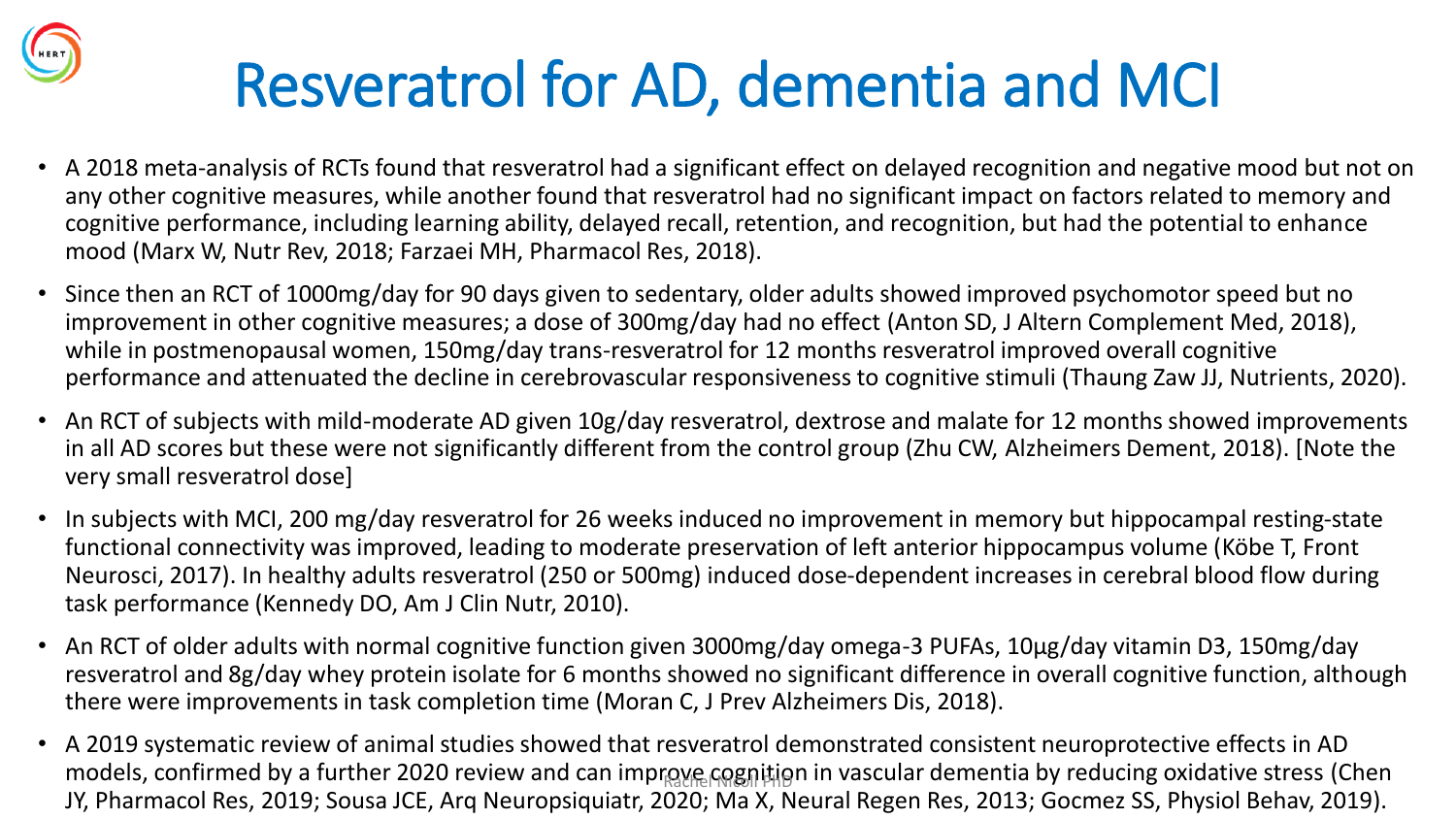

## Genistein for AD, dementia and MCI

- In children with San Fillipo disease (a genetic metabolism disorder in which the body is unable to break down certain carbohydrates, leading to serious developmental disability), genistein administered for 1 year could inhibit or slow behavioral and cognitive problems after a further 2 years (Piotrowska E, Med Sci Monit, 2011).
- In middle-aged Asian women, dietary intake of genistein up to 6,788mcg/day showed no associations with measures of cognitive performance (Huang MH, Menopause, 2006).
- In AD rodent studies, a high dose of genistein activated autophagy, degraded neuronal Aβ and hyperphosphorylated tau protein and improved behaviour to the level of healthy animals (Pierzynowska K, Neuropharmacology, 2019). Other studies of rodents with AD or or cognitive impairment showed similar results, with decreased neuronal apoptosis, inflammation and ROS generation, increased antioxidant production and improved learning and memory (Ye S, Neural Regen Res, 2017; Wang Y, Neural Regen Res, 2016; Bagheri M, Neurobiol Learn Mem, 2011; Lee B, J Med Food, 2020; Lu C, Phytother Res, 2020; López P, Mol Nutr Food Res, 2018; Mirahmadi SM, Cytokine, 2018).
- However 1 study showed that tofu ingestion itself leads to cognitive impairment through accumulation of APP (Chatterjee G, Aging Dis, 2015).